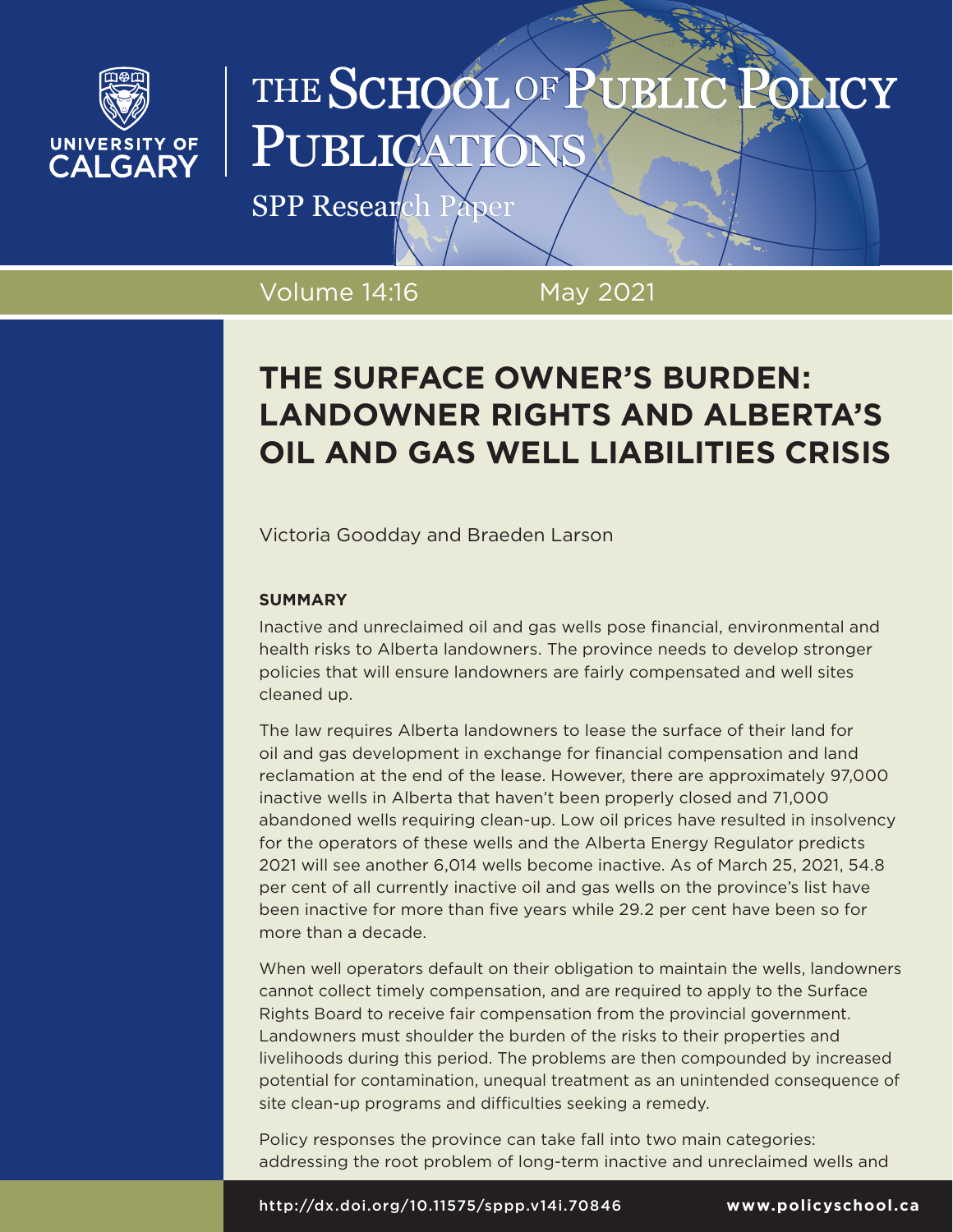improving the protections of surface owner rights. To address long-term inactive and unreclaimed wells, the province could impose more severe financial penalties on the owners of incompliant wells, in addition to the interest that has accumulated during the period in which they failed to properly compensate the landowner. Furthermore, new policies on surface rights and liability management, drafted through engagement and consultation with landowners, must provide incentives or disincentives for operators to stop abandoning wells indefinitely, including regulations that should specify a time limit by which an inactive well must be cleaned up, and the land properly reclaimed.

To improve the protections of surface owner rights, landowners need improved access to information on the recourse open to them, including compensation rates and decision-making by the Surface Rights Board, which mediates between well owners and landowners. Landowners also need to have relevant information available to them on the risk status of the well on their land and be provided with a risk assessment framework relevant to their site-specific concerns. Reclamation activities also require greater oversight, to ensure the land is returned to the capabilities it possessed prior to the well site being established. The Alberta Energy Regulator, which oversees surface leases, has reportedly conducted field audits for only three per cent of sites that were certified as reclaimed between 2014 and 2018.

Property development and value, risks to crop farming and an inability to remedy their concerns about orphan wells have forced landowners for too long to live with an untenable situation. With the expected increase in inactive and unreclaimed wells, it is vital that the governance of surface rights and well liabilities be strengthened. The province owes landowners respect for their property rights and timely, fair access to recourse and compensation. Otherwise, Alberta landowners will continue to be unfairly burdened with financial and other costs that affect not only their ability to earn a living from their land, but also damage their trust in industry and government.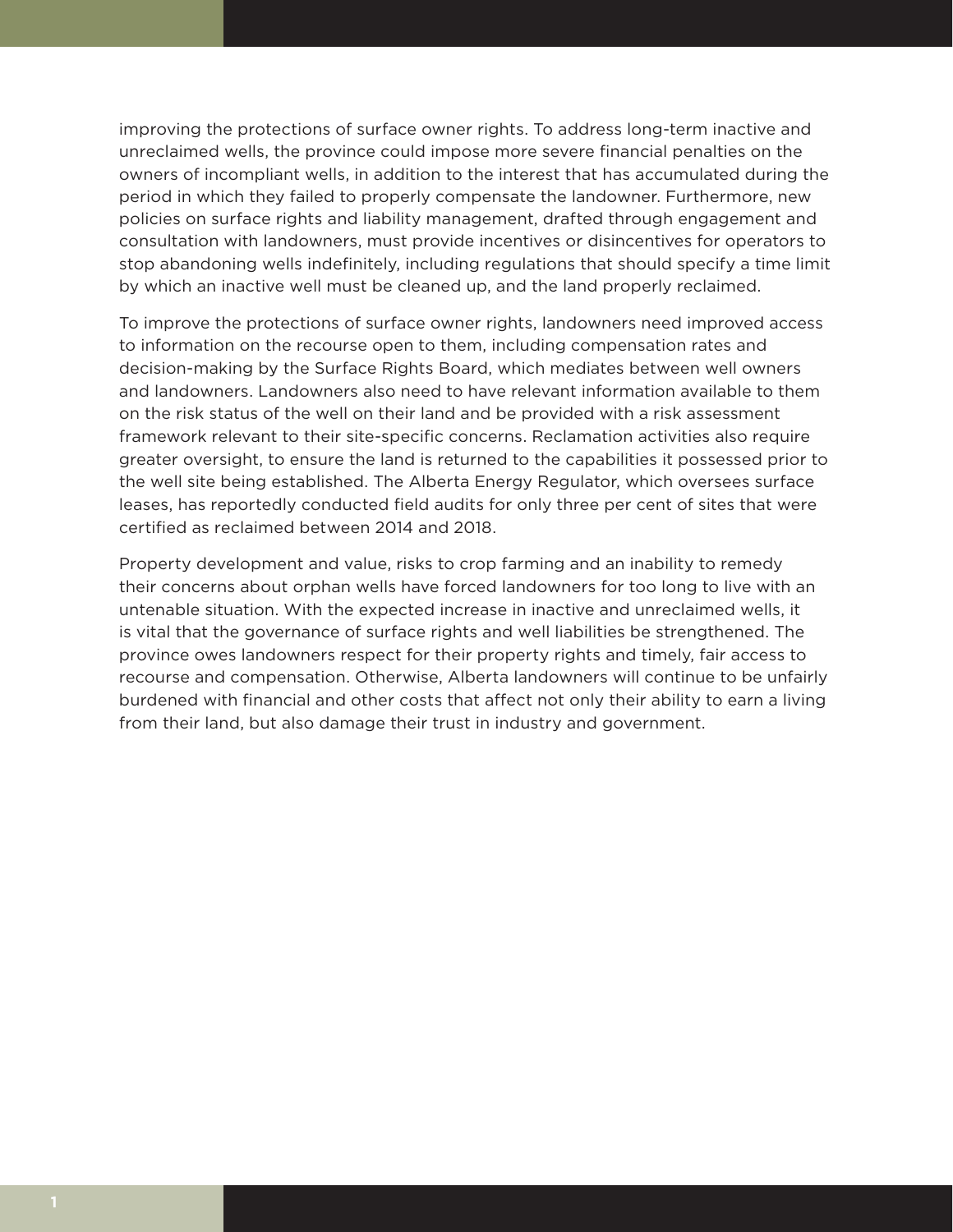# **INTRODUCTION**

In Alberta, more than half of all oil and gas wells are a liability: a well that is no longer producing but not yet cleaned up. As of March 2021, this includes approximately 97,000 inactive wells<sup>1</sup> that haven't been properly closed ("abandoned") (AER [2021](http://www.aer.ca/data/codes/Inactive_Well_Licence_List.xlsx)) and 71,000 abandoned wells that have yet to be cleaned up ("reclaimed") [\(Alberta](https://www.alberta.ca/upstream-oil-and-gas-liability-and-orphan-well-inventory.aspx)  [Government 2021\)](https://www.alberta.ca/upstream-oil-and-gas-liability-and-orphan-well-inventory.aspx) (Figure 1). Driven by low resource prices and subsequent operator insolvencies, the problem is growing, mounting to a crisis for both the oil and gas industry and the Albertan and Canadian publics at large: the number of inactive wells increased by more than 50 per cent between 2015 and 2020, and the Alberta Energy Regulator (AER) forecasts another 6,014 inactive wells in 2021 alone (AER [2021](http://www.aer.ca/data/codes/Inactive_Well_Licence_List.xlsx)).

Inactive and unreclaimed oil and gas wells represent a significant financial and environmental liability. They pose risks to human and environmental health, with risk increasing the longer they sit ([Kang et al. 2014](https://www.pnas.org/content/pnas/111/51/18173.full.pdf); [Ho et al. 2016\)](https://www.rff.org/documents/536/RFF-Rpt-PluggingInactiveWells.pdf), and a 2017 estimate by [Dachis et al.](https://www.cdhowe.org/public-policy-research/all%E2%80%99s-well-ends-well-addressing-end-life-liabilities-oil-and-gas-wells) puts the total financial liability of non-oil sands oil and gas wells at around \$338 million. Currently in Alberta, however, there is no regulated time limit after which an inactive, suspended well must be cleaned up and the site reclaimed. A well can sit on the land indefinitely, even though modelling suggests that most will never be brought back into production [\(Muehlenbachs 2015](https://doi.org/10.1111/iere.12098)).<sup>2</sup>



### Figure 1. Operating Status of Oil and Gas Wells in Alberta

Sources: Alberta Energy Regulator 2021, "Inactive Well License List." Accessed March 25, 2021. http://www.aer.ca/data/codes/Inactive\_Well\_Licence\_List.xlsx ; Alberta Government 2021, "Upstream Oil and Gas Liability and Orphan Well Inventory." Accessed March 25, 2021. https://www.alberta.ca/upstreamoil-and-gas-liability-and-orphan-well-inventory.aspx.

*<sup>1</sup>* For this paper, we use the Alberta Energy Regulator's definition of an inactive well, which is a well that has not produced for 12 months or more, or six months or more if the well is a critical sour gas well (AER 2020a).

*<sup>2</sup>* Muehlenbachs (2015) uses data on management decisions made for 84,000 conventional oil and gas wells in Alberta until 2007 to show that increased oil and gas prices and recovery rates might increase per well annual production, but will not substantially increase the number of active wells under the rules and regulations in place at that time.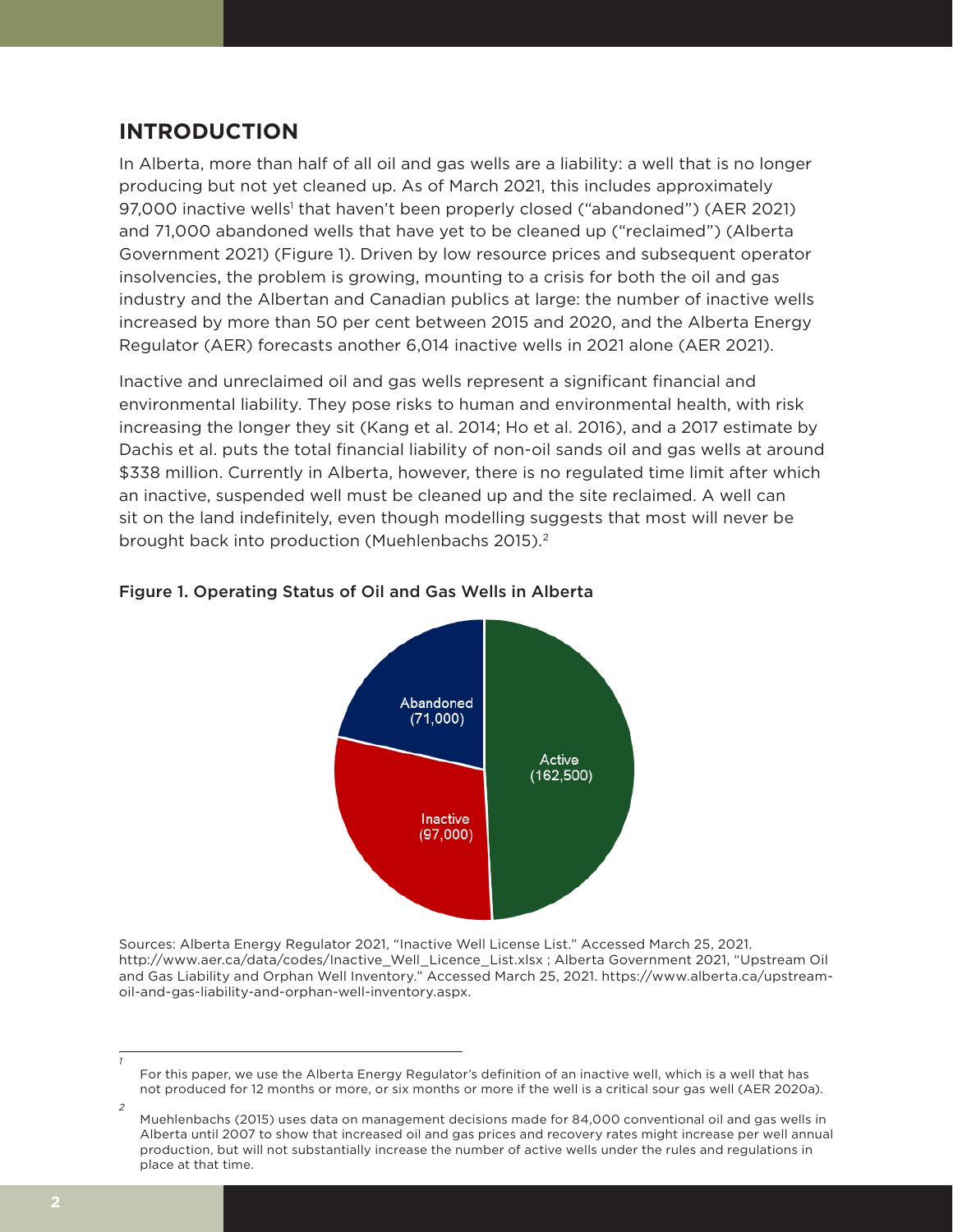Indeed, Alberta's inactive wells are a complex problem for operators, regulators and policy-makers. Since the late 1980s, the Alberta government and provincial energy regulator have implemented a variety of policy and regulatory responses aimed at spurring industry into addressing well liabilities while limiting financial impact to operators and maintaining a healthy industry with a diversity of firms. At least six overhauls of the liability management regime have taken place in the past 20 years [\(Robinson 2014\)](https://ecojustice.ca/wp-content/uploads/2014/12/IWCP-Paper-FINAL-20-Nov-2014.pdf), suggesting the challenging nature of regulating in this space. Most directly impacted, however, are the landowners with inactive and unreclaimed wells left sitting on their property.

In Alberta, landowners — "surface owners" — are required to lease the surface of their land to operators for oil and gas development. This obligation comes with the promise, however, that they will be made whole through financial compensation (Province of Alberta [2000](http://www.qp.alberta.ca/documents/acts/e12.pdf)b, section 1) and the land will be returned to its equivalent land capability once the lease ends (Province of Alberta 2000a, section 144). When oil and gas wells are left inactive yet unreclaimed for sustained periods of time, this social contract is strained and landowners bear real costs. In her dissenting opinion on the 2017 Alberta Court of Appeal case, *Orphan Well Association v. Grant Thornton Limited,* Madam Justice Sheilah Martin articulated this reality:

While safety concerns drive the need for abandonment and reclamation, the underlying equities and practical consequences of what happens when wells are not abandoned as promised and as required are also important. The failure to fulfill these public duties creates disproportionate burdens on the third-party landowners forced to live with the physical evidence of unfulfilled obligations. (ABCA 124 2017)

The burden on landowners caused by Alberta's oil and gas well liabilities crisis threatens the integrity of the province's property rights framework and the implicit compact between the surface rights holder, the mineral rights holder and the regulator. It also has real impacts on landowners' livelihoods and daily lives. The cost of Alberta's mounting well liabilities can be thought of in two parts: (1) the cost of cleaning them up and (2) the cost of letting them sit on the land. Arguably, landowners bear the brunt of part two. Little work has been done, however, to examine what these costs might be. Non-peer reviewed work applicable to Alberta includes [Pembina Institute \(20193](https://www.pembina.org/pub/landowners-primer-what-you-need-know-about-unreclaimed-oil-and-gas-wells)), an Alberta-specific landowners' guide that outlines the processes and potential issues associated with unreclaimed oil and gas wells on private land; [Oil & Gas Accountability](http://municipalcapacity.ca/+pub/document/resource-materials/landownerguideoilgasdev.pdf)  [Project \(2005\),](http://municipalcapacity.ca/+pub/document/resource-materials/landownerguideoilgasdev.pdf) a broad guide to the oil and gas development process targeted to landowners across the U.S. and Canada; and [Williams \(2002\),](https://elc.ab.ca/Content_Files/Files/NewsBriefs/ConflictBetweenOiL-V17-2.pdf) which discusses reforms to the Alberta mineral rights regime to reduce conflict between oil and gas and agricultural land uses. Harleman et al. (2020) looks at the cost to landowners resulting from improperly closed oil and gas wells in western Pennsylvania and could inform a framework for assessing costs to Alberta landowners.

The purpose of this paper is to identify the costs or burdens imposed on Alberta surface owners as a result of non-producing wells on their land and how the current

https://www.pembina.org/pub/landowners-primer-what-you-need-know-about-unreclaimed-oil-and-gas-wells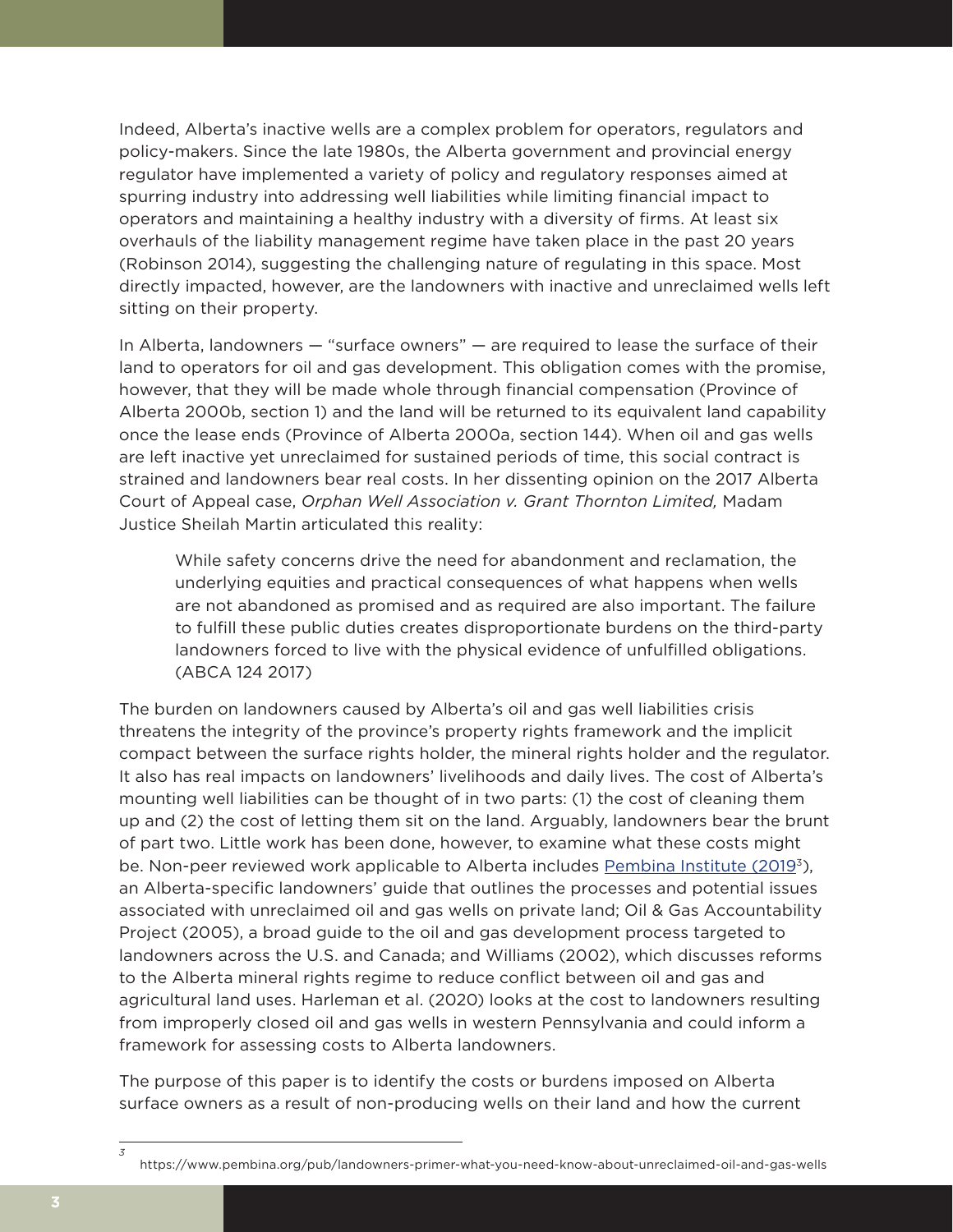governance framework addresses or exacerbates these impacts.4 Alberta landowners play a critical role in Canada's oil and gas industry; it is their property which must be accessed in order to exploit the minerals below, and their rights must be respected in this interaction. This includes their right to property, but also their civil and political rights including the right to effective remedy where rights have been violated.

In human rights jurisprudence, the positive obligation of states in respecting the right to property is largely understood to be limited to adopting the appropriate legal framework and protecting against the transgressions of third parties ([McHangama](https://www.cato.org/policy-report/mayjune-2011/right-property-global-human-rights-law)  [2011\)](https://www.cato.org/policy-report/mayjune-2011/right-property-global-human-rights-law). The legal framework should also support good governance, including transparency, openness and accountability, and provide opportunities for rightsholders to meaningfully participate in decisions that affect them [\(Johnston 2006](https://www.researchgate.net/profile/Michael_Johnston26/publication/267974525_Good_Governance_Rule_of_Law_Transparency_and_Accountability/links/570d0b1908aed31341cf00c6/Good-Governance-Rule-of-Law-Transparency-and-Accountability.pdf)). In this paper we seek to assess the appropriateness of Alberta's legal framework from a rights-based perspective, in light of the current context: how does it support or hinder fulfillment of landowner rights related to oil and gas development?<sup>5</sup> Alberta's well liability crisis will not be solved in the near-term and projections suggest that the problem will become worse before it gets better [\(AER 2021](http://www.aer.ca/data/codes/Inactive_Well_Licence_List.xlsx)). It is important that any gaps or regressive aspects of the framework be identified, including where landowner rights are not sufficiently protected, in order to inform governance solutions to address these issues and better protect the rights of surface owners moving forward.

To achieve our aim, we conduct a review and analysis of legislation and case law including judicial and quasi-judicial decisions in Alberta and review academic and grey literature to identify the burdens Alberta landowners face as a result of oil and gas wells on their property. We define burdens as any costs or adverse effects imposed on the surface owner above and beyond those accounted for in their surface lease compensation.<sup>6</sup> We look at how landowners are impacted differently depending on the ownership and closure status of the well; for example, whether the well is managed by a solvent private operator or the government-run Orphan Well Association (OWA), or whether the well is inactive or abandoned. We delineate by well ownership and closure status as both criteria have been found to influence the degree of environmental and human health risk posed by a well [\(Ho et al. 2016\)](https://www.rff.org/documents/536/RFF-Rpt-PluggingInactiveWells.pdf), and the Alberta regulatory framework treats wells differently based on these criteria. We do not seek to quantify the costs to landowners, but instead take stock of what these cost categories may be. Further research is needed to quantify these costs and their distribution.

This paper proceeds as follows. First, we provide an overview of the current governance framework in Alberta related to oil and gas development on private

*6*

Information is limited on impacts to Alberta landowners resulting from surface leasing for oil and gas development. There is no complete, searchable database of Surface Rights Board decisions, for example, and most private surface agreements are not available to the public (Alberta Agriculture and Forestry 2016).

*<sup>5</sup>* Of course, the holders of mineral tenure also have rights that must be respected and considered in a broader rights-based approach to resource development. For the purposes of this paper, we focus on private surface rights and therefore the rights-holder group of landowners.

This differs from the formal use of "burden" in property title, where a burden is an obligation included in the title that affects the land and normally requires the owner to do something or to refrain from doing something for the benefit of another property.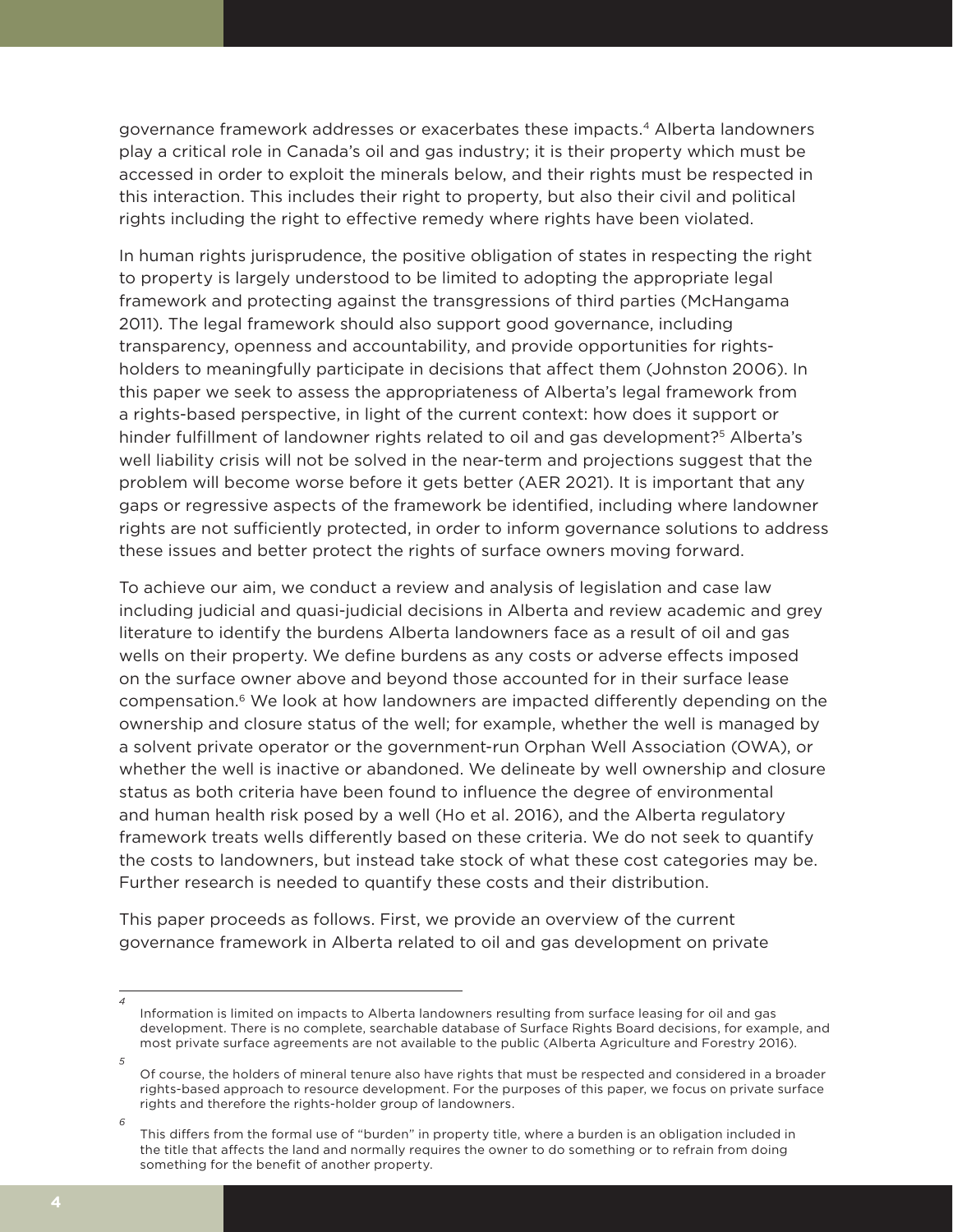property with a focus on how well liabilities are treated under the framework. We then look at the different burdens on landowners and identify rules that particularly impact the distribution of burdens across this group. We close with policy options to address gaps and strengthen the governance framework from a landowner-rights perspective.

# **THE GOVERNANCE FRAMEWORK**

The social contract governing oil and gas development on private land in Alberta is made up of two parts: (1) a landowner will be adequately compensated for their impacted rights and (2) the operator will clean up their mess before they leave (ABCA 124 2017). The legal framework governing surface rights leasing determines how part one of this contract is acted out in practice, and the well liability management regime, part two. In this section, we review these areas of Alberta law relevant to oil and gas production on private property (Figure 2).



Figure 2. The Lifecycle of Oil and Gas Production on Private Property in Alberta

### SURFACE RIGHTS

The property rights framework in Alberta allows for splitting of land title into surface title and mineral title, with different holders of each (see the *Lands Title Act*, 2000, and the *Law of Property Act*, 2000). Surface title provides for ownership of the land's surface and the right to work it, whereas a mineral title provides for ownership of the minerals under that land including the right to explore for oil and gas. A title-holder may temporarily lease their rights to another party; the Alberta Crown, for example, owns mineral rights for approximately 81 per cent of Alberta's land and leases these mineral rights to operators for the exploration and development of oil and gas ([Alberta](https://www.alberta.ca/mineral-ownership.aspx)  [Government 2020c\)](https://www.alberta.ca/mineral-ownership.aspx). Private individuals, in contrast, hold only about 0.55 per cent of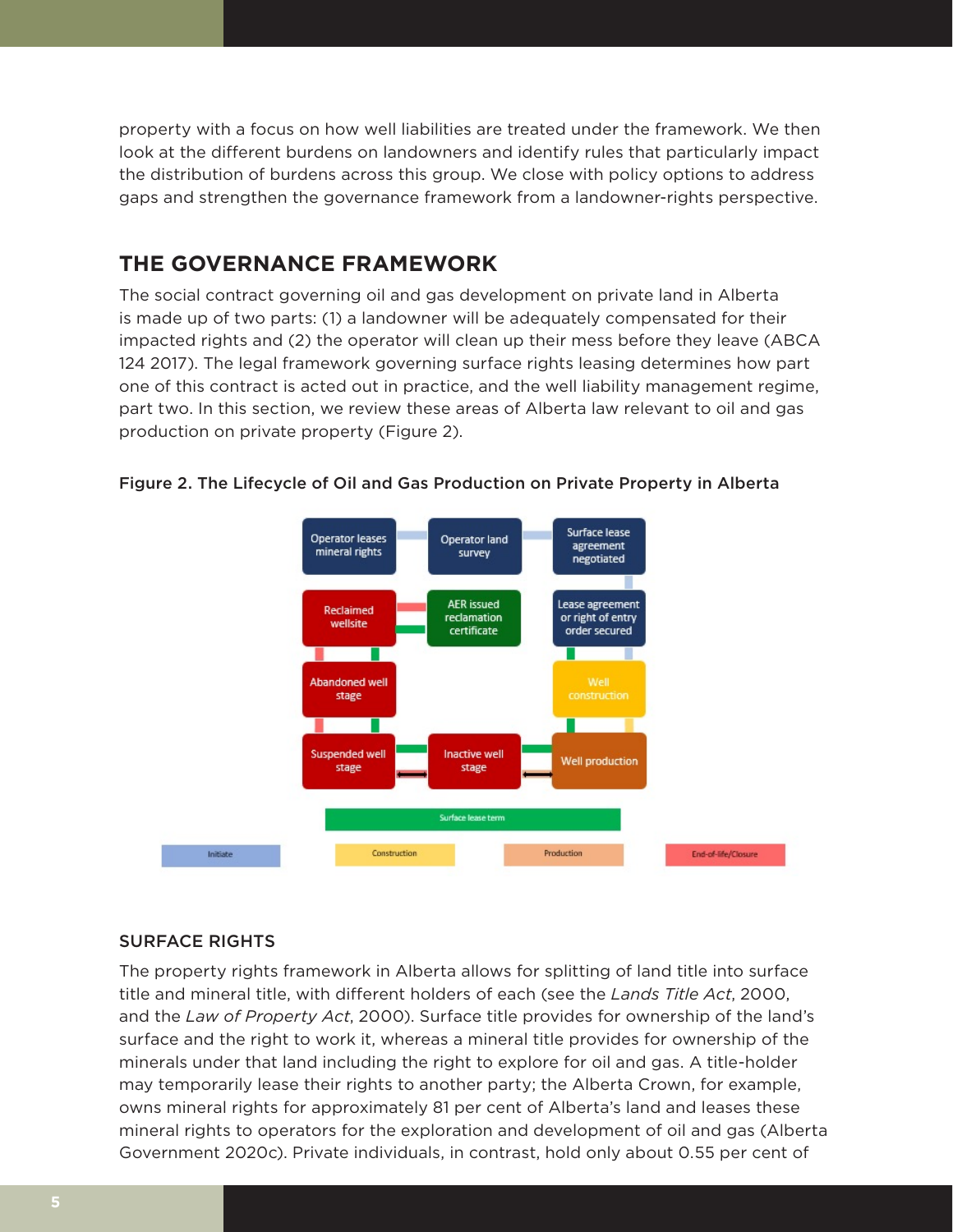mineral title in Alberta but 30 per cent of surface title [\(Alberta Government 2007](https://landuse.alberta.ca/LandUse%20Documents/Understanding%20Land%20Use%20in%20Alberta%20-%202007-04.pdf)). As such, most landowners do not own the rights to the minerals under their land, and a legal framework is required to ensure the two sets of rights-holders — the landowner and operator, in our case  $-$  interact in a way that respects each other's rights.<sup>7</sup>

Alberta courts have established that the owner of the mineral rights can compel the surface owner to allow access onto the land for the purposes of mineral recovery [\(ABQB 1284 1985](http://canlii.ca/t/27tc4)); in other words, a landowner cannot refuse the operator's right to occupy the surface. Instead, legal debate has focused on which legislative method best respects the mineral owner's right to recover minerals and protects or compensates the surface owner for the impact on their rights to use and enjoy the land's surface. The *Right of Entry Arbitration Act*, 1947, was the first Alberta statute that sought to outline the terms for negotiating loss or damage compensation, enacted in response to the province's major oil discovery in the 1940s.

Today, the *Surface Rights Act*, 2000, provides the framework for leasing surface rights in Alberta. The act provides for the terms and conditions for the temporary expropriation of the land to be set out in either a private surface agreement, negotiated between the landowner and operator, or, where the landowner and operator do not come to a private arrangement, in orders granted by the Surface Rights Board, a quasijudicial tribunal established by the act. Among the issues addressed in the terms of the agreement or order are the location of the well, site maintenance and compensation [\(Government of Alberta 2009](https://open.alberta.ca/dataset/f5b028c8-c5c3-410d-a2ec-b5936ef53881/resource/5adf7a28-8949-4187-beb4-0dfd0d703538/download/2009-878-1.pdf)).

### Compensation

Oil and gas development on private land results in a variety of impacts to the surface owner and their property. These include impacts associated with the loss of use of the leased section of land, effects to the surrounding land, disturbances such as noise and inconvenience and potential damage to the leased land. To account for these impacts, a surface owner is meant to be financially compensated in the form of annual surface lease payments (Province of Alberta 2000b, section 25), also known as rentals. Compensation is required for as long as the surface lease agreement is in place (Province of Alberta 2000b, section 1), which is until the site is reclaimed in line with applicable regulations (Province of Alberta 2000a, section 144).

As the landowner's surface rights are being exchanged and not the land itself, the rate of compensation should aim to capture the value lost to the owner, opposed to the value of the land lost [\(Carter 1985\)](http://albertalawreview.com/index.php/ALR/article/viewFile/1720/1709). In Alberta, this is represented by four types of impacts: land value, loss of use, adverse effect and initial disturbance. All parties the Surface Rights Board, operators (or a land agent operating on their behalf) and surface owners — commonly use these four heads of compensation to come up with a specific rate to be paid to the surface owner. It is not mandatory to consider all of these

*<sup>7</sup>* Mineral resource development also occurs on provincial Crown land, impacting different groups of surface rights-holders such as Indigenous rights-holders, trappers and recreationalists, forestry concession holders and grazing lessees. Though outside the scope of this paper, further study of the impacts of inactive and unreclaimed oil and gas wells on these surface rights-holders is warranted.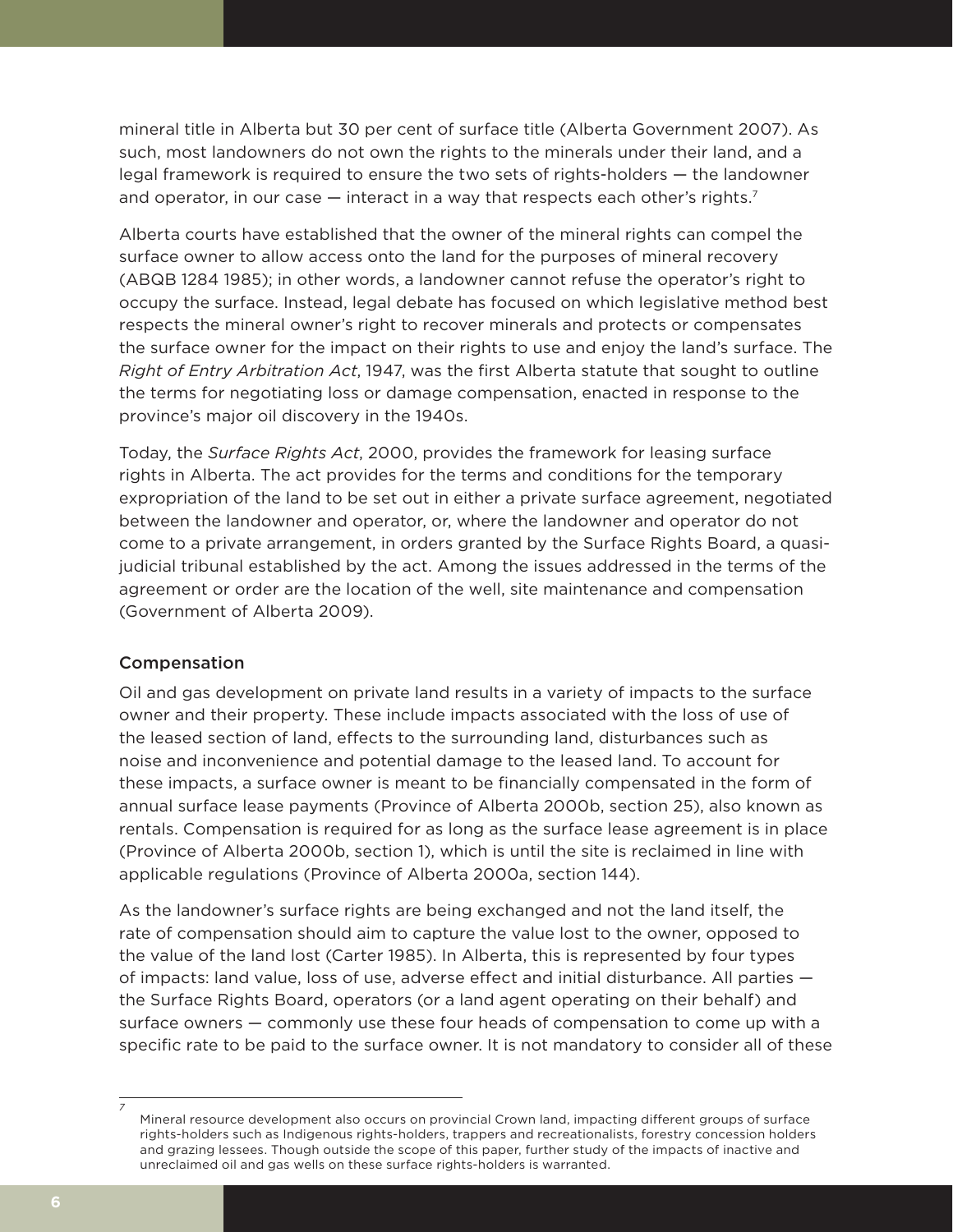factors, however, and parties may take into account any other factors they consider proper under the circumstances (Province of Alberta 2000b, section 25). As prescribed under section 25 of the *Surface Rights Act*, 2000, land value, initial disturbance (this is meant to capture the nuisance, noise and inconvenience during negotiations, surveys and establishment of the site) and a one-time entry fee<sup>8</sup> are included only for the first year of compensation. "Other relevant factors" include case-specific situations such as construction debris the landowner was responsible for handling or other non-cash transactions between the operator and landowner (Pembina Institute 2019). Loss of use and adverse effect are included in the annual rate for every year the lease is active, and these two heads form the basis after the first year. Loss of use should capture the lost value to the landowner resulting from their inability to use the piece of land, $9$  while adverse effect includes case-specific hindrances to the landowner (for example, if the landowner has to turn corners to work around the site and time will be added to their farming operations) as well as general ongoing disturbance such as nuisance (e.g., dust, odours), noise and inconvenience. The rate of compensation may be reviewed every five years after the commencement of the lease or right-of-entry order and renegotiated if either party feels it's no longer adequate.10

Financial compensation is meant to keep landowners whole in lieu of full use of and enjoyment of their land, and in light of the impacts caused by the operator's activity on their land. There is no mathematical formula for determining surface rights compensation, however, and it instead "must be largely a matter of conjecture" (Supreme Court of Canada in *Lacoste et al. Cedars Rapids Mfg. & Power Co.* 1928 as cited in Carter 1985). In each case, an understanding of the specific context is critical to understanding the impacts faced by that landowner and therefore what compensation is adequate. As a starting point, the specific rate of compensation for each factor depends primarily on the type of land leased; for example, whether it is pasture land, cultivated land, irrigated or not. Secondarily, the type of well site determines adverse effect and the type of crop grown on the leased land determines loss of use. Amounts range from \$167 to \$1,000 per acre for loss of use, \$117 to \$2,500 per acre for general disturbance (Alberta Agriculture and Rural Development 2010, as cited in Muehlenbachs 2015; CNRL 2013), and approximately  $$1,800$  to  $$3,400$  per lease<sup>11</sup> for adverse effect (CNRL 2013). A landowner may rely on this payment as a significant form of annual income (see [Bakx 2019\)](https://www.cbc.ca/news/business/alberta-asrb-surface-rental-payments-1.5127900).

*10* Section 27 of the *Surface Rights Act* requires the operator to notify the landowner of the option to review the rate of compensation. There is no penalty for operator non-compliance with this requirement, however, and operators may ignore it based on financial incentives: lease renegotiation is likely more costly than avoiding review, for which there is no penalty (Stewart 2015). Operator non-compliance with this rule further erodes

the landowner-operator relationship in Alberta.

*11*

*8*

The entry fee is the lesser of \$5,000 or \$500 per acre granted to the operator or a proportionate amount, not to be less than \$250, where the land granted to the operator is less than one acre, for each titled unit that contains land granted to the operator (Province of Alberta 2000b, section 19(2)).

The amount paid for loss of use aims to approximate the gross annual production reasonably expected from the leased section and is calculated based on the greater of (1) yield and price averages from the past five years, or (2) today's street price [\(Government of Alberta 2009](https://open.alberta.ca/dataset/f5b028c8-c5c3-410d-a2ec-b5936ef53881/resource/5adf7a28-8949-4187-beb4-0dfd0d703538/download/2009-878-1.pdf)).

Adverse effect compensation data are for 2013-2015, pulled from the latest publicly available compensation schedule of Alberta's largest well operator, Canadian Natural Resources Ltd., for compensation of surface owners in the Municipal District of Taber [\(CNRL 2013\)](https://actionsurfacerights.ca/wp-content/uploads/2013/09/CNRL-Agreement.pdf).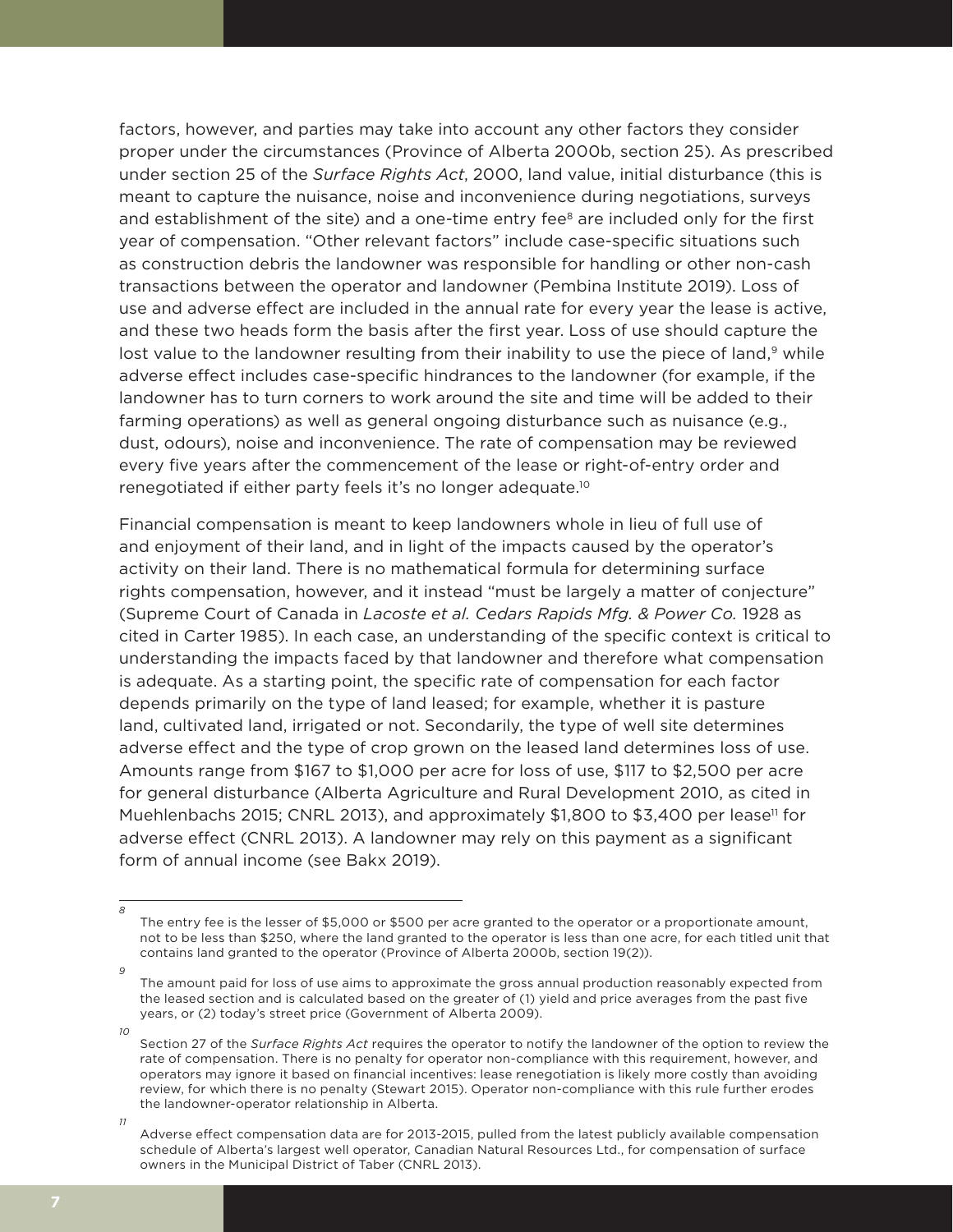Though there is no market for each individual head, the total annual compensation paid to other surface owners for comparable leases in the region creates a market of sorts for the bundle of heads [\(Carter 1985\)](http://albertalawreview.com/index.php/ALR/article/viewFile/1720/1709). As such, in addition to the four heads of compensation, parties may consider the rates paid to other landowners — the "pattern of dealings" — when determining compensation, as a measure of fairness. The onus is on each party to establish, with evidence, the range of rates paid to landowners for comparable leases in the area. Compensation is a highly confidential and sensitive issue, however, and publicly available data on compensation rates are limited: private surface agreements may be protected by a confidentiality clause and few landowners are willing or able to disclose this information (Alberta Agriculture and Forestry [2016\)](https://www1.agric.gov.ab.ca/$Department/deptdocs.nsf/all/ofa15076/$FILE/annual2015-16.pdf).<sup>12</sup> Surface owners face an information deficit in this sense: compared to operators, who may have extensive compensation rate data as a result of their numerous agreements in place, and the Surface Rights Board, which has 19 years of experience setting compensation rates.

### WELL CLOSURE

There are two types of non-producing wells, each at a different stage of closure: inactive wells that have not produced oil and gas for an extended amount of time (12 months or more, or six months or more if the well is a sour gas well under current AER rules (AER 2020a)) and abandoned wells, which are rendered permanently incapable of flow and capped. Evidence suggests that inactive wells that are not properly abandoned pose an increased risk of contamination which increases with time [\(King and King 2013](https://www.onepetro.org/journal-paper/SPE-166142-PA); [Kang et al. 2014](https://doi.org/10.1073/pnas.1408315111); [Kang 2015\)](https://doi.org/10.1021/acs.est.5b00132). The main environmental concerns associated with inactive wells, and abandoned wells to a lesser extent, are the contamination of surface water and groundwater, and the release of methane, a powerful greenhouse gas (Dusseault et al. 2000; [Kang et al. 2014](https://www.pnas.org/content/pnas/111/51/18173.full.pdf)). An inactive well may be suspended, which involves temporary closure. Under current rules, the risk classification of any low-risk inactive well increases to medium after 10 years of inactivity, triggering more comprehensive suspension requirements [\(AER 2016](https://www.aer.ca/documents/directives/Directive013andIWCP-FAQs.pdf)a). Though less risky than an inactive well that has not been suspended, a suspended inactive well poses a greater risk of leakage than if it were abandoned [\(Ho et al. 2016](https://www.rff.org/documents/536/RFF-Rpt-PluggingInactiveWells.pdf)) but, unlike an abandoned well, is able to be reactivated. Historically, only a small minority of suspended wells in Alberta have been reactivated. Using data collected for 84,000 conventional Alberta oil and gas wells over about 40 years until 2007, Muehlenbachs (2015) shows that only around six per cent of older wells aged 10 to 20 years were reactivated (5.6 per cent of oil wells and 6.6 per cent of gas wells). Newer wells aged one to 10 years were more than twice as likely to be reactivated (11 per cent of oil wells and 19.4 per cent of gas wells).

The rules that aim to prevent long-term well inactivity are found in sections 3.020 and 3.021 of the Oil and Gas Conservation Rules, 2000. When read with AER Directive 013 — Suspension Requirements for Wells (2020), these rules require that no well be

In 2015, the Farmers' Advocate Office within the Alberta Ministry of Agriculture and Forestry launched an initiative to map surface lease compensation rates across the province, in response to ongoing requests from landowners across Alberta for these data. The office discontinued the project within six months due to a lack of landowners willing to come forward to participate, stating that "there were many people seeking the compensation data, but few were willing or able to provide it." (Alberta Agriculture and Forestry [2016](https://www1.agric.gov.ab.ca/$Department/deptdocs.nsf/all/ofa15076/$FILE/annual2015-16.pdf)).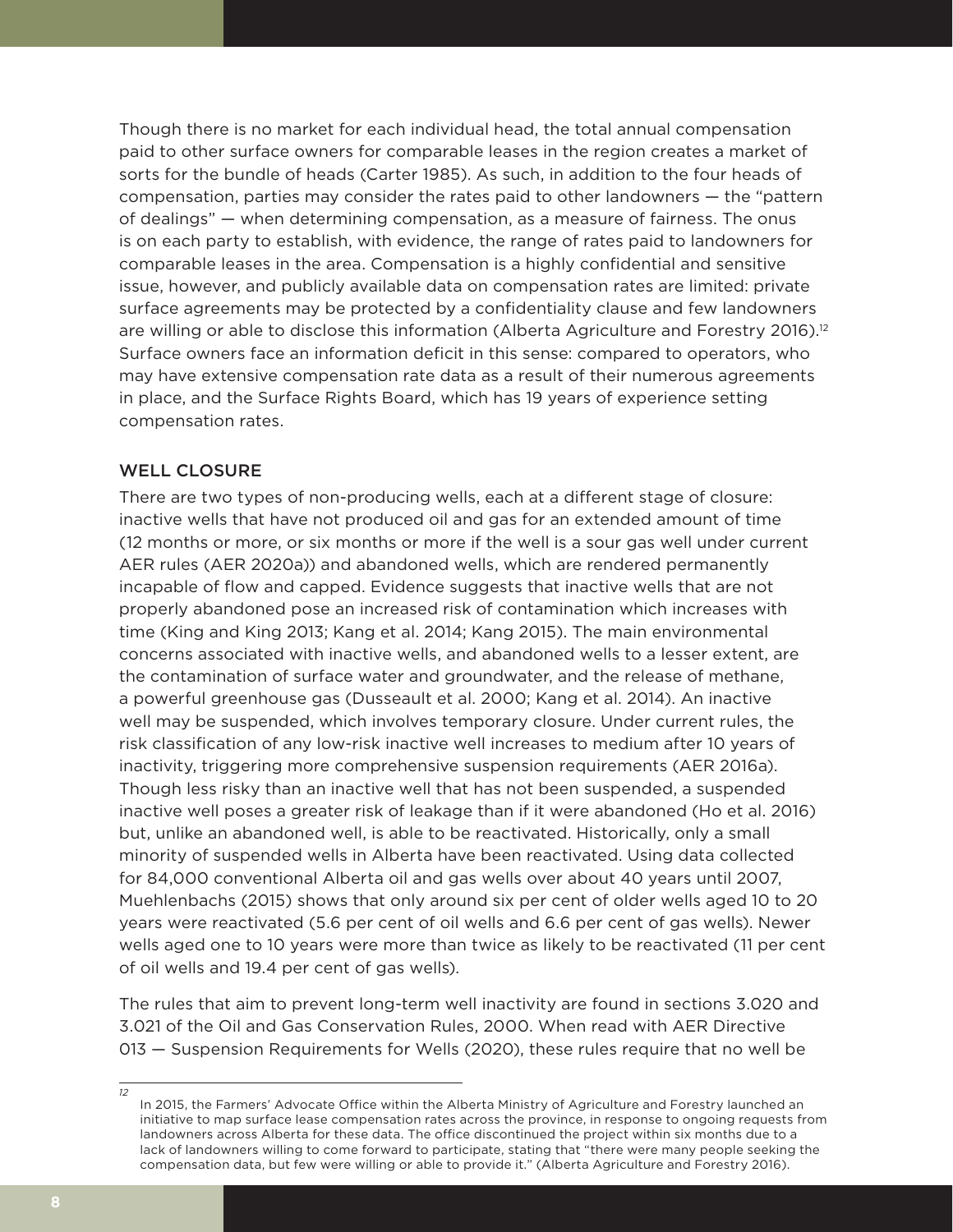left inactive for longer than 24 consecutive months without being suspended and monitored according to Directive 013 technical specifications. As of August 2019, however, there were almost 7,000 inactive wells belonging to 404 different operators that were not suspended, despite being inactive for more than 24 consecutive months [\(AER 2020b\)](https://www.aer.ca/documents/directives/Directive013_IWCPYearThreeandFourFinalReport.pdf). Well closure can be expensive, with abandonment costs alone ranging from \$13,000 to \$134,000 per well depending on type and location ([AER 2015\)](https://www.aer.ca/documents/directives/Directive011_March2015.pdf), and forced closure can tip an operator into bankruptcy.13 As such, the AER has applied a light-touch enforcement approach to Directive 013 non-compliance, launching the Inactive Well Compliance Program in 2014 to help companies bring all wells into compliance (i.e., suspend, reactivate or abandon the well) by April 1, 2020 ([AER](https://www.aer.ca/documents/directives/Directive013_IWCPYearThreeandFourFinalReport.pdf) 2020b). Though steady gains were made in that five-year period, the goal was far from reached. The program started with 30,581 non-compliant inactive wells (AER 2016b), and the latest program report (August 2019) shows 6,844 remaining and many more expected to become inactive during the year.

Though the AER has time limits for mandatory suspension of wells, it does not have time limits for mandatory abandonment and a well is allowed to sit suspended indefinitely. As of March 25, 2021, 27,532 wells — 29 per cent of all inactive wells in the province — have been suspended for more than 10 years without being properly abandoned or reactivated [\(AER 2021](http://www.aer.ca/data/codes/Inactive_Well_Licence_List.xlsx)). A licensee is required to abandon a well only upon termination of the mineral lease, surface lease or right of entry (which, as per the *Environmental Protection and Enhancement Act*, 2000, is not until the site is reclaimed, unless otherwise ordered by the Surface Rights Board); if they no longer have the required approvals or licences; or if they are otherwise directed to by the regulator under an abandonment order (Province of Alberta 2020, section 3.012). Because of this lack of regulatory or financial incentive to clean up oil and gas wells, a well may sit indefinitely on a landowner's property, with some remaining abandoned but unreclaimed for decades (see, for example, ABSR[B 316](http://canlii.ca/t/fzcj5) 2013).

### Orphan Wells

Orphan wells are a subset of oil and gas wells held in the public domain. When an operating company becomes defunct or insolvent and there is no longer a legally responsible or financially able private party available to manage and clean up the well site, ownership is transferred to the OWA, the government agency tasked with orphan well management and clean-up, and the well is declared an orphan well (Province of Alberta 2001).14

*14*

Abandonment costs include costs associated with the proper plugging of a well downhole and the surface abandonment process of removing the wellhead. For more complex wells (for example, a horizontal well crossing multiple formations), additional abandonment actions must be taken, which increases the cost of abandonment. Likewise, the costs associated with site reclamation vary. The OWA (2017) considers reclamation in two categories, minor and major reclamation. A minor site reclamation can include paratilling, rock picking, debris removal, repairing minor settling and adding topsoil. A major reclamation will include additional costs due to substantially more work required, including access road striping, major soil redistribution and site re-contouring and significant topsoil replacement.

Though no private owner-operator for an orphan well remains, there may still be one or more companies with a beneficial or legally undivided share in the well licence, referred to as working interest participants. Working interest participants are responsible for their proportionate share of the costs associated with management and clean-up, and the OWA covers the remaining costs (Province of Alberta 2001).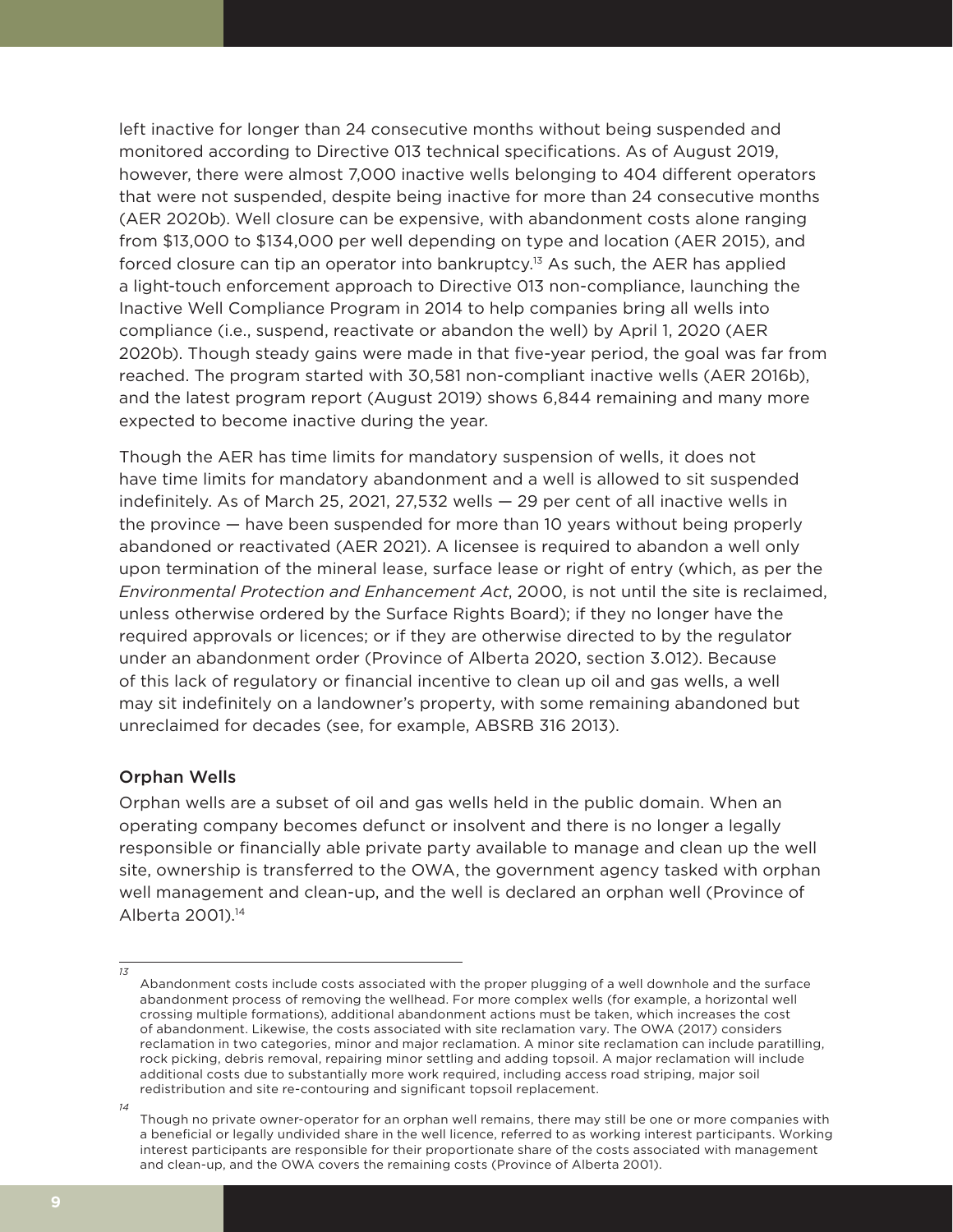An increasing number of wells are being orphaned and therefore, an increasing number of landowners have orphan well sites on their land.<sup>15</sup> From 2015-2021, the number of orphan well sites grew more than five times, from 1,245 to 6,863 [\(OWA](http://www.orphanwell.ca/wp-content/uploads/2020/07/Orphan-Sites-for-Reclamation-2020-07-01-07.12.46.pdf) 2016; 2021a, b), and wells are being orphaned at a much faster rate than the OWA can address the existing inventory despite continuous increase in the number of wells abandoned each year [\(OWA 2019\)](http://www.orphanwell.ca/wp-content/uploads/2019/07/OWA-2018-19-Ann-Rpt-Final.pdf). Additional recent pressures on the sector, including historically low resource prices and, to a lesser extent, the January 2019 *Orphan Well Association v. Grant Thornton Limited*<sup>16</sup> Supreme Court of Canada decision mean that more bankruptcies are expected ([Haynes and Boone 2020](https://www.haynesboone.com/publications/energy-bankruptcy-monitors-and-surveys)) and an increasing number of well liabilities will become the OWA's responsibility.

Orphan wells are an important category of wells in Alberta, particularly from a landowner perspective. Landowners with orphan wells on their land have to undergo different processes for obtaining compensation, for example, and face different timelines for clean-up. We discuss these impacts and more in the following section.

# **BURDENS ON LANDOWNERS**

Oil and gas wells in Alberta are likely to sit inactive for upwards of 10 years without being safely closed (Muehlenbachs 2015),<sup>17</sup> and sometimes for decades before being properly reclaimed (see, for example[, ABSRB 486 2014](http://canlii.ca/t/g8st8)). Figure 3 provides a snapshot for the number of wells are in the inactive and how long they have been in inactive status as of March 25, 2021. The AER's "Inactive Well License List" shows that 54.8 per cent of all currently inactive oil and gas wells on Alberta's "Inactive Well License List" have been inactive for more than five years and 29.2 per cent have been inactive for more than 10 years (AER 2021). Though the annual surface lease payment is meant to compensate the landowner for the costs they bear as a direct result of an oil or gas well on their land, a well that has been left inactive for a substantial amount of time may cause impacts to the landowner that were not considered in the terms of the agreement or the rate of compensation.

Orphan well sites include both wells that need to be properly decommissioned and abandoned and well sites that have not yet been reclaimed.

*<sup>16</sup>* In this decision, the Supreme Court of Canada ruled that an insolvent company must address its end-of-life well obligations in advance of payment of creditors. The decision overturned a previous Alberta Court of Appeal decision, Orphan Well Association v. Grant Thornton Limited, 2017, which determined that a bankrupt company's creditors were not liable for abandonment and reclamation obligations (ABCA 124 2017). The Alberta Court of Appeal decision, held as law from April 24, 2017 until January 31, 2019, eroded landowner trust in the regime: companies now wouldn't have to clean up their wells, and more wells would be orphaned (see [Weber 2018;](https://www.cbc.ca/news/canada/calgary/abandoned-wells-alberta-1.4494483) [CBC Radio 2018](https://www.cbc.ca/radio/thecurrent/the-current-for-friday-february-16-2018-1.4538481/who-should-pay-to-clean-up-abandoned-oil-wells-farmers-say-they-re-left-with-someone-else-s-mess-1.4538504)). The Supreme Court confirmed that well clean-up is a public duty and not a claim provable in bankruptcy, putting these costs back on the books.

*<sup>17</sup>* Muehlenbachs [\(2015\)](https://doi.org/10.1111/iere.12098), using historical data from 84,000 oil and gas wells until 2007, shows that the average oil well in Alberta stayed inactive for just over eight years and the average gas well, almost 10 years.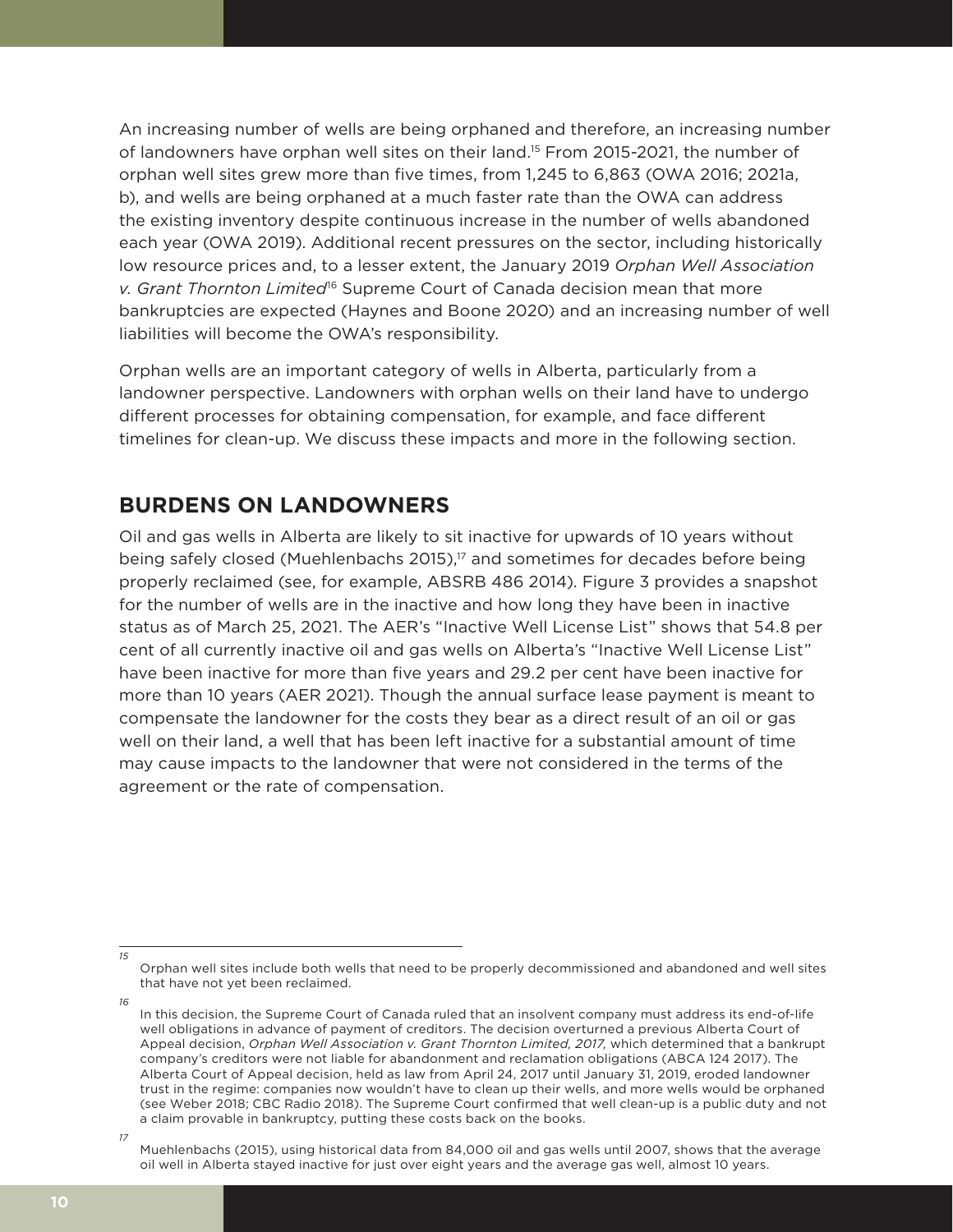

Figure 3. Length of Time in Inactive Well Status

Source: Alberta Energy Regulator, 2021, "Inactive Well License List." Accessed March 25, 2021. [http://www.aer.ca/data/codes/Inactive\\_Well\\_Licence\\_List.xlsx](http://www.aer.ca/data/codes/Inactive_Well_Licence_List.xlsx).

In order to understand how inactive wells burden landowners, it is important to first understand who these surface owners are and the barriers they face to meaningful participation in oil and gas decisions more generally. Specifically, surface owners tend to be more rural, older and less able to access information than other Albertans. Oil and gas development occurs almost exclusively in rural Alberta. In 2014, for example, only 0.68 per cent of all oil and gas wells in Alberta were located within two kilometres of an urban centre, with only 0.31 per cent actually located within the centre's boundary [\(Peterson 2017](https://prism.ucalgary.ca/bitstream/handle/1880/106817/Peterson%2c%20Kristy%20Rae%20%28Robert%20M%29.pdf?sequence=1&isAllowed=y)). Alberta is one of Canada's most urbanized provinces and a relatively small proportion of Albertans — 13.1 per cent in 2016 [\(Alberta Government 2017a](https://open.alberta.ca/dataset/7d02c106-a55a-4f88-8253-4b4c81168e9f/resource/e435dd59-2dbd-4bf2-b5b6-3173d9bd6c39/download/2016-census-population-and-dwelling-counts.pdf)) live in rural areas, where resource development is occurring. This minority group is generally older than those living in urban centres: almost 30 per cent of people living in rural areas in Alberta are 55 or older, compared to 23 per cent in cities and 24 per cent for the province overall [\(Statistics Canada 2016](https://doi.org/10.25318/3210001201-eng)).

With this context in mind, in the following sections we discuss the different burdens landowners face as a result of inactive and unreclaimed wells. We look at the adverse effects and costs to landowners, above and beyond those accounted for in a landowner's lease compensation, and how landowners may be differently burdened depending on the status of the well on their land.

### COLLECTING FAIR COMPENSATION

### Unpaid Rentals

Some landowners with non-producing wells on their land stop receiving annual surface lease payments ("rentals") altogether. This goes against Alberta law, which requires that a surface owner be compensated until the site is reclaimed to AER standards and a reclamation certificate is obtained (Province of Alberta 2000b, section 1; 2000a – EPEA, section 144).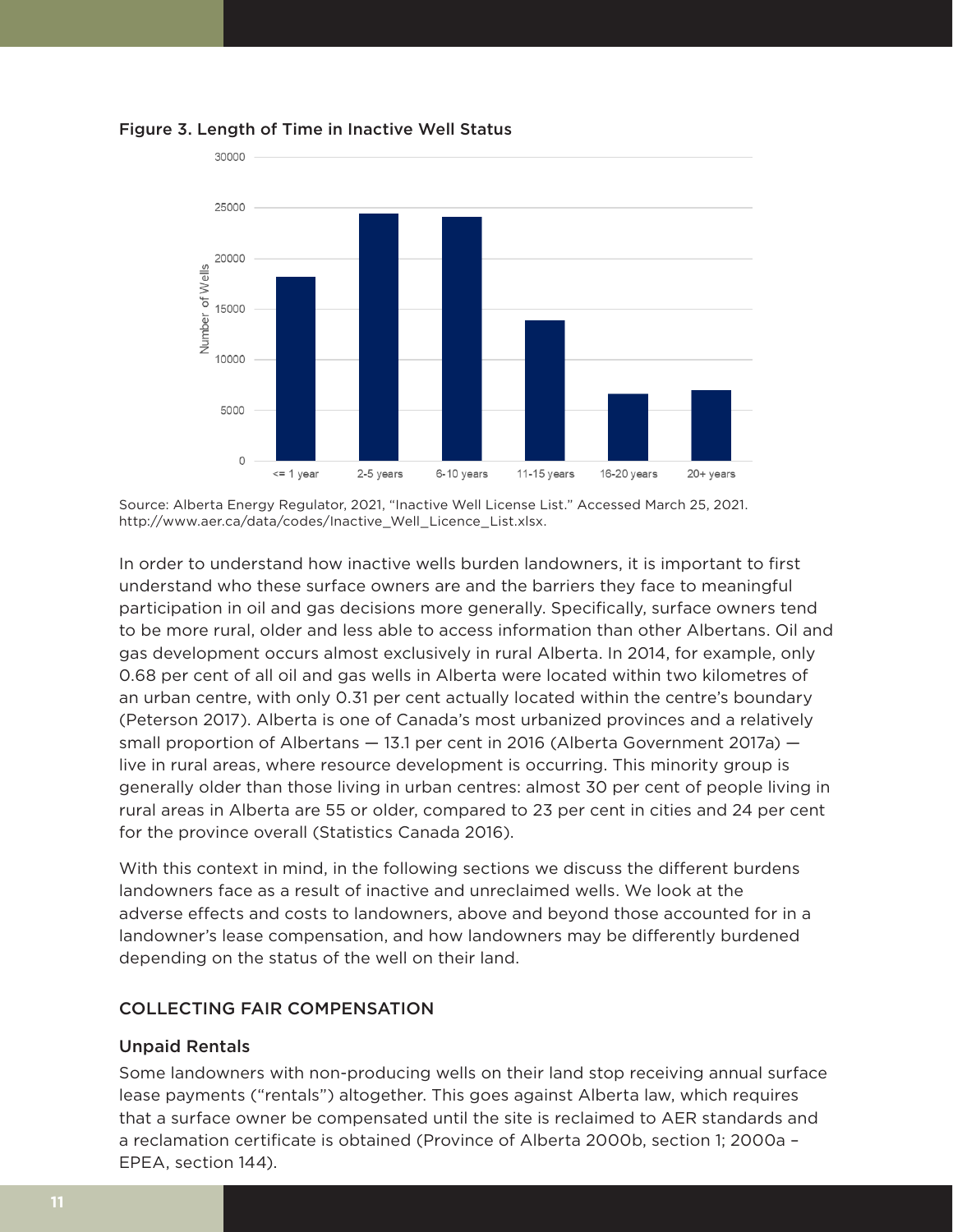An operator might stop paying rentals because it has claimed bankruptcy and is in insolvency proceedings (see, for example, ABSRB 708 2015), or if the operator is fully defunct and the well has been transferred to the OWA as an orphan well. In the more extreme case, the operator may remain solvent and responsible for the lease but fail to pay compensation entirely, especially if the well is not producing. An example of this is the 2016 Surface Rights Board case *Duel Energy Inc. v. Gallagher*, where the CEO of Duel Energy Inc. explained that the company "only pays leases with active wells on them" ([ABSRB 688 2016](https://www.canlii.org/en/ab/absrb/doc/2016/2016absrb688/2016absrb688.html?searchUrlHash=AAAAAQAcRHVlbCBFbmVyZ3kgSW5jLiB2IEdhbGxhZ2hlcgAAAAAB&resultIndex=2)). Rentals may also cease after a transfer of the well to another operator; for example, where the new operator is unaware that they are responsible for surface lease compensation (e.g., [ABSRB 106](http://canlii.ca/t/ftgph) 2001). Unpaid rentals can cause impacts to landowners beyond the mere loss of compensation; potential buyers, for example, may be deterred from purchasing the land if the lease rental is not being paid regularly (e.g., ABSRB 832 2019).

If a landowner has not been paid the rentals owed to them, they may apply to the Surface Rights Board for payment instead under section 36 of the *Surface Rights Act*. This includes any landowner with an orphan well on their property. Some may not be aware that this form of recourse is available to them, however, and may go without fair compensation (see [Bakx 2019](https://www.cbc.ca/news/business/alberta-asrb-surface-rental-payments-1.5127900)).<sup>18</sup> Those who do not know of the section 36 rental recovery option or otherwise choose not to undergo this process may consider selling the surface lease to a third party in the hopes of reducing the risk of unpaid rentals (Alberta Government [2020d](https://www.alberta.ca/selling-surface-leases-advisory.aspx)). This can present additional problems, as it separates annual compensation from operating activities and can prevent a landowner from receiving full value in return for the impacts they experience during the lifetime of the development.

Where a landowner does apply to the Surface Rights Board for rental recovery and the board finds that the operator has defaulted on its payment obligations, the board may direct that the minister of Environment and Parks pay the rental fee out of the province's general revenue fund (Province of Alberta 2000b, section 36).19 Almost all (96 per cent) of rental recovery applications resolved between 2015 and 2019 were resolved in this manner (Surface Rights Board personal communication to Goodday 2019) (Figure 4). Public funds spent to pay the surface lease rentals of defaulting operators is a significant and growing cost: Surface Rights Board-directed general revenue fund payments to landowners from 2014-2018 totalled \$16.8 million, with total annual payments increasing almost 12-fold in this four-year period [\(Goodday and](https://www.policyschool.ca/wp-content/uploads/2020/04/Energy-Trends-Orphan-Wells-Goodday-Larson-version-2.pdf.)  [Larson 2020](https://www.policyschool.ca/wp-content/uploads/2020/04/Energy-Trends-Orphan-Wells-Goodday-Larson-version-2.pdf.)).

A lack of detailed and complete reporting by the Surface Rights Board prevents us from knowing how many orphan-well landowners access compensation through Surface Rights Board rental recovery processes.

*<sup>19</sup>* The Surface Rights Board will also suspend the operator's right-of-entry and eventually terminate the operator's rights under the order or lease, without affecting the operator's obligations including well clean-up obligations (SRA section 36.5(b))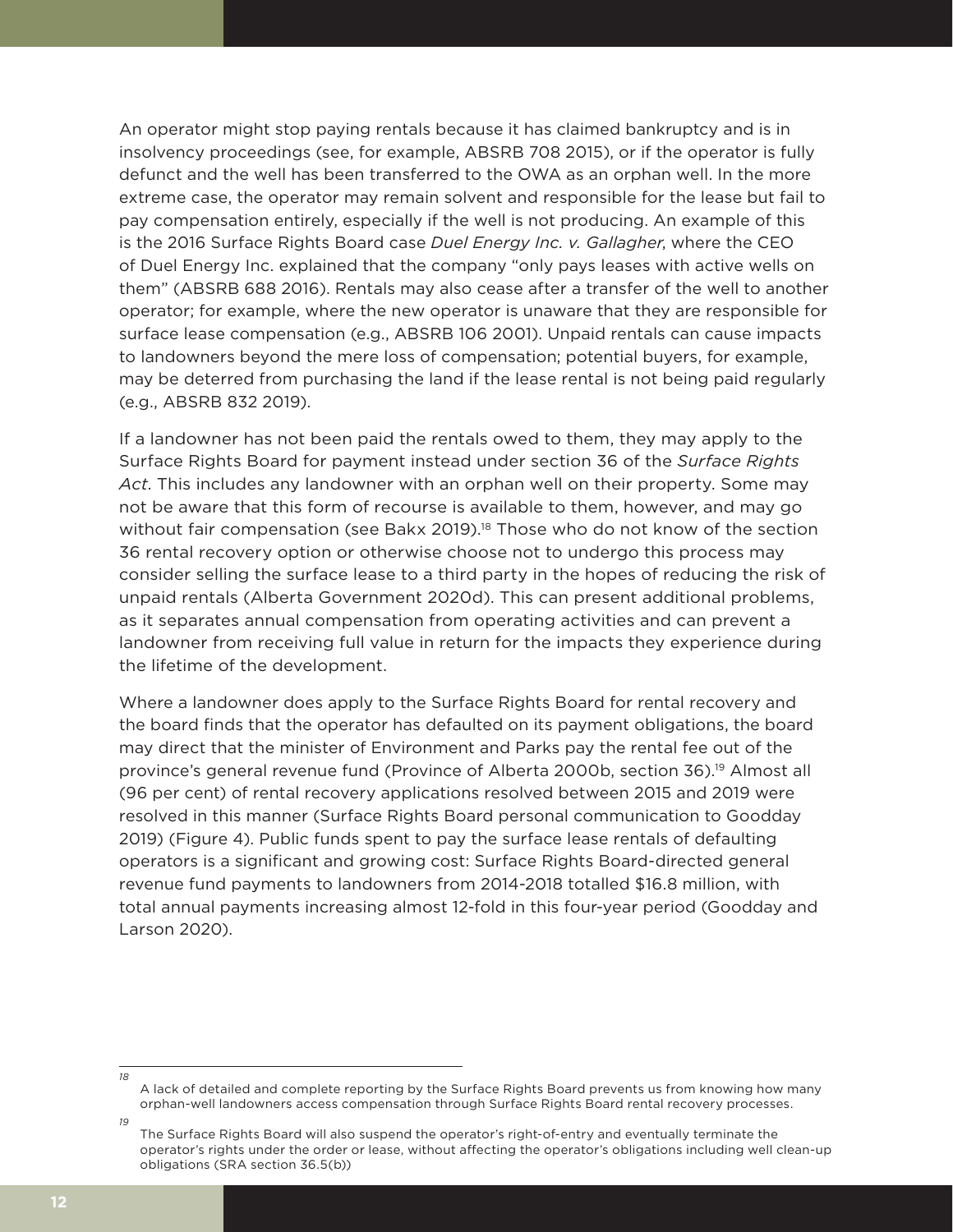



Sources: Alberta Government, "General Revenue Fund: Details of Supplies, Services, Tangible Capital Assets and Other Payments (Data Files)." Accessed August 28, 2019, [https://open.alberta.ca/opendata/](https://open.alberta.ca/opendata/general-revenue-fund-details-of-supplies-services-tangible-capital-assets-and-other-payments) [general-revenue-fund-details-of-supplies-services-tangible-capital-assets-and-other-payments.](https://open.alberta.ca/opendata/general-revenue-fund-details-of-supplies-services-tangible-capital-assets-and-other-payments) Surface Rights Board, "Annual Reports: 2006-2017." Accessed July 23, 2020, [https://surfacerights.alberta.](https://surfacerights.alberta.ca/AboutUs/AnnualReports.html) [ca/AboutUs/AnnualReports.html.](https://surfacerights.alberta.ca/AboutUs/AnnualReports.html)

### Reduced Rentals

Alternatively, an operator may continue paying rentals but unilaterally (and illegally) reduce the rental amount. In May of 2019, the Farmers' Advocate Office issued an advisory in response to a number of landowner claims that operators had unilaterally reduced rental amounts upon starting the reclamation phase of site clean-up (Alberta Government [2019b\)](https://www.alberta.ca/assets/documents/fao-advisory-surface-rights-act-payment-reduction.pdf). In letters to landowners, operators cited "severe financial strains" as the basis for the rental reductions, including the low price of natural gas, high rural municipal taxes, the high cost of operations and the costs of surface lease rentals. Any unilateral rental reduction is out of compliance with section 27 of the *Surface Rights Act*, however, which requires that compensation be negotiated and entitles landowners to a review every five years. In May of 2020, the Farmers' Advocate Office issued yet another advisory, again warning of letters being sent to landowners by operators attempting to unilaterally reduce rentals (Alberta Governmen[t 2020](https://www.alberta.ca/assets/documents/af-fao-advisory-2020-4-rentalreductions-energy.pdf)b) and stating that "the information sent to landowners by the various Operators does not meet the statutory requirement of good faith negotiations" (Alberta Government [2020b\)](https://www.alberta.ca/assets/documents/af-fao-advisory-2020-4-rentalreductions-energy.pdf).

Though this section 27 option is open to landowners who wish to have their rental rate adjusted, it requires a substantial amount of effort and resources to undergo and comes with costs to landowners. This is true of section 36 applications for rental recovery, as well.

Specific to section 36 applications, the board determines if payment of the full rental amount by the minister is "unjustified, patently unreasonable, or constitutes unjust enrichment" (ASRB 85 2020). Growing public expenditure for this purpose may put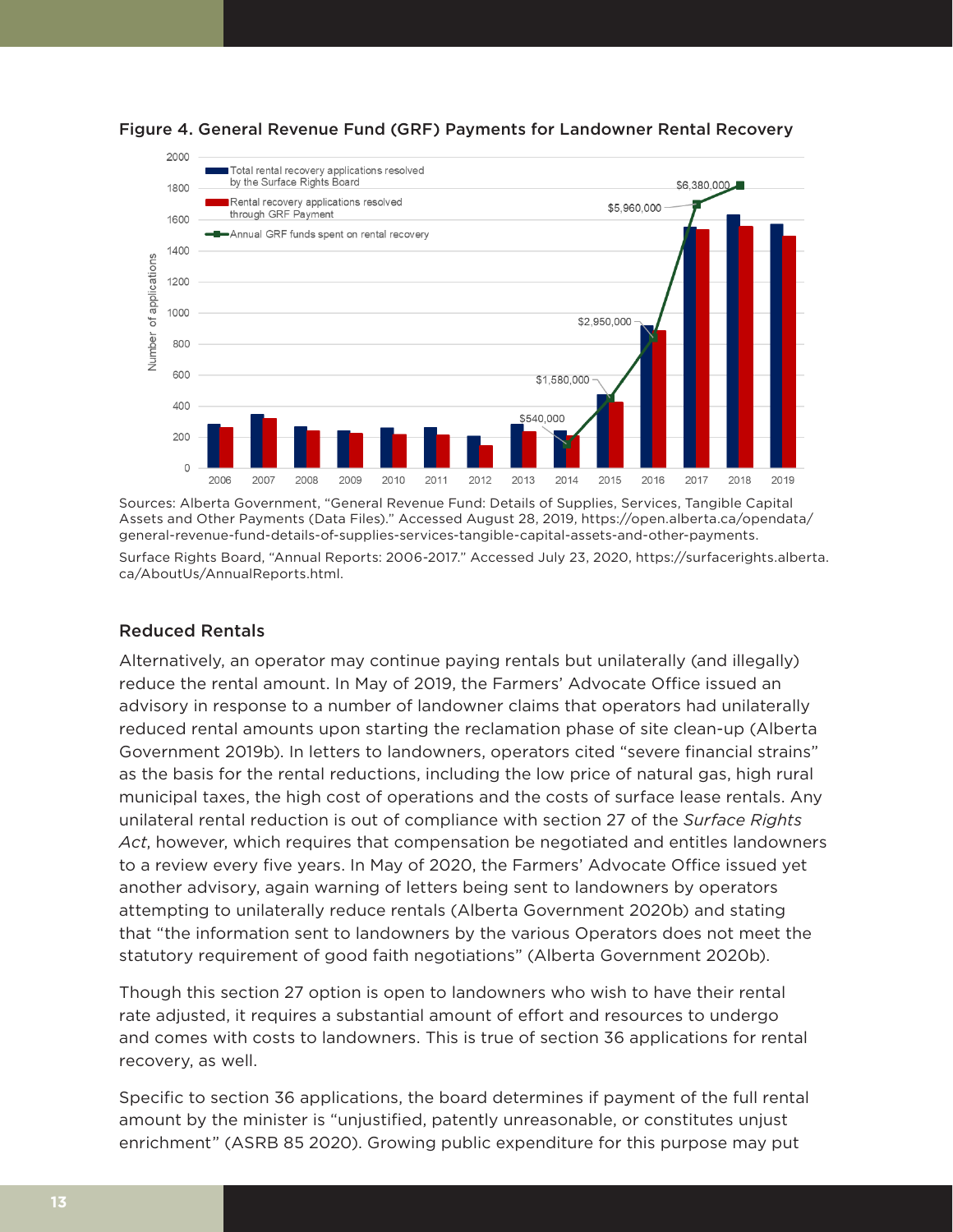pressure on the board to be additionally stringent in their assessment. The rationale for their decisions is not made public, however, and so there is a lack of transparency in how the board weighs these factors. In a January 2019 advisory, the Farmers' Advocate Office warned landowners of the board's new focus on identifying where landowners may be receiving unjust enrichment, reminded landowners of their rights to full and fair compensation, and raised concerns over a lack of publicly available information on how the board was applying the legal test in these decisions (Alberta Government [2019a\)](https://www1.agric.gov.ab.ca/$Department/deptdocs.nsf/all/ofa11058/$FILE/Advisory%20-%20Condition%20of%20Leased%20Area%20Form.pdf).

Under both section 27 and section 36 applications to the Surface Rights Board, the onus is on the landowner to prove what compensation they are entitled to [\(ABCA](http://canlii.ca/t/2dm4s)  [108 1988](http://canlii.ca/t/2dm4s)); specifically, they must show evidence establishing a pattern of dealings in the applicable area or evidence of comparable awards in the area [\(ABSRB 363 2019\)](http://canlii.ca/t/j19m2). This is made particularly challenging by the lack of private surface agreements and compensation data available to the public. The landowner applicant must gather sufficient evidence, attend a hearing and present a sufficient case. Any landowner must undergo this process if they want to change their rate of compensation but are not able to negotiate a new rate with the operator for some reason; for example, if the operator is defunct or otherwise unresponsive and the landowner has no one to negotiate with, or if the well is an orphan well managed by the OWA.

### Administrative Burden

In order to collect the compensation owed to them, landowners who no longer receive rental payments from the well operator must go through the Surface Rights Board rental recovery process every year until the site has been abandoned and reclaimed (Province of Alberta 2020, section 3.012; 2000a, section 144). This includes all landowners with orphan wells on their land, re-applying to the board each year until the well is abandoned and reclaimed by the OWA — an average of three to four years based on current closure rates [\(AER 2020d](https://webapps.aer.ca/pod)).<sup>20</sup> The rental recovery process can constitute a significant burden and may deter a landowner from applying in the first place (see Bakx 2019), signalling a failure of the surface rights compensation regime.

The Surface Rights Board has recognized the administrative burden on landowners seeking rental recovery and made attempts to improve the process. The board first saw a boom in rental recovery applications in 2015, receiving 765 in that year compared to an average of 365 each year for the 10 years prior (SRB 2015). Most of these applications were submitted by returning applicants, i.e., those who had previously received payment under a section 36 rental recovery claim. In response, the board implemented a change to streamline the process: whereas prior to 2015 any rental recovery applicant had to complete a statutory declaration sworn before a commissioner of oaths, as of 2015, returning applicants can confirm the information required in the presence of a witness and can avoid the statutory declaration process. The purpose of this reform was to reduce the cost and inconvenience to returning applicants and allow administrative staff to process returning applications in a timelier

*<sup>20</sup>* Calculated using data on OWA-managed well suspension timelines from the AER's Inactive Well Compliance Program Report (2019) and publicly available OWA-managed well reclamation certificates.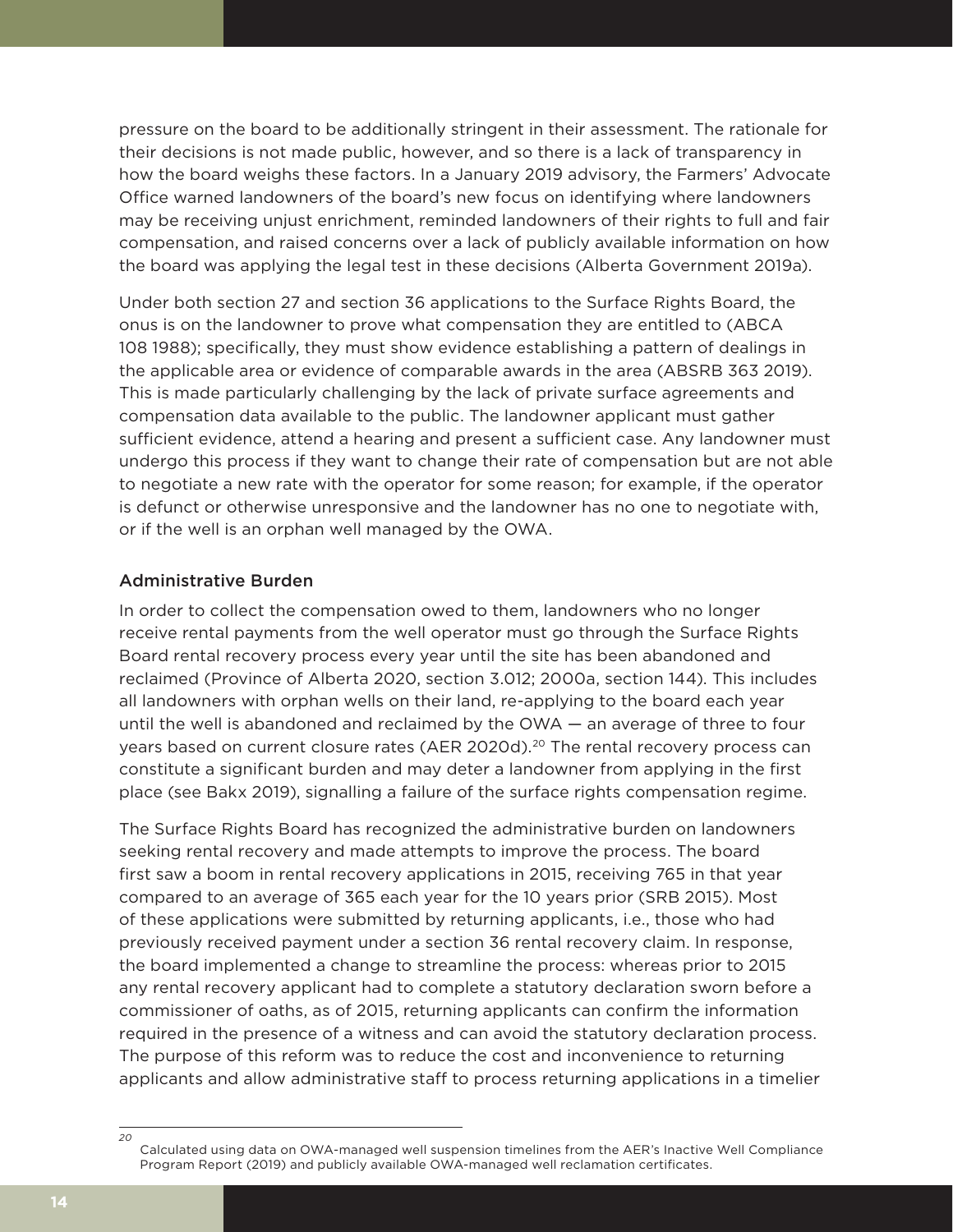manner (SRB 2015). An applicant is considered "returning," however, only if the application relates to the same site, licensed to the same operator under the same surface lease or compensation order ([SRB 2020b\)](https://surfacerights.alberta.ca/ApplicationTypes/RecoveryofRentals.html). Well liabilities are often packaged up with assets and transferred to a new owner, meaning landowners in those cases are ineligible for the streamlined process.

The Surface Rights Board does not publish data on the number of repeat versus new rental recovery applications, but starting in 2016 shows this breakdown from an application resolution perspective. In 2016, 43 per cent of rental recovery applications resolved through payment from the general revenue fund were returning directions to pay, compared to 59 per cent in 2017 (SRB 2016; 2017). This upwards trend combined with the increasing number of wells expected to be orphaned each year [\(OWA 2020\)](http://www.orphanwell.ca/wp-content/uploads/2020/06/OWA-Annual_2019.pdf) suggests that the proportion of returning applicants each year will continue to increase.

There are further opportunities to reduce the burden on landowners seeking to collect their rightful compensation. The board's justification for requiring annual reapplication is that it has "no way of knowing if you have received payment unless you tell them. The site could have been assigned to another operator, or reclaimed" ([SRB](https://surfacerights.alberta.ca/ApplicationTypes/RecoveryofRentals/FrequentlyAskedQuestions.html)  [2020\)](https://surfacerights.alberta.ca/ApplicationTypes/RecoveryofRentals/FrequentlyAskedQuestions.html). Presumably, this issue could at least be avoided with regard to orphan wells; for example, Surface Rights Board and OWA records could be linked and pre-approved ministerial payment provided to returning applicants with orphan wells on their land. Further, the *Liabilities Management Statutes Amendment Act* (Bill 12), passed in April 2020, has enabled the OWA to enter into private surface lease agreements (Province of Alberta 2001, section 4(2)(d)) and provide annual compensation directly to the surface owner using money from the orphan fund (Province of Alberta 2001, section 5.1(c)).<sup>21</sup> If these opportunities are acted on, orphan-well landowners could avoid the section 36 rental recovery process entirely.

### Delayed Rentals

Landowners who need to go through the Surface Rights Board to receive their annual surface lease compensation face delays in receiving it. Delays are caused both by factors specific to each application and by procedures prescribed under section 36 of the *Surface Rights Act*, including the board's capacity to process the increasing number of applications.

The main factors determining application-specific processing time are whether the lessee is undergoing insolvency proceedings and whether the application is a repeat or new one. Delays also may be caused if other operators show interest in the well site, in which case the board gives the interested parties an opportunity to respond before directing payment of the rental from general public funds [\(SRB 2020d](https://surfacerights.alberta.ca/ApplicationTypes/RecoveryofRentals/NewApplications.html)).

Specifically, Bill 12 in part amended the *Oil and Gas Conservation Act* to expand eligible uses of the Orphan Fund. As outlined in subsequent amendments to the Orphan Fund Delegated Administration Regulation, published June 15, 2020, the fund can now be used to pay for a "third party account", defined as any amount of money payable but not yet paid by a person other than the OWA related to a well, facility, well site or facility site, where the AER has determined that payment of the third-party account is in the public interest (Province of Alberta 2001, section 5.1(c)).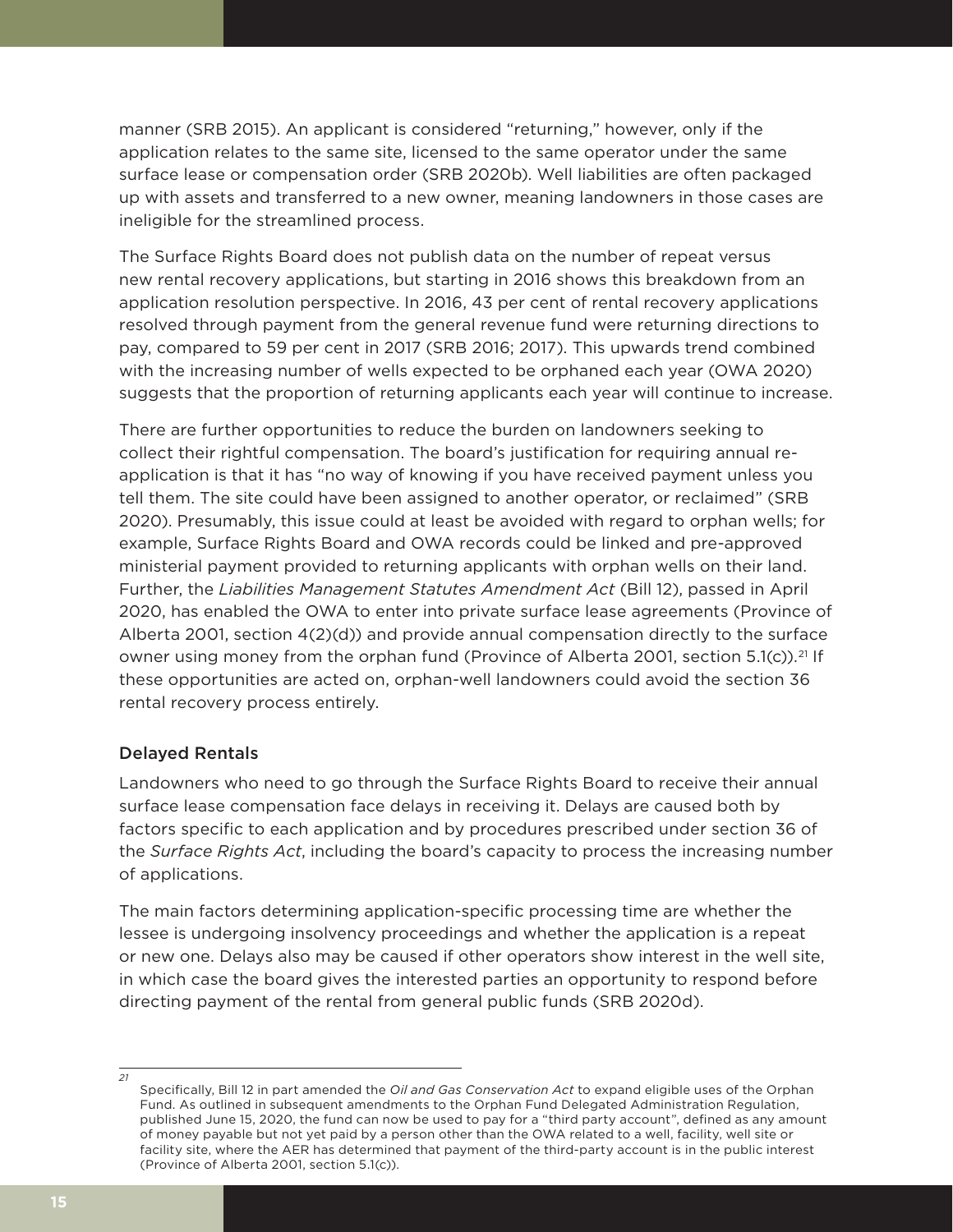If the operator is in the midst of insolvency proceedings, the board's authority to direct payment is limited: only lease payments that were owing after the company declared bankruptcy are allowable for payment by the minister. Otherwise, lease payments owed prior to the company's declaration of bankruptcy are considered claims provable in bankruptcy and payment of these costs must wait until after the insolvency proceedings conclude, as they are subject to the stay in legal proceedings imposed on all provable claims ([SRB 2015](http://canlii.ca/t/gl7wk)). A legal stay during insolvency proceedings lasts at least 30 days and usually under one year, but there is no limit on the length of any extension or on the number of extensions that a debtor may seek from the court [\(Cohen et al.](https://ca.practicallaw.thomsonreuters.com/3-502-1736?transitionType=Default&contextData=(sc.Default)&firstPage=true&bhcp=1)  [2019\)](https://ca.practicallaw.thomsonreuters.com/3-502-1736?transitionType=Default&contextData=(sc.Default)&firstPage=true&bhcp=1). Like other types of creditors, a landowner owed rentals before an operator declared bankruptcy will be at a disadvantage compared to one owed rentals only after the operator declared bankruptcy.

As of July 2020, the Surface Rights Board quotes a minimum of 60 days to process a new claim, though it states that "due to the current backlog of applications, processing time may be significantly longer" ([SRB 2020c\)](https://surfacerights.alberta.ca/ApplicationTypes/RecoveryofRentals/FrequentlyAskedQuestions.html). With the increasing number of bankruptcies in the sector, the number of rental recovery applications to the Surface Rights Board each year has continued to grow, with 3,678 received in 2019 — over 10 times more than the average number of applications received from 2004-2014 (Figure 4). In its most recent annual report (2017), the board acknowledged the need to address processing times and stated that "section 36 matters will likely continue to be a challenge, particularly if additional large operators fail" (SRB 2017). A growing application backlog further compromises the Surface Rights Board's ability to improve processing timelines. There were 3,101 applications left unresolved at the end of 2018 [\(Goodday](https://surfacerights.alberta.ca/AboutUs/AnnualReports.html) and Larson 2020), which, at the board's highest application-resolution rate to date (1,630 in 2018), would take almost two years to resolve this carry-over alone, assuming no applications are on hold pending legal stay.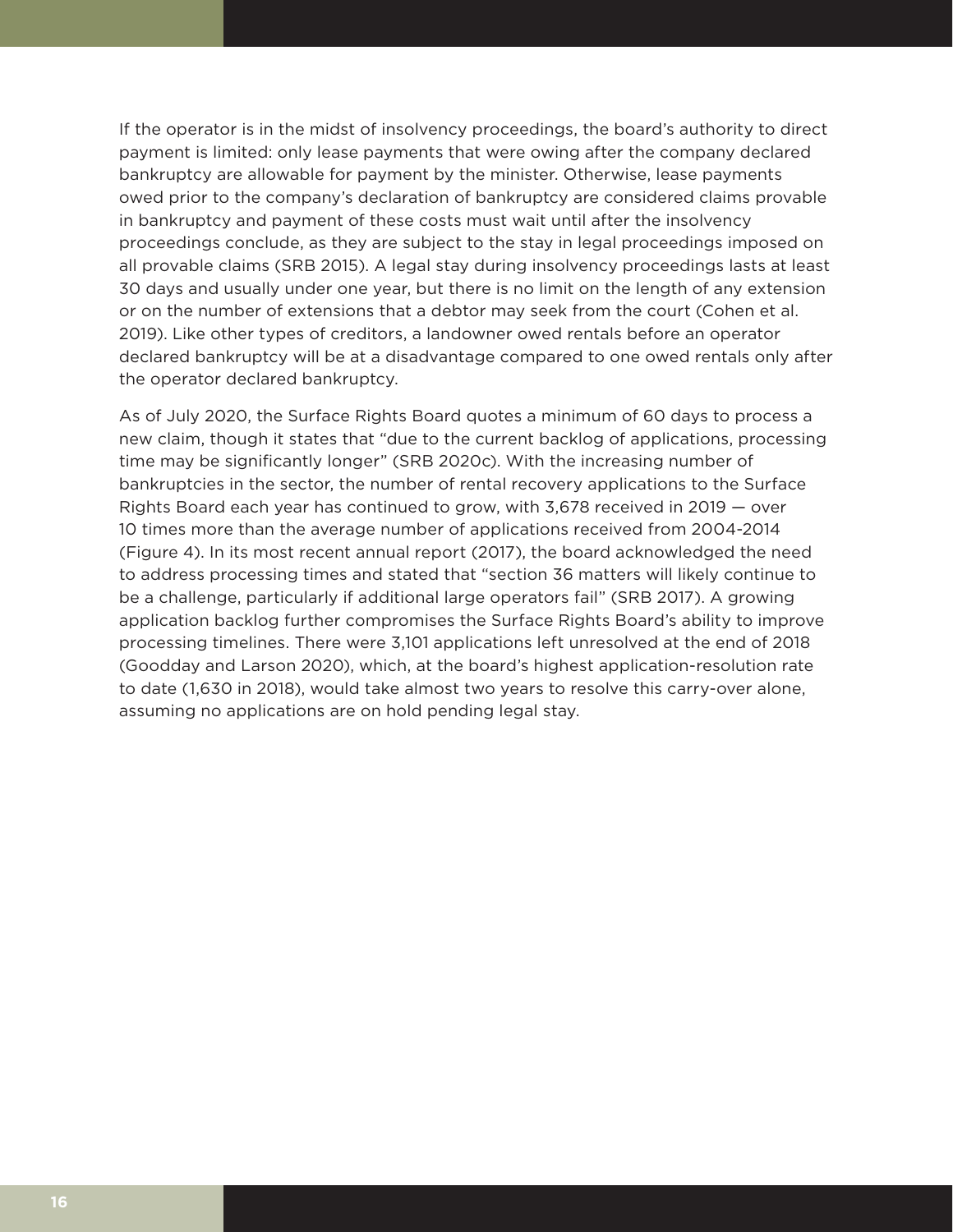



In June 2020, the Alberta government proposed amendments to section 36 of the *Surface Rights Act* under omnibus Bill 22, the *Red Tape Reduction Implementation Act*. The changes would authorize the Surface Rights Board to direct payment to a firsttime applicant without having first ordered suspension or termination of the operator's right to access the site. If enacted, this change would shorten the time to receive compensation by at least 30 days, which is the current time allowed for right-of-entry suspension notice (15 days) followed by termination notice (15 days).

Unlike new rental recovery applications, repeat applications are not subject to delay caused by the right-of-entry termination or the statute of declaration requirement, and usually not to a stay on legal proceedings. In these cases, the time it takes for a landowner to receive compensation will be determined more by application processing times. In its most recent annual report (2017), the Surface Rights Board stated that the time to process repeat section 36 rental recovery applications had decreased to approximately 45 days in 2017, with an ultimate goal of 30 days.

The opportunity to be paid interest on late compensation is another area where some landowners are disproportionately burdened than others. The *Surface Rights Act* explicitly states when the board may direct that interest be paid on late compensation and, in both cases, it is the private operator who must pay interest. Specifically, the board may order that the private operator pay interest in two cases: (1) if the operator has failed to give notice to the landowner of the option to review the rate of compensation (section 27(15)) and (2) on any money owing under a compensation order (section 25(9)). In contrast, the board is not authorized to direct that the minister pay interest on late compensation paid out of public funds. As such, if the landowner applies to the board for rental recovery, they forgo the opportunity to be paid interest.

Source: Surface Rights Board Annual Reports 2006-2017. Accessed July 23, 2020, [https://surfacerights.](https://surfacerights.alberta.ca/AboutUs/AnnualReports.html) [alberta.ca/AboutUs/AnnualReports.html.](https://surfacerights.alberta.ca/AboutUs/AnnualReports.html)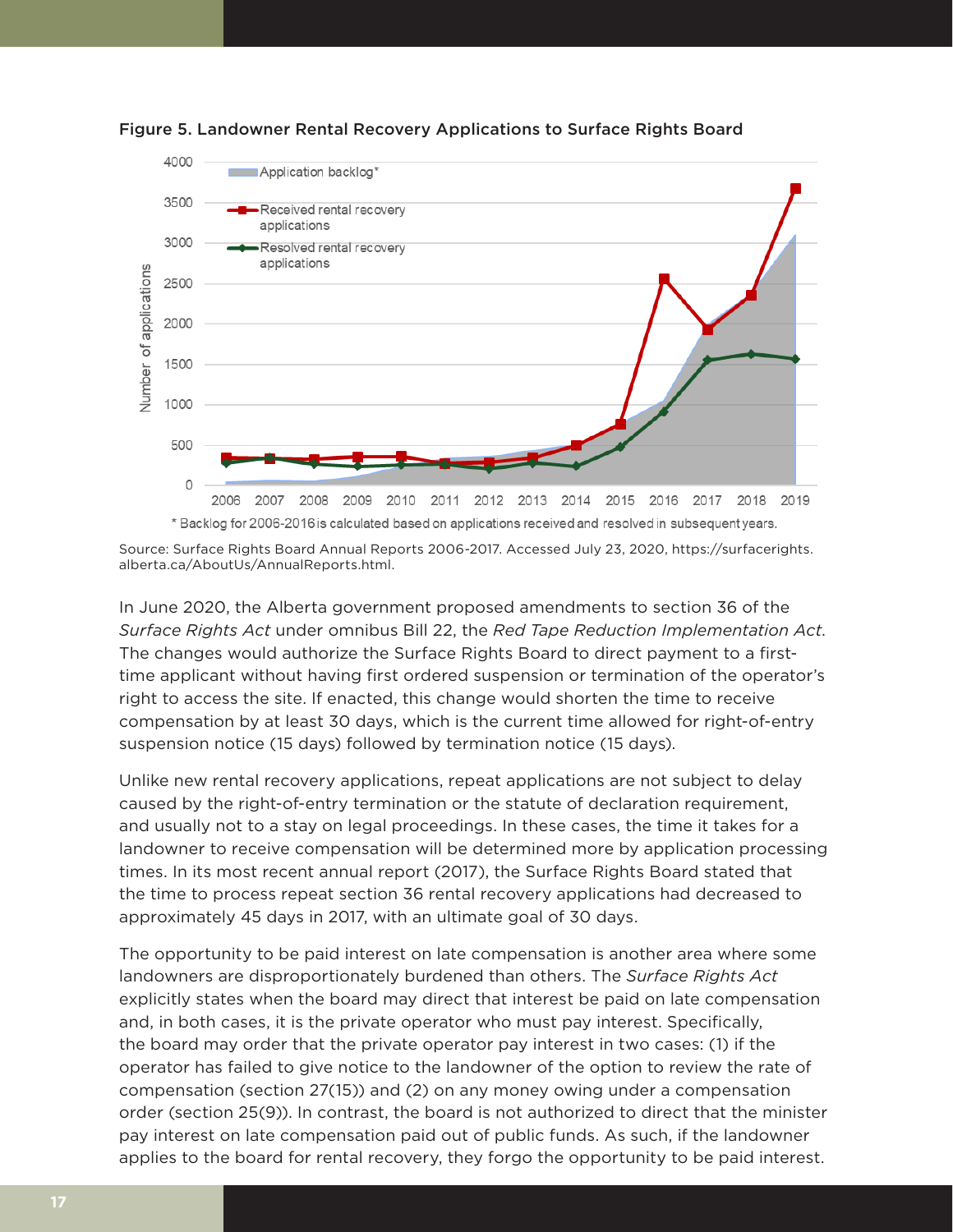Assuming the rate of compensation is sufficient, without payment of interest, the landowner is arguably no longer kept whole.

### SITE MAINTENANCE

The terms of a surface agreement should consider site maintenance, including weed control, access road maintenance and topsoil conservation and protection [\(Government of Alberta 2009](https://open.alberta.ca/dataset/f5b028c8-c5c3-410d-a2ec-b5936ef53881/resource/5adf7a28-8949-4187-beb4-0dfd0d703538/download/2009-878-1.pdf)). A landowner and operator may agree to split these duties, in which case the landowner's associated costs are incorporated into the rate of annual compensation under the adverse effect head. Otherwise, site maintenance is the operator's responsibility.22

An operator may fail to meet its site maintenance obligations, especially where the operator is in poor financial standing and the well is no longer producing. Other jurisdictions have created special programs to address this issue. In Saskatchewan, for example, the Ministry of Energy and Resources has a Care and Custody Program to address the gap between compliant well operators and orphan sites. The program's intent is to take over the maintenance of pre-orphaned sites that, at the time the work was required, were not officially deemed as orphaned but the responsible company refused or was unable to meet its obligations ([Saskatchewan Government 2018\)](https://auditor.sk.ca/pub/publications/public_reports/2018/17_Energy%20and%20Resources%E2%80%94Managing%20Future%20Cleanup%20of%20Oil%20and%20Gas%20Wells.pdf). In Alberta, there is no program in place to close the gap in site care between healthy, compliant operators and OWA-designated orphan sites. Where an operator defaults on site maintenance duties, costs accrue to the landowner and options for effective remedy are limited. We discuss examples in this section.

### Weed Control

The growth of noxious weeds on and around well sites and associated access roads poses serious risks to a landowner's property. Weeds compete with desirable plant species and can spread to adjacent farmland, causing reduced yield and impacting the overall health and biodiversity of the land [\(Alberta Government 2012](https://open.alberta.ca/publications/weed-management-on-industrial-sites)). A surface lease agreement will usually include the requirement for an operator to implement a weed control program, with specific obligations and expectations outlined at the negotiating stage [\(Government of Alberta 2009](https://open.alberta.ca/dataset/f5b028c8-c5c3-410d-a2ec-b5936ef53881/resource/5adf7a28-8949-4187-beb4-0dfd0d703538/download/2009-878-1.pdf)). The operator must be in compliance with the terms of the surface lease as well as the *Weed Control Act*, 2018, which prohibits the growth and spread of noxious weeds. Despite these requirements, weed control is one of the most common concerns reported by landowners to both the Farmers' Advocate Office ([Alberta Agriculture and Forestry 2017\)](http://www.assembly.ab.ca/lao/library/egovdocs/2016/ala/53529_16.pdf) and Alberta Environment and Parks [\(Alberta Government 2019d](https://www.alberta.ca/assets/documents/aep-weed-awareness.pdf)).

From an operator perspective, weed control is a significant cost [\(Foss 2000](https://prism.ucalgary.ca/bitstream/handle/1880/40773/64912Foss.pdf?sequence=1)) and the oil and gas industry spends millions of dollars annually on weed control on industrial

As of April 2, 2020, an entity with a working interest in the well is now obligated to conduct "reasonable care and measures to prevent impairment or damage" of the well and well site where the operator has failed or is unable to do so (Province of Alberta 2000c). This addition to the *Oil and Gas Conservation Act*, brought about by the passing of Bill 12, the *Liabilities Management Statutes Act* [\(2020\)](https://www.assembly.ab.ca/net/index.aspx?p=bills_status&selectbill=012&legl=30&session=2), clarifies that working interest participants are responsible for site maintenance, and may help to address or prevent related issues for landowners.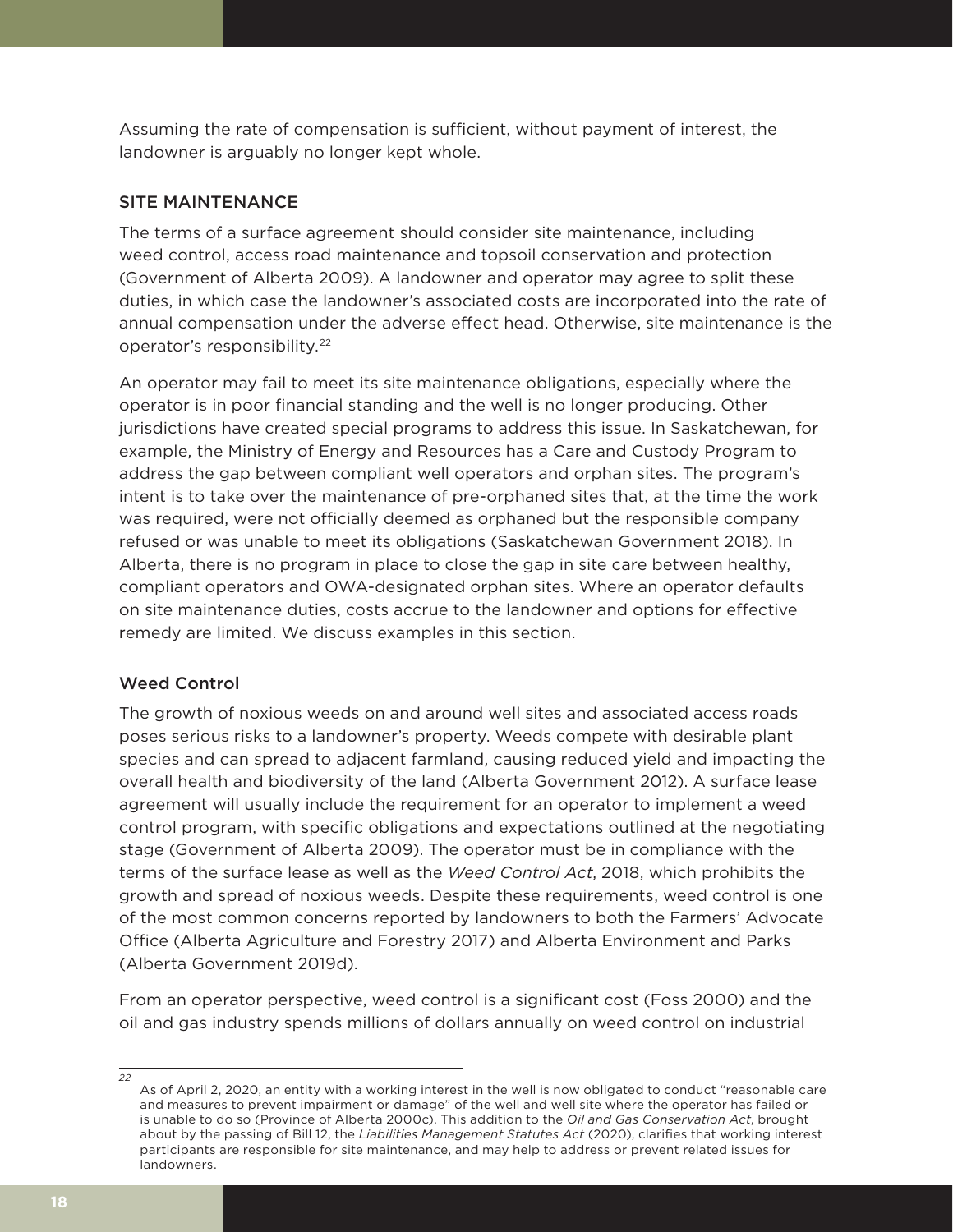sites [\(Alberta Government 2019d\)](https://www.alberta.ca/assets/documents/aep-weed-awareness.pdf).<sup>23</sup> The government of Alberta cites economics as one of the top challenges to controlling weeds on and around industrial sites ([Alberta](https://open.alberta.ca/publications/weed-management-on-industrial-sites)  [Government 2012](https://open.alberta.ca/publications/weed-management-on-industrial-sites)), and an ailing operator may cut down on weed control activities to save costs (see, for example, ABSRB 832 2019). In such a case, the landowner may take it upon themselves to care for the site to prevent the spread of weeds and subsequent impacts to the surrounding land. As is the case with any unauthorized actions taken on or around a site, the landowner may be liable for any resulting damage to the site and the Farmers' Advocate Office recommends that landowners do not intervene to control weeds on a neglected site for this reason [\(Alberta Agriculture and Forestry 2017](http://www.assembly.ab.ca/lao/library/egovdocs/2016/ala/53529_16.pdf)). Indeed, the Surface Rights Board has acknowledged that weed control can be "difficult and costly" for landowners where operators default on their duties (A[BSRB 316 2013](https://www.canlii.org/en/ab/absrb/doc/2013/2013absrb316/2013absrb316.html?searchUrlHash=AAAAAQAdY29udGFtaW5hdGlvbiBzcGVjaWFsdHkgY3JvcHMAAAAAAQ&resultIndex=1)) this is largely because a landowner's options for effective remedy are limited, and they will bear costs regardless of the action they take.

Two main problems associated with weed control and the current management of well liabilities are: (1) legal and financial implications for a landowner where the operator has defaulted on weed control obligations and is no longer solvent, and (2) inadequate recourse for compensating a landowner for weed risks and weed control costs.

First, landowners can be held accountable for the costs associated with a delinquent operator's failure to meet its weed control obligations. The *Weed Control Act* is enforced at the municipal level and a municipality can take action against an operator (the occupant) for improper weed control on a surface lease and invoice them for the costs (Province of Alberta 2008, section 29). If the municipality cannot recoup costs due to operator insolvency, however, they may instead pursue the surface owner for the costs ([Alberta Agriculture and Forestry 2017\)](http://www.assembly.ab.ca/lao/library/egovdocs/2016/ala/53529_16.pdf). A landowner with a neglected well site on their land must choose between entering the site to control weeds, which goes against Farmers' Advocate Office guidance and possibly the terms of the surface agreement, or risk being held accountable for these costs by the municipality.

Second, if a landowner does intervene to control weeds, they have no recourse for recouping costs. The only option available to them is to wait until the next compensation review period (up to five years) for the opportunity to be compensated for future weed control efforts, accepting the weed risk and impacts of weed spread during this time. This is because the costs of controlling weeds on the leased land are meant to be included in the annual compensation, and are therefore not eligible as damages (ABSRB 614 2018). Any adverse effect of a "recurring or continuing nature" relates to annual compensation under section 25 of the *Surface Rights Act* and cannot be considered as damages under section 30 (ABSRB 614 2018). The Surface Rights Board's position is that this is especially true of weed control where the operator ceases operations, as "the Lessors' mitigation efforts and expenses regarding weed control will recur annually; the weeds are certain to reappear" (ABSRB 837 2019). Including weed control in annual compensation also allows the landowner to be compensated without

Specific figures on operator weed control costs are not available, but recent OWA data on orphan well monitoring costs provide some insight: the average cost per site for monitoring activities, including weed control but also vegetation monitoring, site inspections and groundwater monitoring was \$2,000 for the 2016/17 operating year [\(OWA 201](https://www.orphanwell.ca/wp-content/uploads/2018/01/OWA-2016-17-Ann-Rpt-Final.pdf)7).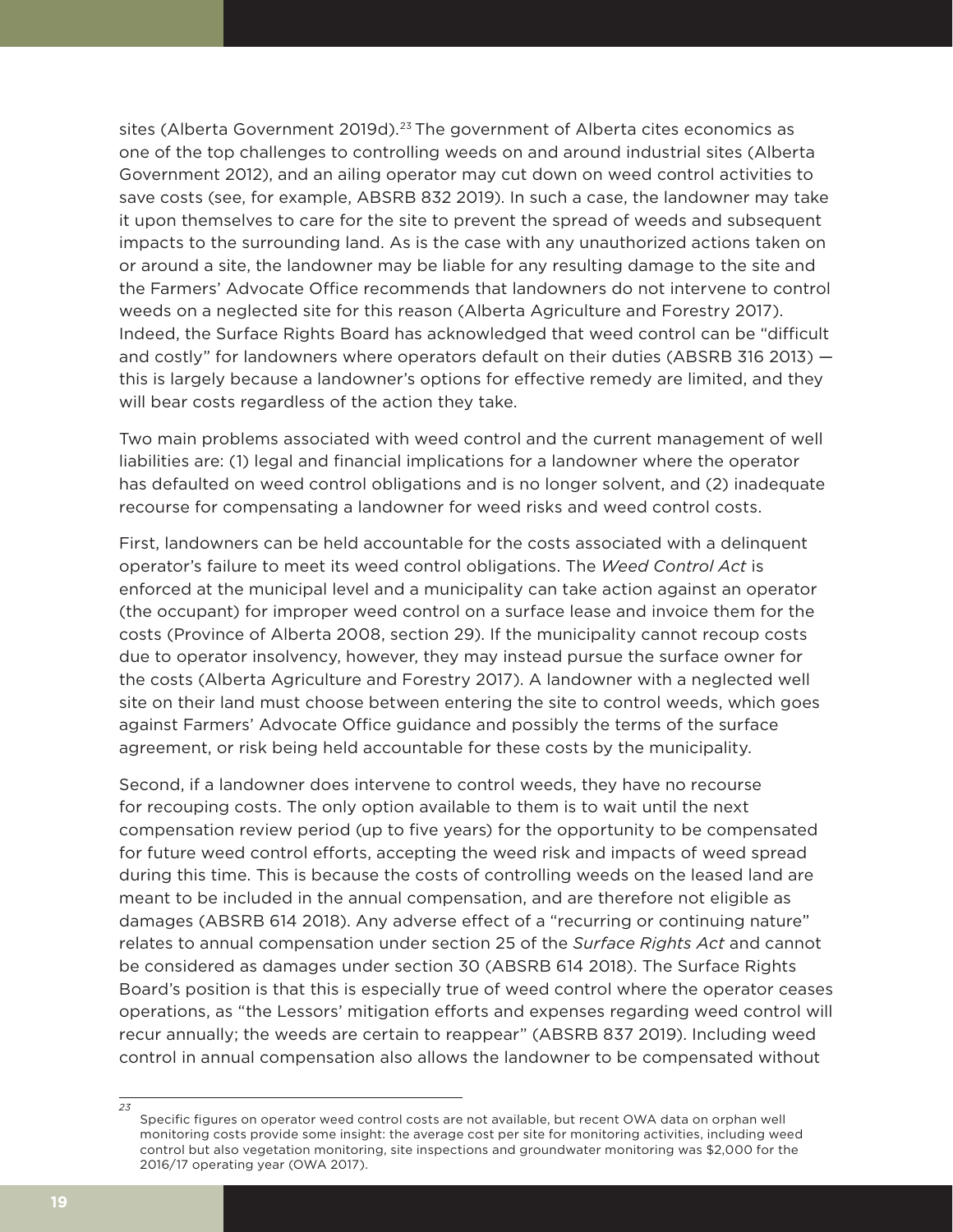the need to reappear before the board every growing season, which they would need to do if the claim were for damages. The board has explained that "while this approach may not precisely capture the time and amount spent, it can provide fair compensation to a lessor in an efficient and cost-effective manner at the compensation reviews every five years as opposed to a damage claim every year" (ABSRB 837 2019). Weed control costs can be highly variable from year to year, however, and some landowners feel that their surface lease compensation is not a fair reflection of this burden on an annual basis (e.g., ABSRB 837 2019). The board's interpretation of its mandate under sections 25 and 30 with regard to weeds translates to a trade-off approach in practice, whereby landowners are not made whole in favour of a simpler compensation process.

### Access Road Maintenance

In most cases, a road must be built in order to access the well site. It may be either a temporary, seasonal road or a permanent, all-weather road (Alberta Government [2017b](https://open.alberta.ca/dataset/6f05d13d-78da-49a9-8224-562d31ddcecb/resource/5bd53ba7-dc28-4268-af4c-a215b1734819/download/plar-tablea2-nov03-2017.pdf)) and the operator has to lease the land on which it is built [\(Government of](https://open.alberta.ca/dataset/f5b028c8-c5c3-410d-a2ec-b5936ef53881/resource/5adf7a28-8949-4187-beb4-0dfd0d703538/download/2009-878-1.pdf)  [Alberta 2009](https://open.alberta.ca/dataset/f5b028c8-c5c3-410d-a2ec-b5936ef53881/resource/5adf7a28-8949-4187-beb4-0dfd0d703538/download/2009-878-1.pdf)). In some cases, the surface agreement may allow for the landowner to share use of the road and they may rely on it for their own work and livelihood. To protect the landowner's property and reduce adverse effects, cattle guards and gates may be included as road infrastructure requirements. The operator is responsible for access road maintenance, including general road maintenance, snow removal and weed control (Foss 2000), or may split these obligations with another operator if they share use of the road.

When an operator is in poor financial standing, they may look to cut costs including access road maintenance costs, which are often significant (Foss 2000).<sup>24</sup> Annual grading, upkeep and repairs are the bulk of road maintenance costs. Suspension of access road maintenance may cause the road to fall into disrepair, and landowners will experience additional burdens as a result. These include risk to livestock (e.g., ABSRB 941 2017), increased risk of crime and theft (e.g., ABSRB 363 [2019](https://www.canlii.org/en/ab/absrb/doc/2019/2019absrb363/2019absrb363.html?searchUrlHash=AAAAAQAVYWNjZXNzIHJvYWQgYW5kIHRoZWZ0AAAAAAE&resultIndex=2)), increased risk of weed growth and spread and loss of use of the road and associated costs.

When operators are no longer properly maintaining the road, deterrents such as cattle guards and gates can fall into disrepair and the landowner is at risk of taking on more burdens. While it is possible for the landowner to fix the deterrents and apply to the Surface Rights Board to receive damages compensation from the operator afterwards, it may still be years before their claim is resolved due to the application backlog and the board's inability to decide on cases while an operator is undergoing insolvency proceedings. Further, a landowner who suffers property theft as a result of operator negligence will be stuck with the additional cost of replacing the property. The Surface Rights Board only has the power to reimburse expenses used to reduce the future risk of damage to personal property, such as installing a gate and lock, but cannot reimburse the landowner for lost property (ABSRB 363 [2019\)](https://www.canlii.org/en/ab/absrb/doc/2019/2019absrb363/2019absrb363.html?searchUrlHash=AAAAAQAFdGhlZnQAAAAAAQ&resultIndex=5).

*<sup>24</sup>* The cost of access road upkeep depends on the class of road and levels of traffic. Classes are outlined by the Public Lands Administration Regulation, [2017.](https://open.alberta.ca/dataset/6f05d13d-78da-49a9-8224-562d31ddcecb/resource/5bd53ba7-dc28-4268-af4c-a215b1734819/download/plar-tablea2-nov03-2017.pdf)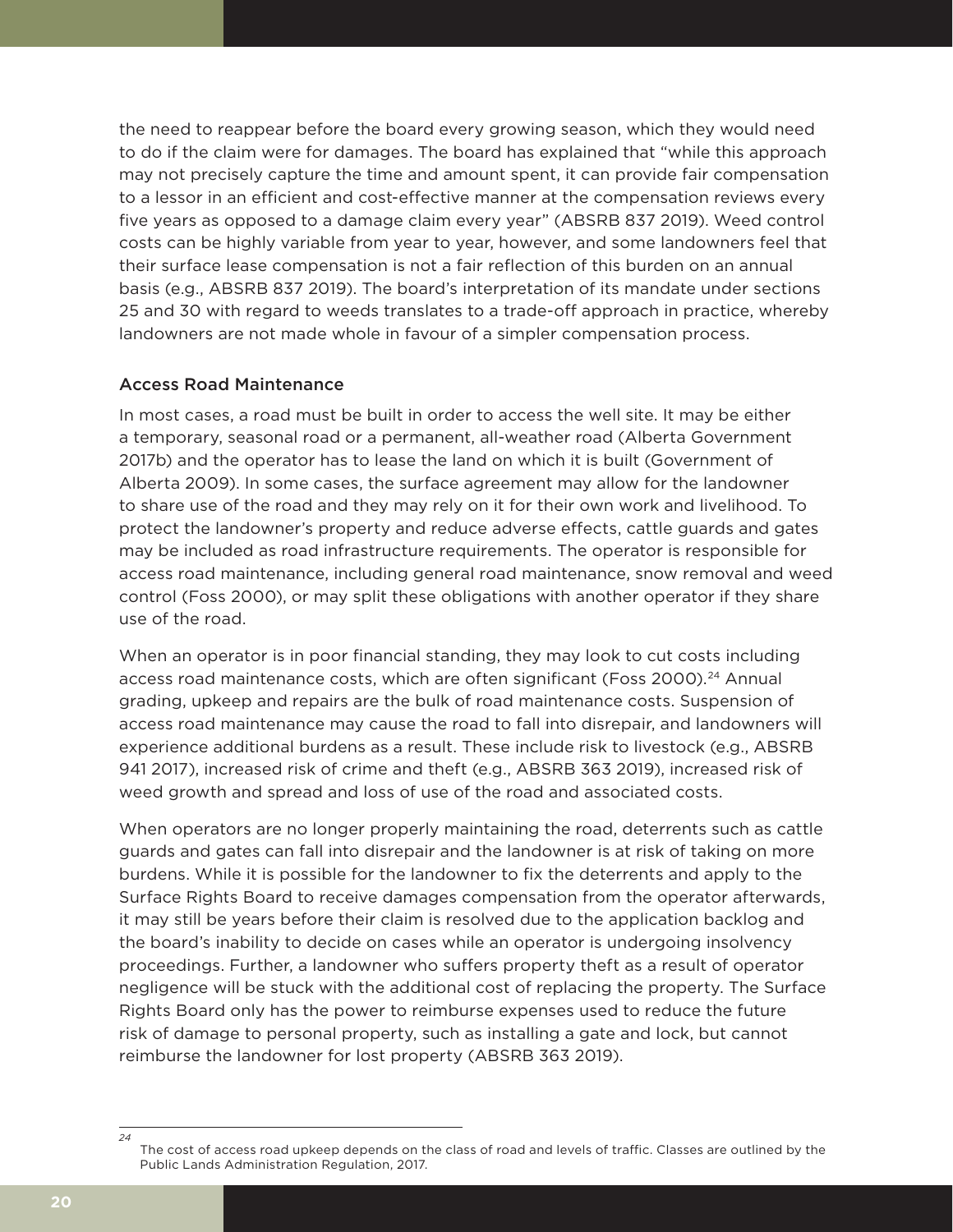### RISK OF CONTAMINATION

The main immediate environmental and human health concern associated with unreclaimed oil and gas wells is the contamination of soil, surface water and groundwater caused by the leakage of produced water and other chemicals from the well (Dusseault et al. 2000; [Kang et al. 2014\)](https://www.pnas.org/content/pnas/111/51/18173.full.pdf). The magnitude of well-leakage risk is determined by a number of factors, including the quality of well construction and the plugging and abandonment measures that have been taken, as well as the ownership status of a well (Ho et al. 2016). In general, wells that have been abandoned are less likely to leak than are wells that have been only suspended, or inactive and not properly suspended (Ho et al. 2016). Research conducted under the AER's Abandoned Well Integrity Assessment Project found that inactive wells are the type most prone to leakage, followed by abandoned wells, with leakage seen in 10.3 per cent and 7.0 per cent of wells studied, respectively (Boyer 2016). Other studies of abandoned wells in Alberta suggest that the risk of contamination differs based on the type of well, with abandoned gas-injection wells posing greater environmental risk than dry and abandoned oil wells (Thiessen and Achari 2015; 2016).

The risk of contamination from an unreclaimed well site, real or perceived, has real costs for landowners. It can impact their ability to grow specialty crops, sell produce or access financing, and limits their ability to use, develop and sell their land.

If a landowner is concerned that a well on their property may be leaking or otherwise have the potential to contaminate the surrounding land, they may avoid growing potentially lucrative specialty crops, which is an opportunity cost not factored into their annual compensation. A farmer may avoid growing specialty crops due to health and safety concerns related to fear of contamination (see, for example, ABSRB 316 2013) or for economic reasons. Alberta specialty crops, such as sugar beets, require specialized irrigation practices that require pivot corners (see ABSRB 9 2006). If a well site blocks a natural pivot corner on the land, the landowner will need to reduce crop yield to take a new parcel of land that avoids the well site to build a new pivot corner. If the landowner was growing a general crop, such as wheat, this parcel of land would still produce crops. The presence of an inactive well may also impact a farmer's ability to attract and maintain distributors and customers; for example, the increased risk of contamination may impact a farmer's ability to secure accreditation such as the Alberta Environmental Farm Plan certification or Hazard Analysis and Critical Control Points certification, limiting market competitiveness, or an unkept well site may impact a farmer's reputation for healthy produce and deter customers.

A landowner's ability to develop their land is also partly dependent on the status of the well, and landowners with inactive wells face greater restrictions on development. The *Municipal Government Act* Subdivision and Development Regulation, 2002, imposes minimum setback requirements for development or subdivision near an abandoned oil and gas well, with more stringent setback requirements where the well is not properly abandoned (Province of Alberta 2002, section 11.2). Setbacks are required for contamination mitigation, but also to ensure access for repair, emergency response and reclamation activities, which may require a service rig or a drilling rig and therefore a larger work area, depending on the nature of the site (AER Directive 079). There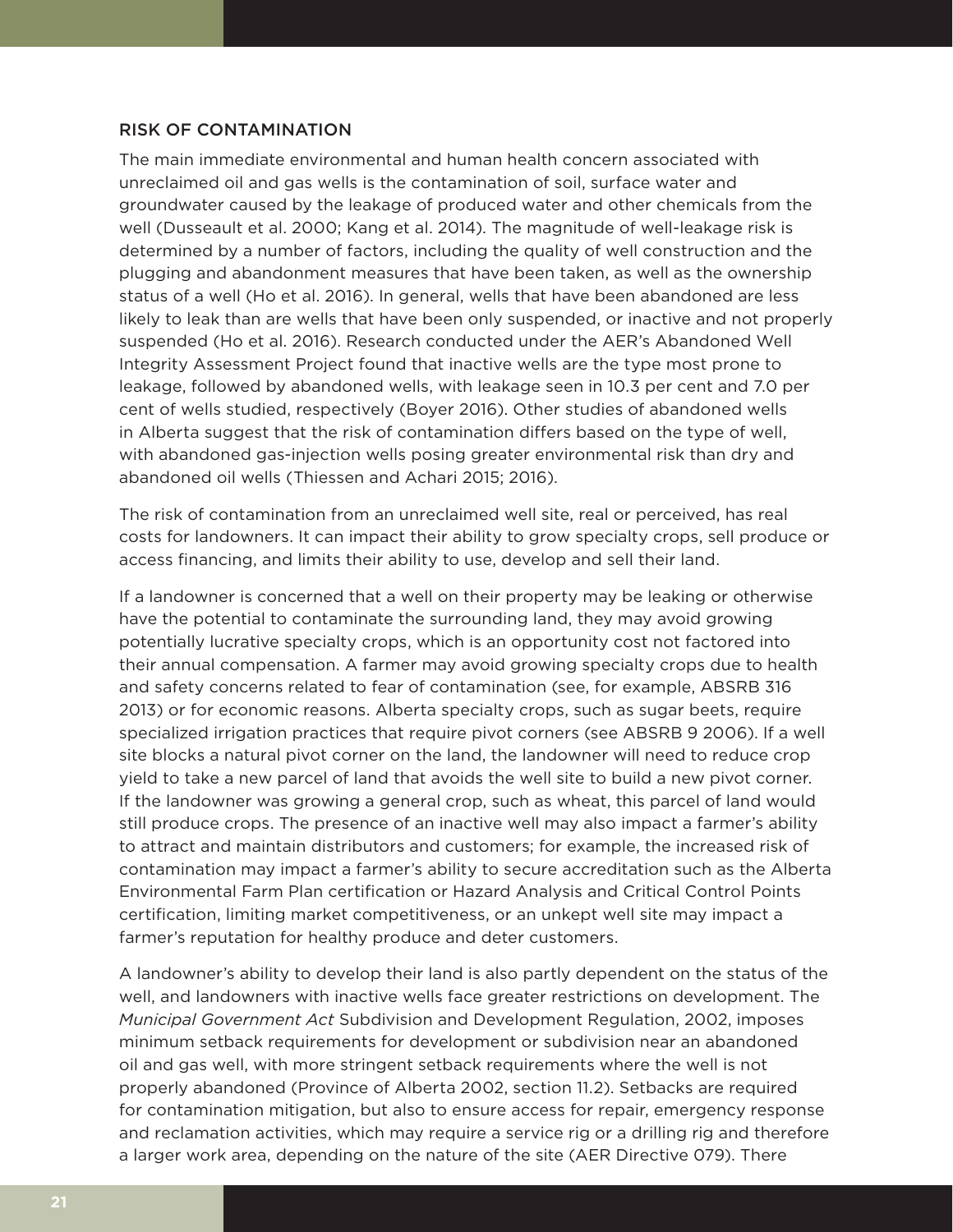is a minimum setback requirement of five metres from any abandoned well, but the municipality may require a larger setback than the minimum requirement, and no structure is allowed to be built on top of an abandoned well (AER [2014\)](https://www.aer.ca/documents/directives/Directive079.pdf).

The landowner's ability to access development financing may also be restricted. A potential creditor may require completion of an environmental site assessment as a condition of financing for subdivision and development of the land, and if the operator is defunct or otherwise unresponsive, the landowner may choose to bear the costs of the assessment to avoid losing the financing opportunity (see, for example, [ABSRB 239](http://canlii.ca/t/j03c9)  [2019\)](http://canlii.ca/t/j03c9). In such a case, the landowner may then apply to the Surface Rights Board for damages compensation but will not be paid interest on these expenses.

The presence of an unreclaimed well site may also affect the value of the property and the owner's ability to sell it. Boxall et al. (2005) looked at the impact of oil and gas facilities on rural property values in central Alberta and found that property values are negatively correlated with the number of sour gas wells and flaring oil batteries within four kilometres of the property, and that the presence of sour gas wells in particular significantly affect property sale price. Baen ([1996\)](http://search.proquest.com/openview/c461da236bb12cbc1dad20856366bb61/1?pq-origsite=gscholar&cbl=35147&casa_token=JKvZw19xoF8AAAAA:nzU-l1l2GorY696qqE_nqb6yNViyU600y-xMrJWwSfYtfO1VhyoJc6bYITkpYWJpbtZN2os) found that oil and gas development has significant value implications for surface owners of agricultural land in the U.S. context; specifically, agricultural land value may be impacted through reduced income for agricultural lands, reduction in the potential of highest and best use, increased exposure to environmental contamination and consideration of health, welfare, stigmas and other marketability factors affecting the property. There is a lack of data on the impact of well-closure status on property value in Alberta, however, and in Surface Rights Board hearings, operators have challenged landowner claims that inactive wells reduce the marketability of the property (see, for example, ABSRB 486 2014).

The current framework for surface owner compensation does not adequately consider a loss in land value. Property value is factored into the surface lease compensation only for the first year of the lease. Specifically, when determining initial compensation, the Surface Rights Board must consider:

"(a) the amount the land granted to the operator might be expected to realize if sold in the open market by a willing seller to a willing buyer on the date the right of entry order was made, and (b) the per acre value, on the date the right of entry order was made, of the titled unit in which the land granted to the operator is located, based on the highest approved use of the land," (Province of Alberta 2000b, section 25)

These factors account for the value of the leased land and the value of the surrounding property when the mineral holder first gains access to the site; any loss of value to the surrounding property caused by the proposed oil and gas development is not considered. This is particularly an issue in the current context of widespread well liabilities: because of the erosion of trust between landowners and operators, the mere presence of an oil and gas well may affect the landowner's ability to sell the land. This was the perspective of the landowner claimant in *Waldron Energy Corporation v. Campbell* (ABSRB 486 2014), where they claimed that "oil and gas developments are now considered a liability and may actually reduce the land value", and suggested that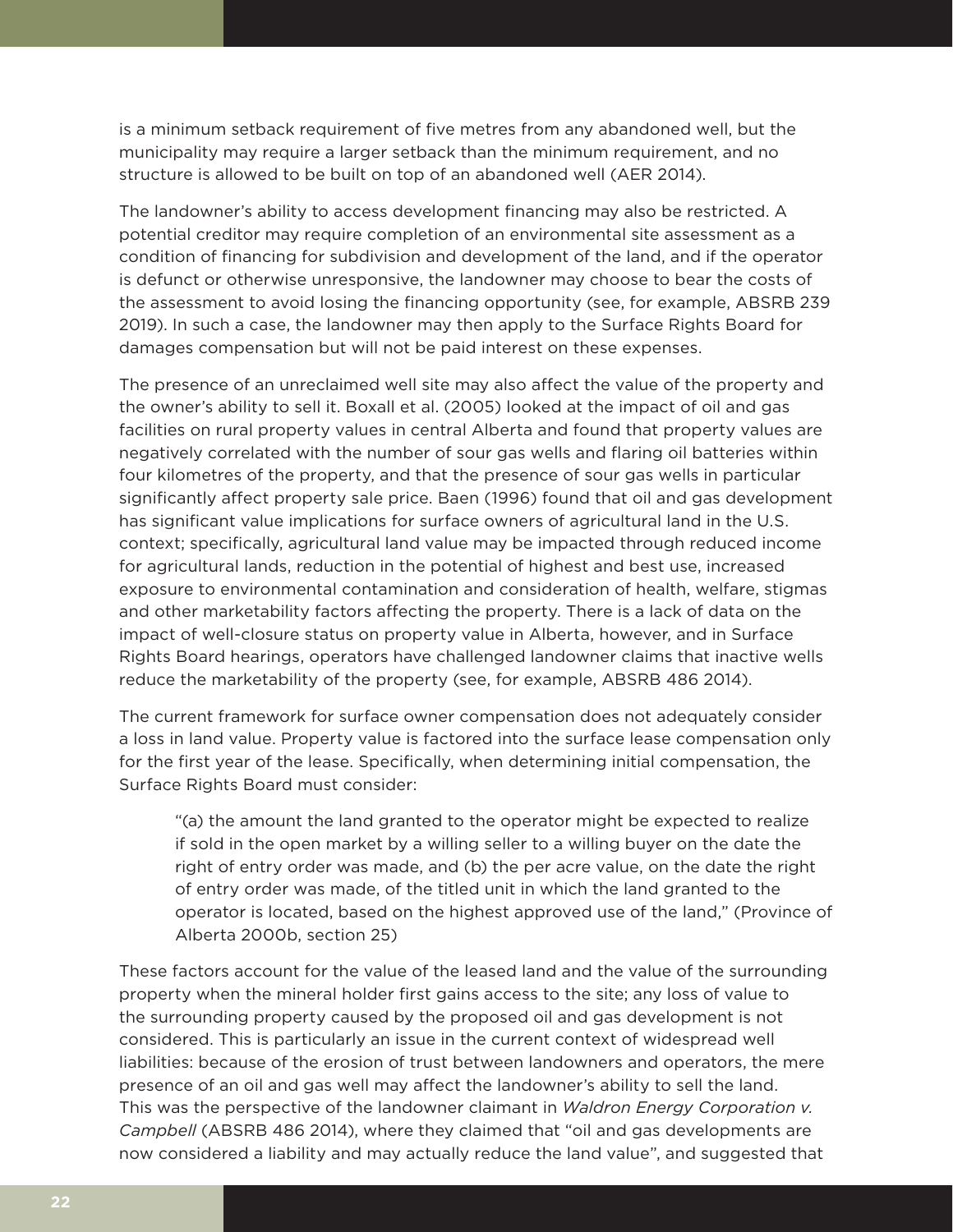finding a buyer willing to assume those liabilities may be difficult and that banks may be unwilling to finance such purchases in light of environmental risks. More empirical research is needed to understand how the broader well liabilities crisis affects the property market in Alberta.

### UNEQUAL TREATMENT IN CLEAN-UP

Because unreclaimed wells pose real costs to a landowner, from a landowner's perspective a fair system for the abandonment and reclamation of wells is arguably one where wells that have sat inactive for the longest time are cleaned up first. In such a system, some landowners may have to wait a significant amount of time for the inactive well site on their land to be reclaimed, but they know that their spot in the queue is moving forward with each well abandonment completed. Another system for treating landowners equitably may be to prioritize high-risk wells to be abandoned first, reducing the likelihood for a catastrophic event occurring that endangers property or human health. A well-abandonment system based on risk profile, however, would be expensive for industry and the OWA, as they cannot realize economies of scale by abandoning and reclaiming several well sites in a single area at a time. Instead, current programs in Alberta aim to increase the efficiency of well clean-up by prioritizing sites based on (1) the location of the well and (2) abandonment costs.

"Area-based closure" is the AER's current approach to cleaning up wells, in which multiple sites are targeted in a single geographic area [\(AER 2018](https://www.youtube.com/watch?v=gIfsYvnW7js)). By allowing for significant economies of scale, the AER claims that the program can reduce well abandonment costs by up to 40 per cent [\(AER 2018\)](https://www.youtube.com/watch?v=gIfsYvnW7js). The program is voluntary, and operators can participate by (1) committing to an inactive liability reduction target to access program incentives which include new suspension options for certain mediumrisk wells and the option for a three-year deferral on abandonment orders for Crown land, or (2) collaborate with other industry partners to achieve further cost-efficiencies but not receive program incentives.

The Area-Based Closure Program is designed from a government and industry costefficiency perspective and not from a landowner-rights perspective. On a macro-level, area-based closure will reduce the number of well liabilities at a significantly faster rate compared to individual operators cleaning up wells independently of each other. The program, however, fails to address the surface rights of landowners with high-risk or high-cost inactive wells on their land first, and instead treats landowners based on their location. Landowners outside of designated closure zones will fall in the abandonment and reclamation queue as solvent operators refocus on these zones, including any with high-risk, longstanding inactive wells.

The other well clean-up program currently in place in Alberta is the Site Rehabilitation Program, which the government of Alberta launched in April 2020 under a \$1.7 billion federal government funding package for oil and gas well clean-up in Alberta, British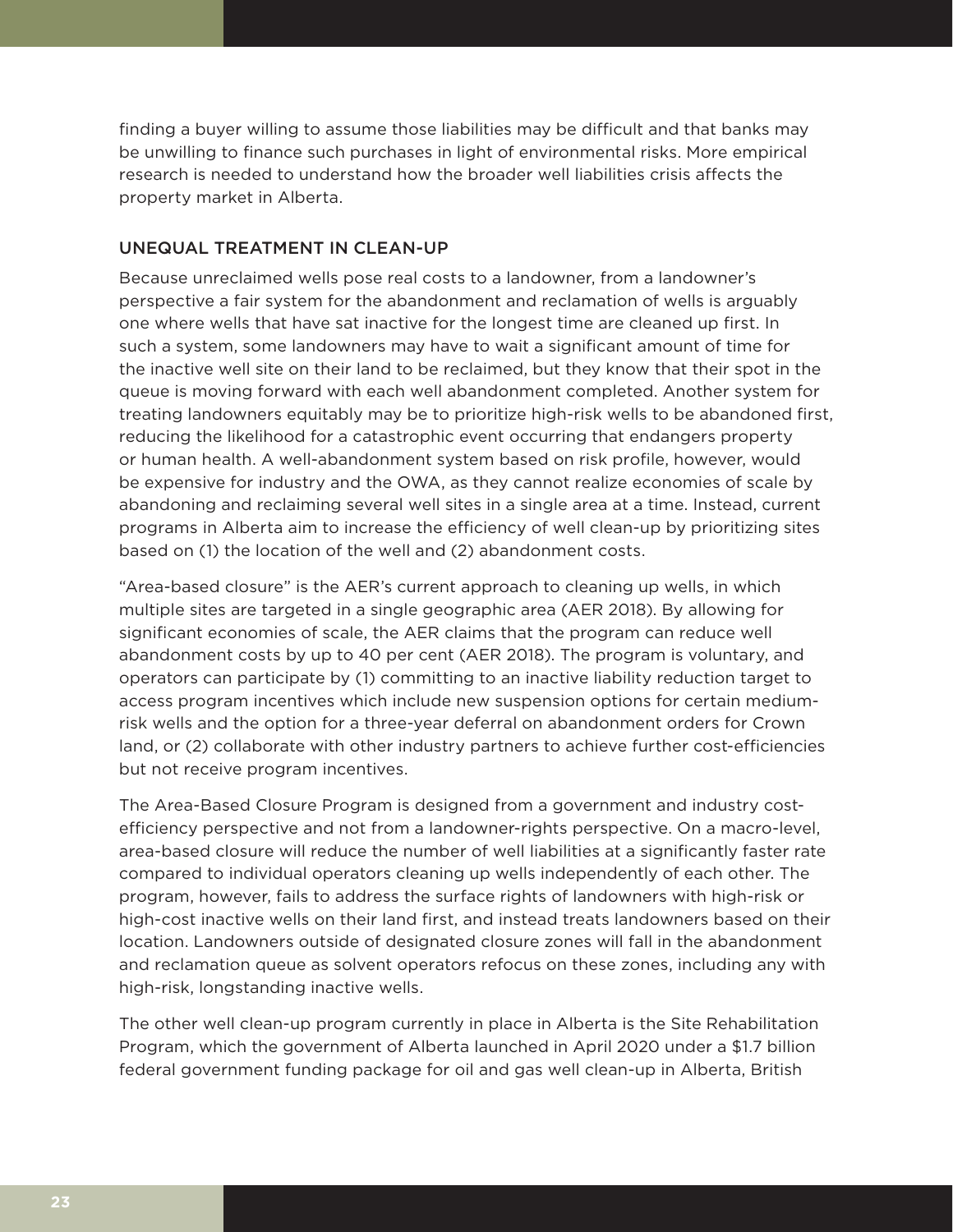Columbia and Saskatchewan.25 The Site Rehabilitation Program prioritizes clean-up support to operators in poor financial standing, e.g., those with higher liability to asset ratios [\(Alberta Government 2020e](https://www.alberta.ca/assets/documents/energy-site-rehabilitation-program-guidelines.pdf)). Throughout the paper, we discuss how operators in poor financial health try to cut corners and landowners bear costs as a result. The Site Rehabilitation Program will prioritize these sites and relieve these landowners of associated burdens sooner. Orphan well clean-up is not eligible under the program, however, <sup>26</sup> and so those with orphan wells on their land will not benefit.

Funding for clean-up under the Site Rehabilitation Program is currently available for three of a total 10 planned periods. Period 1 prioritizes cleaning up as many wells as possible, with the cost per contract having to be less than \$30,000 per well site closure activities, including abandonment and reclamation [\(Alberta Government 2020e](https://www.alberta.ca/assets/documents/energy-site-rehabilitation-program-guidelines.pdf)). Like area-based closure, this period favours economic efficiency over equitable treatment of landowners: high-risk wells are more costly to abandon, and thus Period 1 prioritizes low-risk wells due to their lower clean-up costs. This element of the program is therefore regressive from a landowner's surface rights perspective.

Period 2 of the Site Rehabilitation Program takes a landowner-centred approach. In Period 2, only well sites located on private land where the landowners are compensated through section 36 of the *Surface Rights Act* are eligible for clean-up funding. As explained above, section 36 remedy is available to landowners who have not received rentals from the well operator, and thus wells owned by operators who have defaulted on lease payments take precedence in this period.<sup>27</sup> Landowners, First Nations and Métis settlements are also allowed to propose well sites for clean-up in Period 2. This is important, as it is the first time we have seen the direct inclusion and meaningful consideration of landowner voices in Alberta well-liabilities policy. The additional positive for landowners in Period 2 is that there are no limits set on the costs for cleanup contracts, allowing landowners with higher risk wells the opportunity to have the well on their land cleaned up.

Finally, Period 3, announced in July 2020, provides general funding for all active oil and gas licensees with funding available up to \$139,000 [\(Alberta Government 2020e](https://www.alberta.ca/assets/documents/energy-site-rehabilitation-program-guidelines.pdf)). Period 3 does not expressly focus on reducing private surface well liabilities, but will reduce burdens on landowners generally through scaled up clean-up.

In pursuit of efficiency, some landowners will benefit from the Area-Based Closure Program and the Site Rehabilitation Program. But for those landowners to benefit, others must be stuck with the additional burden of having inactive, sometimes highrisk, wells sitting for longer on their land due to changes in the well abandonment and reclamation queue.

*26*

Federal funding for each province is as follows: \$1.2 billion to Alberta for the Site Rehabilitation Program and the OWA, \$400 million to Saskatchewan for the Accelerated Site Closure Program and \$120 million to B.C. for the Dormant Sites Rehabilitation Program (Government of [Canada 2020\)](https://www.canada.ca/en/department-finance/news/2020/04/canadas-covid-19-economic-response-plan-new-support-to-protect-canadian-jobs.html).

Orphan well abandonment and reclamation are expected to be funded through the Orphan Fund Levy.

*<sup>27</sup>* The Alberta Site Rehabilitation Program differs from Saskatchewan's program in Period 2. While Alberta is focusing on well sites that are non-compliant, Saskatchewan is focusing funding towards rewarding and assisting compliant companies [\(Saskatchewan Government 2020](https://www.saskatchewan.ca/business/agriculture-natural-resources-and-industry/oil-and-gas/accelerated-site-closure-program)).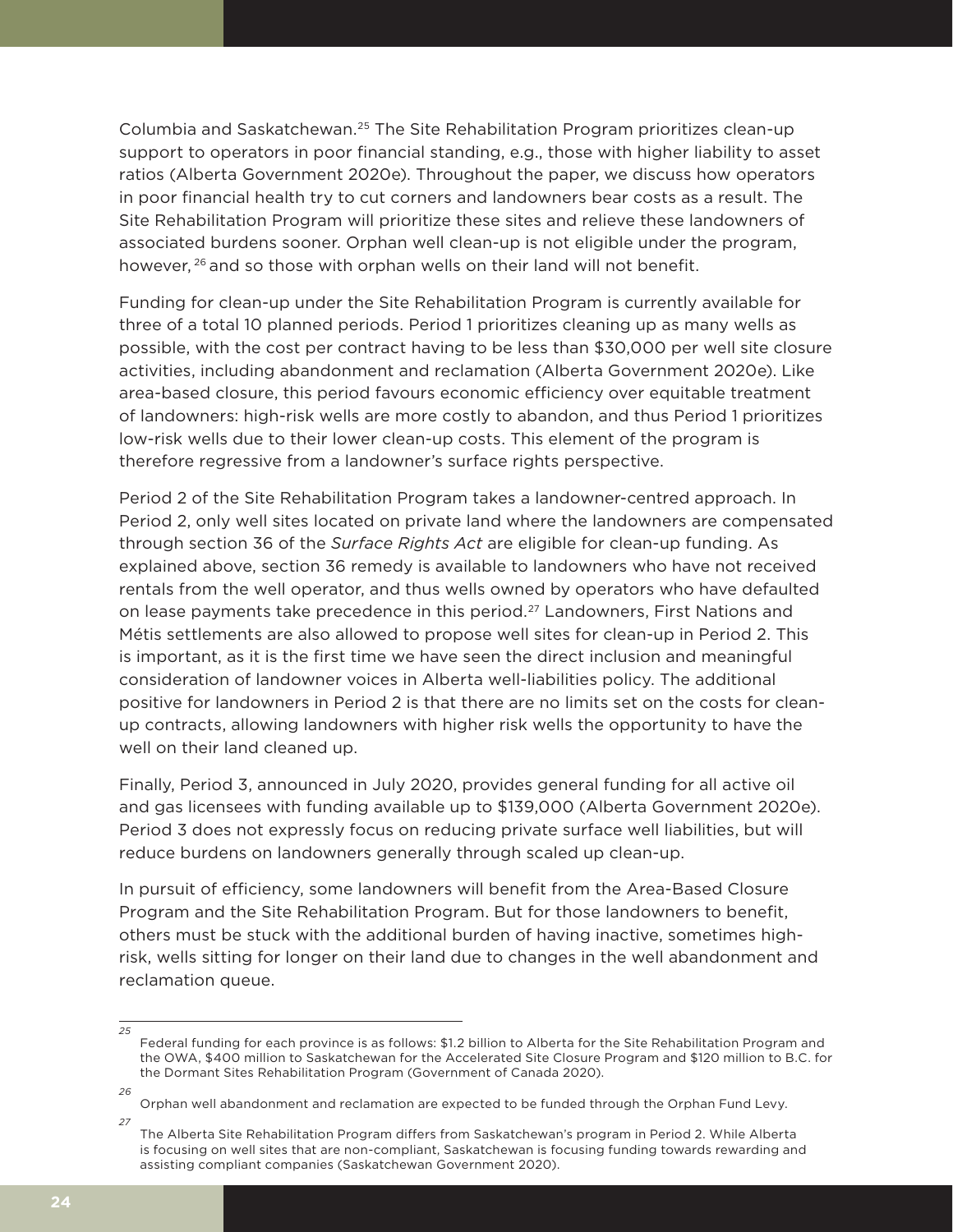### ACCESS TO REDRESS AND REMEDY

Landowner rights related to oil and gas development on private land are not restricted to surface rights. Also important are the civil and political rights of surface owners, including the right to effective remedy where rights have been violated. Landowners do not all have the same access to the same pathways for recourse, posing issues of equitable treatment.

Where an operator fails to meet the terms or conditions of its surface lease, a landowner has two possible routes for enforcement: request the AER to issue an order to comply, or apply to the Surface Rights Board for mediation services or for ex-post remedy through damages compensation or compensation review. The AER option, however, is only available to landowners who have (1) entered into the surface lease agreement on or after November 30, 2013 (i.e., after the coming into force of the AER's Enforcement of Private Surface Agreement Rules); (2) formally registered the agreement with the AER (which they may not be able to do because of confidentiality provisions),<sup>28</sup> and (3) known or "ought to have known" about operator non-compliance for no more than a year before submitting the request (Province of Alberta 2013). These restrictions limit landowner access to the AER as a mediator and enforcer of surface lease conditions, and contribute to the backlog of Surface Rights Board claims.

The well's ownership status also determines a landowner's options for recourse, as touched on in the sections above. Most obviously, landowners with orphan wells or wells owned by companies undergoing insolvency proceedings face more burdensome processes to remedy concerns compared with a landowner with a solvent, operatorowned well. The OWA is responsible for the maintenance and clean-up of orphan wells, but to date has not entered into leases and paid rentals directly to landowners (and until the passing of Bill 12 in April 2020 was unable to), requiring that landowners with an orphan well on their land go through the Surface Rights Board to collect compensation. Where an operator is undergoing insolvency proceedings, is fully defunct or otherwise unresponsive, the burden on the landowner is also relatively high: they lack a responsive, financially sound lessee (and therefore a lessee likely to take effective early action); must do additional sleuthing to identify the responsible party (the owner of the site may have changed in a transfer or responsible working interest participants may still exist); lack a negotiating partner (and therefore have only expost remedy available to them through the Surface Rights Board); and may have to wait longer than other landowners to receive rentals due because of a stay in legal proceedings. The number of oil and gas company insolvencies in Alberta is expected to continue to increase ([Haynes and Boone 2020\)](https://www.haynesboone.com/publications/energy-bankruptcy-monitors-and-surveys), lumping more landowners into these categories.

*<sup>28</sup>* Though the presence of a confidentiality clause in a private surface agreement does not automatically prevent the AER from accepting the agreement into the registry (AER 2020c), the agreement terms may prevent it.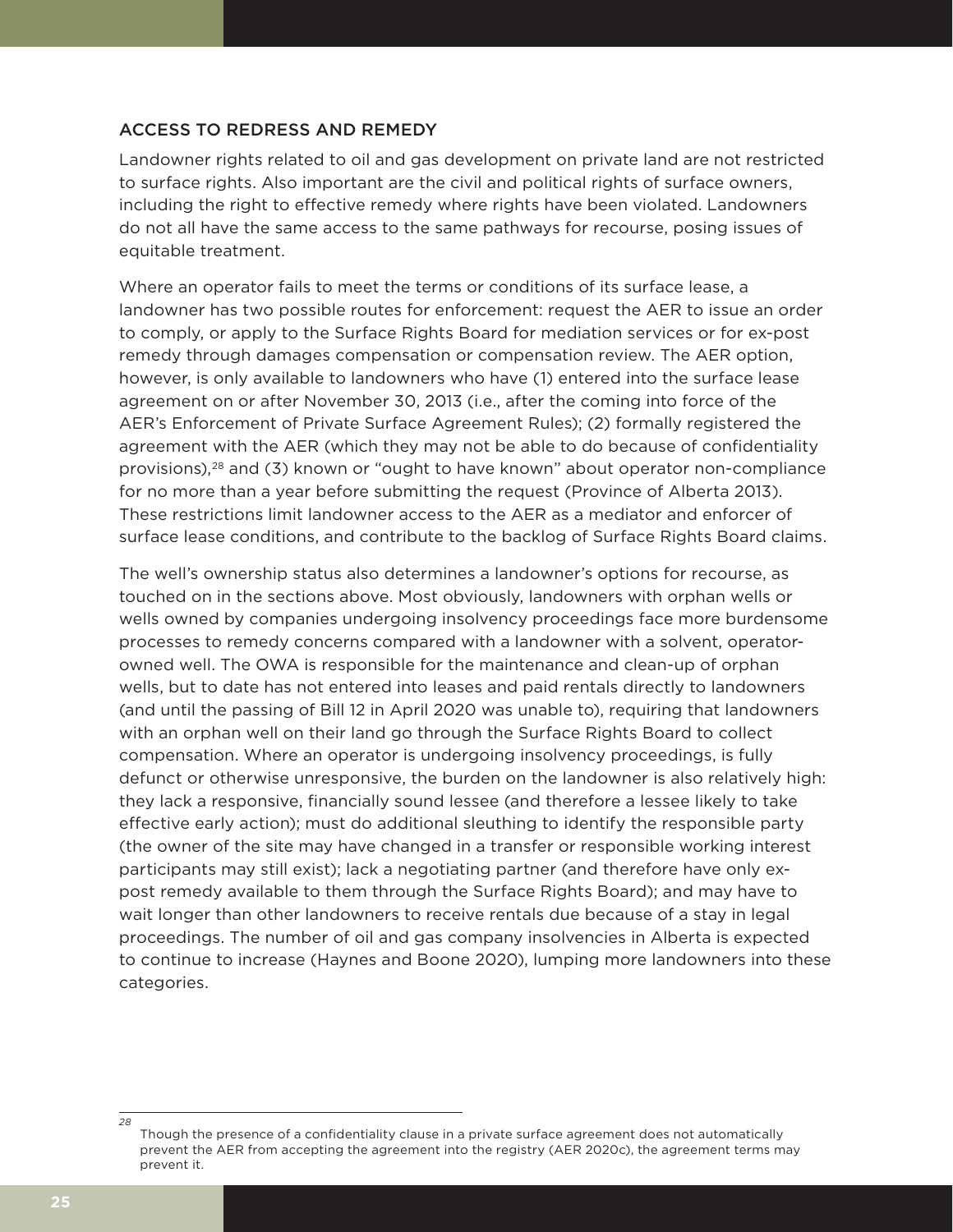# **POLICY RESPONSES AND FUTURE RESEARCH**

Policy responses fall into two categories: (1) address the root problem of long-term inactive and unreclaimed wells and (2) protect surface owner rights.

Though in-depth discussion of the first category is largely outside the scope of this paper, it must be mentioned that changes to Alberta's end-of-life well management regime are critical to protecting surface owners in the long term. The purpose of policy changes at this level should be to incentivize operators to close and reclaim inactive well sites, disincentivize them from keeping well sites inactive and unreclaimed indefinitely, and ensure adequate funds for clean-up (that are ideally provided by industry, in line with the polluter-pays principle). The AER has implemented timelines to encourage closure and reduce risk at other stages of the well's life cycle — operators must declare wells inactive after six to 12 months and suspend wells within 24 months of inactivity (AER Directive 013 and OGCR) — but not for abandonment and reclamation. Putting a time limit on well suspension is one policy mechanism to incent clean-up, used in several U.S. jurisdictions (Ho et al. 2016). Other policy options to address the root causes of the crisis, as explored by authors such as Ho et al. (2016) and Dachis et al. (2017), include strengthening the licensee liability rating system, requiring insurance or bonding prior to land disturbance, putting restrictions on well transfers to ensure owner ability to fund clean-up, idle well fees to incent closure, strengthen regulatory measures to require an operator demonstrate rationale for leaving a well suspended and increase regulator powers to direct abandonment.

Along with changes to address the systemic failures of Alberta's well liabilities management regime, policy and legislative changes are urgently needed to address aspects of the current governance framework, discussed above, that unnecessarily and unfairly burden landowners.

Since landowners must allow operators right-of-entry based on the premise that they will be compensated adequately for the duration of the lease and the well will be cleaned up in a timely manner, the landowner should remain a respected stakeholder throughout the well's life and especially during end-of-life operations and activities. Any creation of policies to protect, respect and fulfil landowner rights should involve direct engagement and consultation with landowners to ensure that their concerns are accounted for. Assuming meaningful consultation, we outline specific policy options for the Alberta government and the AER to consider, below.

### **Landowner access to information:**

- Scale up efforts to inform landowners of their rights and options for recourse, either through existing communications processes such as the Farmers' Advocate Office or new processes.
- Ensure public access to all Surface Rights Board decisions and increase transparency of Surface Rights Board decisions, to enable accountability and help landowners understand how their rights are addressed.
- Increase public access to comprehensive and representative surface lease compensation data, to assist landowners in identifying patterns of dealings and better empower them to negotiate fair compensation.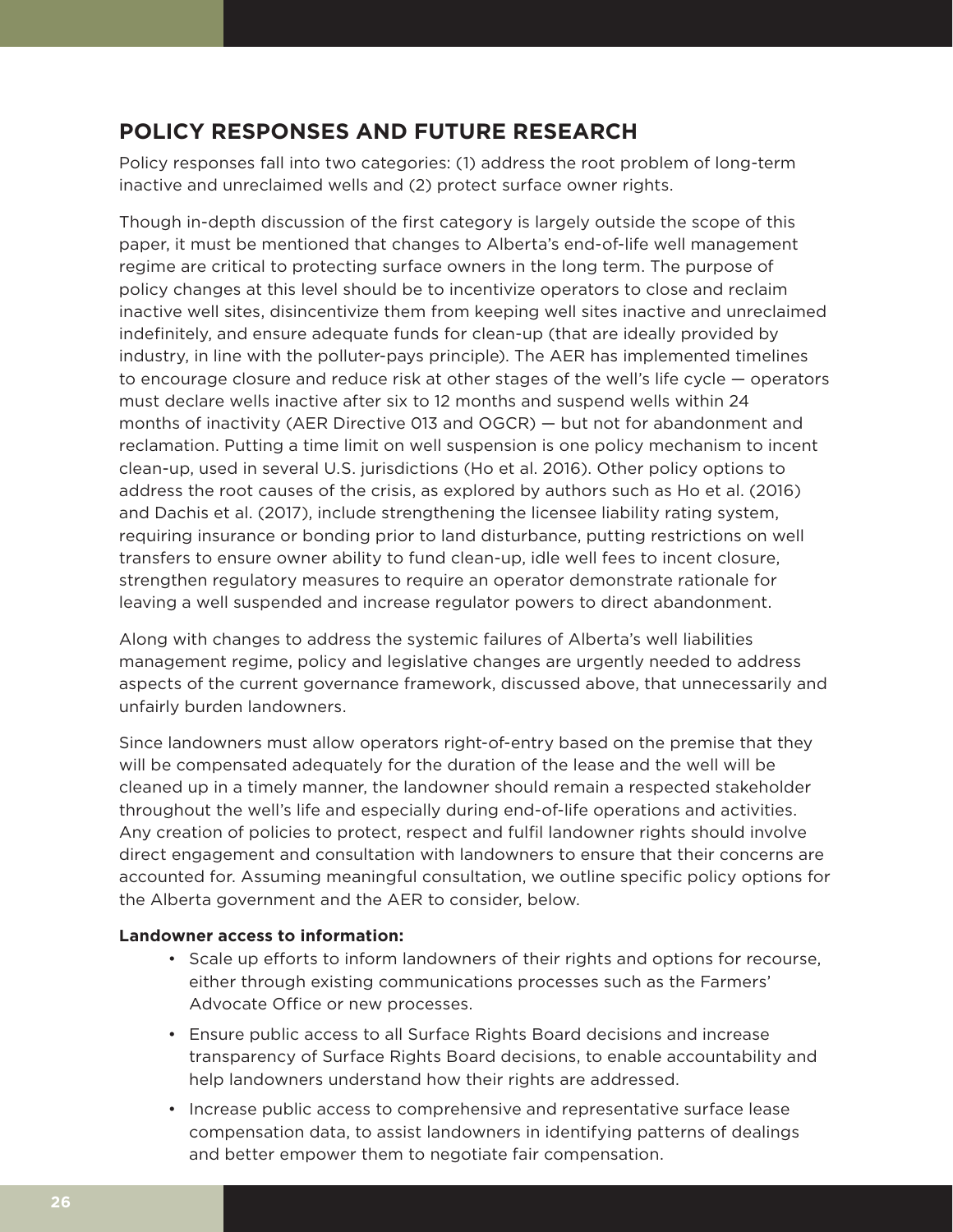• Require that landowners be notified of transfer of the well to a new owner immediately and automatically.

### **Compensation:**

- Penalize operators for non-payment of compensation, for failure to notify the landowner of the option to review compensation under section 27 of the *Surface Rights Act* (beyond the payment of interest) and for unilateral reduction of the rate of compensation.
- Pay interest to landowners on any late compensation.
- Consider reforms to the section 36 compensation process to reduce the use of general public funds to pay for operator-owed surface lease compensation. This could include drawing from the industry-funded Orphan Fund, for example, or funds raised from new licensee insurance or bonding requirements.
- Reform the orphan well compensation process, as enabled by Bill 12, to allow direct payment of compensation to orphan-well landowners.
- Expand eligibility for the streamlined repeat rental recovery application process; for example, exempt landowners from the statute of declaration requirement for applications relating to the same site, even if the well has been transferred to a new owner.
- Increase Surface Rights Board capacity to process rental recovery applications in a timely manner.

### **Site maintenance:**

- Implement a gap-filling program similar to Saskatchewan's Care and Custody Program to provide stewardship of well sites where there is no operator or working interest participant capable of providing reasonable care, but the well is not yet orphaned.
- Provide recourse for landowners where the operator has defaulted on weed control obligations and protect landowners from penalties associated with *Weed Control Act* non-compliance.
- Allow for damages compensation for weed control-related costs borne by the landowner.

### **Risk of contamination:**

- Provide landowners with real-time, relevant information on the risk status of the well on their land; create a risk assessment framework that is directly relevant to landowner concerns and information requirements.
- Improve the availability and public communication of information on how oil and gas development on private land can impact property value and how a landowner can be compensated for any loss of value.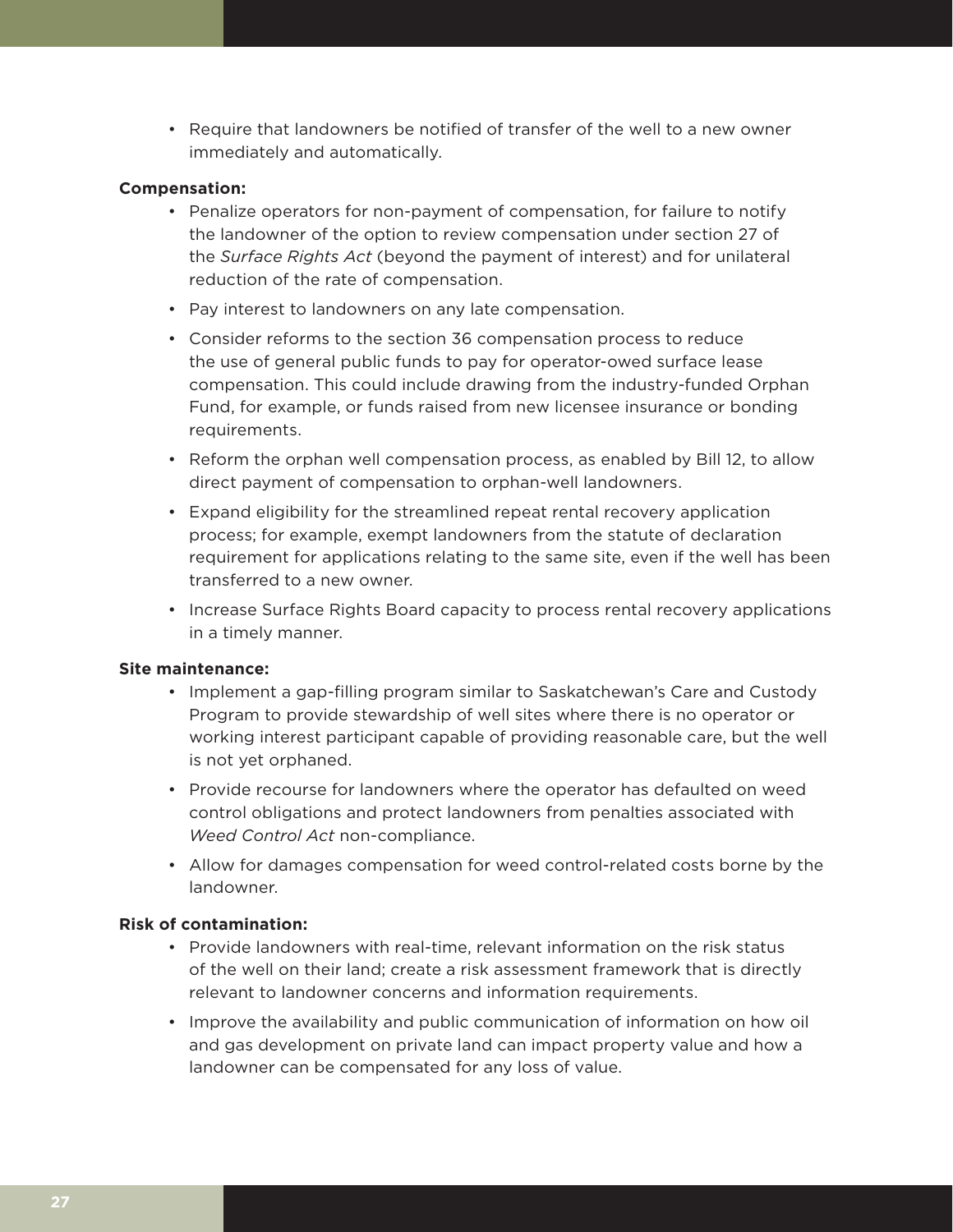### **Co-ordination of clean-up:**

- Take a landowner-centred approach in the design and implementation of well site clean-up programs, including in the remaining Site Rehabilitation Program implementation periods; consider fairness to and equitable treatment of landowners in which well sites are addressed first and how closure activities are implemented.
- Involve landowners in the design and implementation of site clean-up programs. The landowner nomination process under Period 2 of the Site Rehabilitation Program provides an early example of this.

### **Process for addressing landowner concerns:**

- Amend Alberta Regulation 204/2013 "Enforcement of Private Surface Agreement Rules" to expand eligibility for AER oversight of private surface lease agreements.
- Modernize the Surface Rights Board mediation and claim resolution process to improve the speed and transparency with which decisions are made.

To adequately inform the design of these policy responses and to improve the appropriateness of Alberta's governance framework from a landowner-rights standpoint, the following areas of research need to be better explored:

- Quantification of the costs and benefits to landowners resulting from the current culture of long-term well inactivity in Alberta is needed to understand what costs landowners are taking on, uncompensated, and how these costs are distributed across landowners.
- Compare Alberta's legal framework for the protection of landowner rights in the context of oil and gas well burdens to best emerging practices seen in other jurisdictions.
- A comprehensive review of Surface Rights Board decisions is needed to better understand how this quasi-judicial agency is applying legal tests and interpreting its mandate.
- Research on the impact of long-term well inactivity on property values and marketability is needed to ensure these impacts are adequately considered in the surface lease compensation regime and to empower landowners with evidence for arguing compensation rates.
- Inquiry into the reclamation process from a landowner-rights perspective. Though not explored in this paper, there is evidence that landowners are not made whole through the reclamation process. In a 2018 report, the Alberta government found that reclamation activities were not returning the land to its capabilities prior to the well site (FIERA Biological Consultin[g 2018\)](https://www.scribd.com/document/443631534/Draft-Report-An-Evaluation-of-Alberta-s-Land-Reclamation-Program) and media reports suggest that the AER conducted field audits for only three per cent of sites for which reclamation certificates were granted between 2014 and 2018 (Rile[y 2019\)](https://thenarwhal.ca/alberta-issues-97-of-reclamation-certificates-without-ever-visiting-oil-and-gas-sites/). There is the need to confirm the extent to which reclamation of well sites meets the objectives of the *Environmental Protection and Enhancement Act*, 2000, and fulfils the promise of returning the site to equivalent land capability.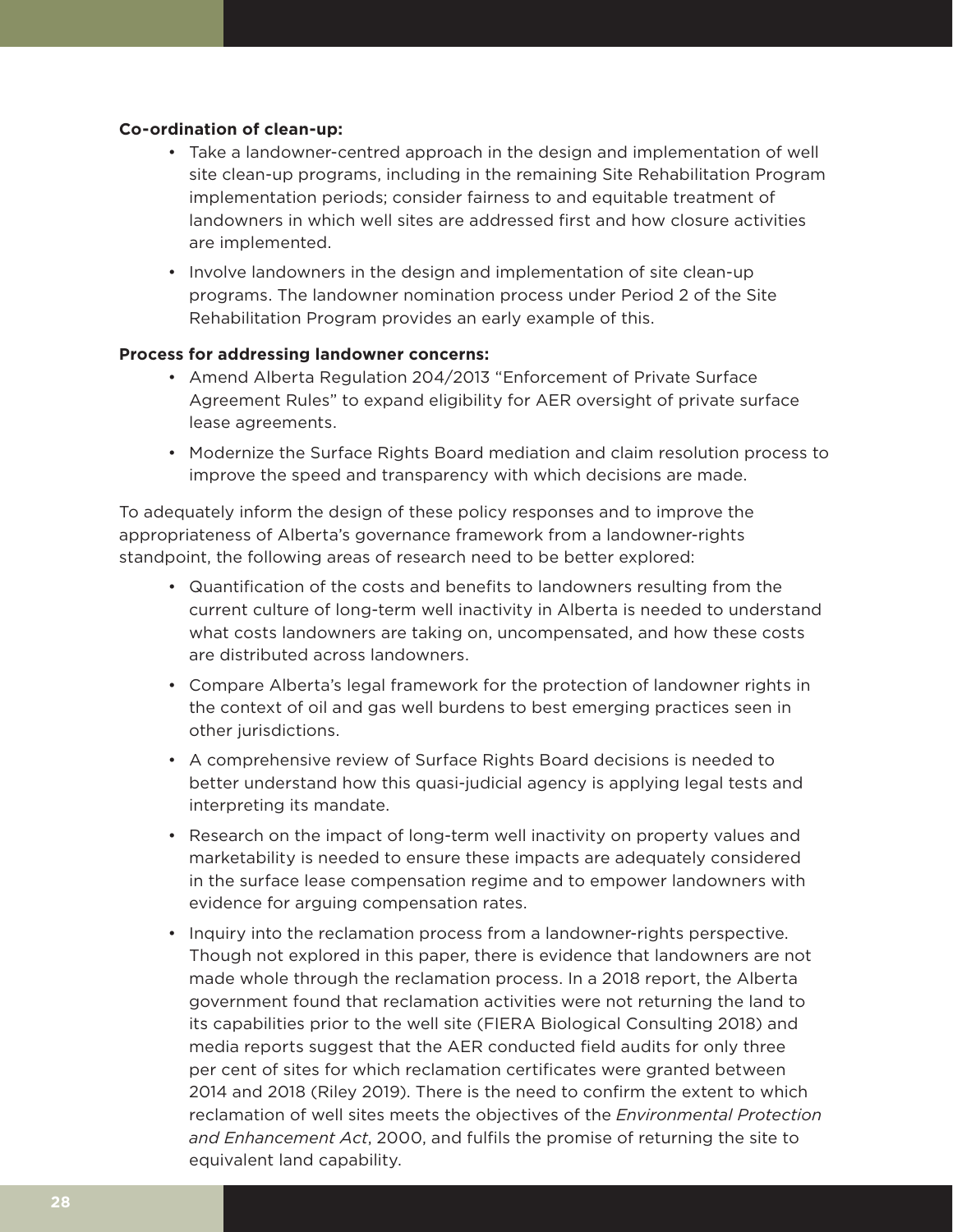# **CONCLUSION**

In *Orphan Well Association v. Grant Thornton Limited*, the Supreme Court found that Alberta's current well-licensing regime aligns with the polluter-pays principle [\(SCC 2019](https://scc-csc.lexum.com/scc-csc/scc-csc/en/item/17474/index.do)  [at par. 29](https://scc-csc.lexum.com/scc-csc/scc-csc/en/item/17474/index.do)), which assigns polluters the responsibility for remedying any environmental damage they cause. Alberta's surface rights framework was not designed with largescale, long-term well inactivity in mind, however, and strain on the system is revealing gaps and inefficiencies in how surface owners are treated. These rights-holders, obligated to lease their land, bear real costs of industry, government and regulator failure to ensure timely closure and reclamation of well sites. Costs are distributed unevenly across surface owners, determined largely by the well's ownership status. From our inquiry, it is apparent that Alberta's regime is instead (and increasingly) a "third party pays" regime where costs are paid by landowners, public taxpayers through ministerial rental payments and industry bailouts, and only partly the oil and gas industry.

In this paper, we describe some of the costs or burdens imposed on Alberta landowners as a result of non-producing wells on their land. We also assess Alberta's legal framework from a landowner rights-based perspective, including how the current governance framework addresses or exacerbates impacts on this group in light of the province's mounting well liabilities. Landowners with inactive and unreclaimed wells on their land face costs associated with collecting fair compensation, livelihood impacts including risks to farming operations and property development, and remedying concerns.

We found that the framework especially burdens landowners with orphan wells or wells owned by insolvent or otherwise defaulting operators on their land. These subsets of surface owners must undergo more burdensome processes to collect compensation, face delays in receiving compensation, are at greater risk of having compensation reduced, face greater risks associated with site maintenance and subsequent damages and are treated differently in site clean-up programs. Further, as evidenced by our discussion, if a landowner has a problem with a well on their land, the nature of the problem and the well's status determine the recourse available to them. All pathways come with their own unique limitations; some pathways are less burdensome than others, and some result in more effective remedy than others.

As more wells are projected to become inactive and orphaned, it is critical that the governance framework for surface rights and well liabilities management be strengthened to ensure all landowners receive timely, fair access to recourse and are truly being kept whole for their obligation to lease the surface of their land to mineral rights holders. A wide variety of policy actions can be taken immediately to make progress in this direction. Under the status quo, Alberta's governance framework will continue to disproportionately burden landowners, contributing to further regress of property rights and breakdown of trust between this group, industry and government.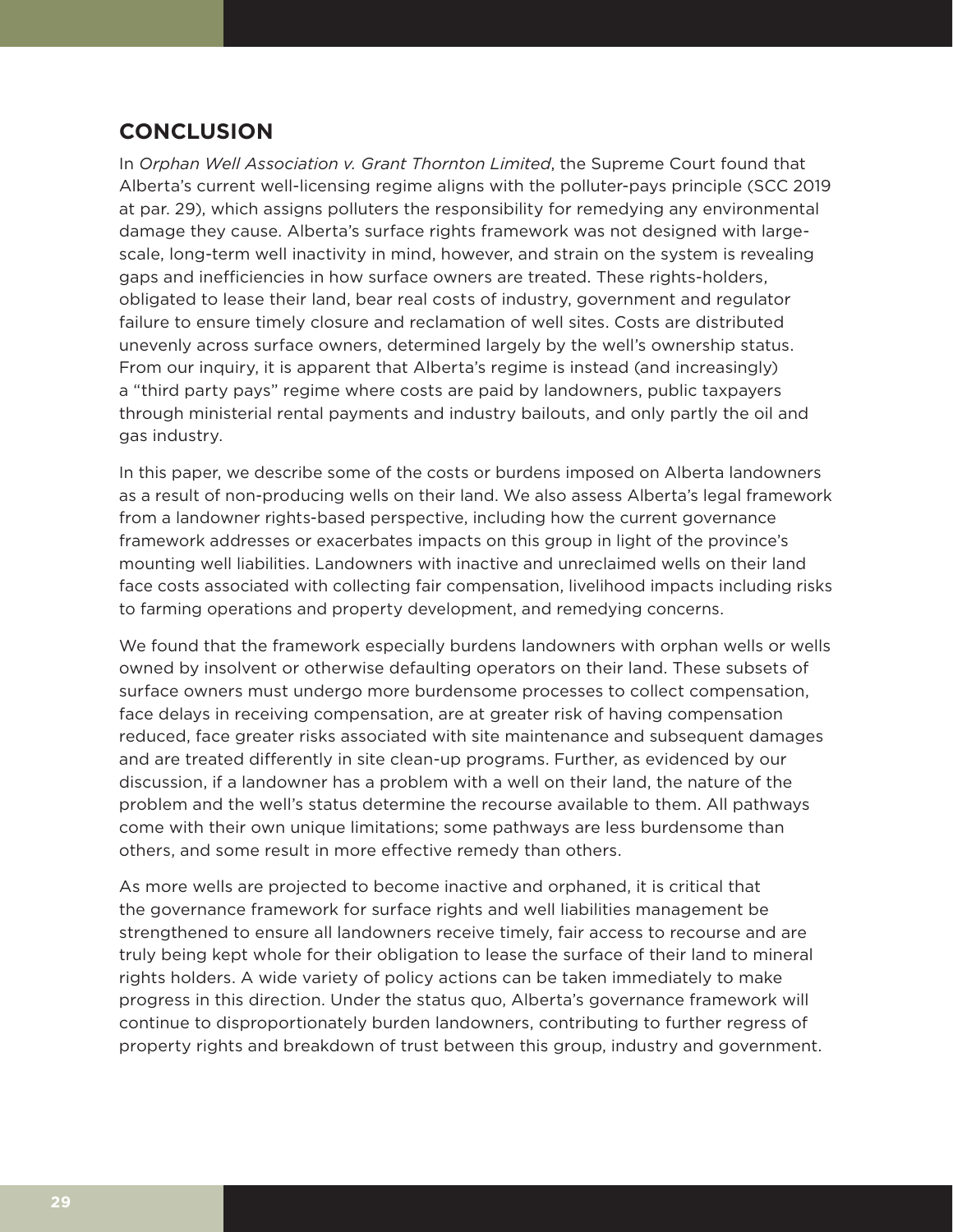## **REFERENCES**

- Alberta Court of Appeal (ABCA). 1988. *Jorsvick v. Pennzoil Petroleums Ltd.* ABCA 108. <http://canlii.ca/t/2dm4s>.
- Alberta Court of Queen's Bench (ABQB). 2003. *Devon Canada Corp. v. Alberta (Surface Rights Board)* ABQB 7. <http://canlii.ca/t/5f72>.
- Alberta Energy Regulator (AER). 2014. *Directive 079: Surface Development in Proximity to Abandoned Wells.* (November 28). [https://www.aer.ca/documents/directives/](https://www.aer.ca/documents/directives/Directive079.pdf) [Directive079.pdf](https://www.aer.ca/documents/directives/Directive079.pdf).
- ———. 2015. *Directive 011: Licensee Liability Rating (LLR) Program: Updated Industry Parameters and Liability Costs*. (March 31). [https://www.aer.ca/documents/](https://www.aer.ca/documents/directives/Directive011_March2015.pdf) [directives/Directive011\\_March2015.pdf.](https://www.aer.ca/documents/directives/Directive011_March2015.pdf)
- ———. 2016a. "Frequently Asked Questions"*: Directive 013 and Inactive Well Compliance Program (IWCP, Bulletin 2014-19*). (March 11). [https://www.aer.ca/documents/](https://www.aer.ca/documents/directives/Directive013andIWCP-FAQs.pdf) [directives/Directive013andIWCP-FAQs.pdf](https://www.aer.ca/documents/directives/Directive013andIWCP-FAQs.pdf).
- ———. 2016b. *Inactive Well Compliance Program Year One Final Report*. (July). https:// static.aer.ca/prd/documents/directives/Directive013\_IWCPYearOneFinalReport.pdf.
- ———. 2018. "Area Based Closure Industry Information Session." YouTube. Uploaded September 6, 2018.<https://www.youtube.com/watch?v=gIfsYvnW7js>.
- ———. 2020a. *Directive 013: Suspension Requirements for Wells*. (July 14). [https://www.](https://www.aer.ca/documents/directives/Directive013.pdf) [aer.ca/documents/directives/Directive013.pdf](https://www.aer.ca/documents/directives/Directive013.pdf).
- ———. 2020b. *Inactive Well Compliance Program (IWCP): Year Three and Four Final Report.* (January). [https://www.aer.ca/documents/directives/Directive013\\_](https://www.aer.ca/documents/directives/Directive013_IWCPYearThreeandFourFinalReport.pdf) [IWCPYearThreeandFourFinalReport.pdf](https://www.aer.ca/documents/directives/Directive013_IWCPYearThreeandFourFinalReport.pdf).
- ———. 2020c. "Private Surface Agreements Registry Q&A 'Confidentiality.'" Accessed July 23, 2020. [https://www.aer.ca/protecting-what-matters/giving-albertans-a](https://www.aer.ca/protecting-what-matters/giving-albertans-a-voice/private-surface-agreements-registry/private-surface-agreements-registry-questions-and-answers.html)[voice/private-surface-agreements-registry/private-surface-agreements-registry](https://www.aer.ca/protecting-what-matters/giving-albertans-a-voice/private-surface-agreements-registry/private-surface-agreements-registry-questions-and-answers.html)[questions-and-answers.html.](https://www.aer.ca/protecting-what-matters/giving-albertans-a-voice/private-surface-agreements-registry/private-surface-agreements-registry-questions-and-answers.html)
- ———. 2020d. "Publication of Decisions." Accessed July 23, 2020. [https://webapps.aer.](https://webapps.aer.ca/pod) [ca/pod](https://webapps.aer.ca/pod).
- ———. 2021. "Inactive Well Licence List." Accessed March 25, 2021. [http://www.aer.ca/](http://www.aer.ca/data/codes/Inactive_Well_Licence_List.xlsx) [data/codes/Inactive\\_Well\\_Licence\\_List.xlsx](http://www.aer.ca/data/codes/Inactive_Well_Licence_List.xlsx).
- Alberta Agriculture and Forestry. 2016. *Farmers' Advocate Office: Annual Report 2015-2016*. [https://www1.agric.gov.ab.ca/\\$Department/deptdocs.nsf/all/](https://www1.agric.gov.ab.ca/$Department/deptdocs.nsf/all/ofa15076/$FILE/annual2015-16.pdf) [ofa15076/\\$FILE/annual2015-16.pdf](https://www1.agric.gov.ab.ca/$Department/deptdocs.nsf/all/ofa15076/$FILE/annual2015-16.pdf).
- ———. 2017. *Farmers' Advocate Office: Annual Report 2016-17*. [http://www.assembly.](http://www.assembly.ab.ca/lao/library/egovdocs/2016/ala/53529_16.pdf) [ab.ca/lao/library/egovdocs/2016/ala/53529\\_16.pdf.](http://www.assembly.ab.ca/lao/library/egovdocs/2016/ala/53529_16.pdf)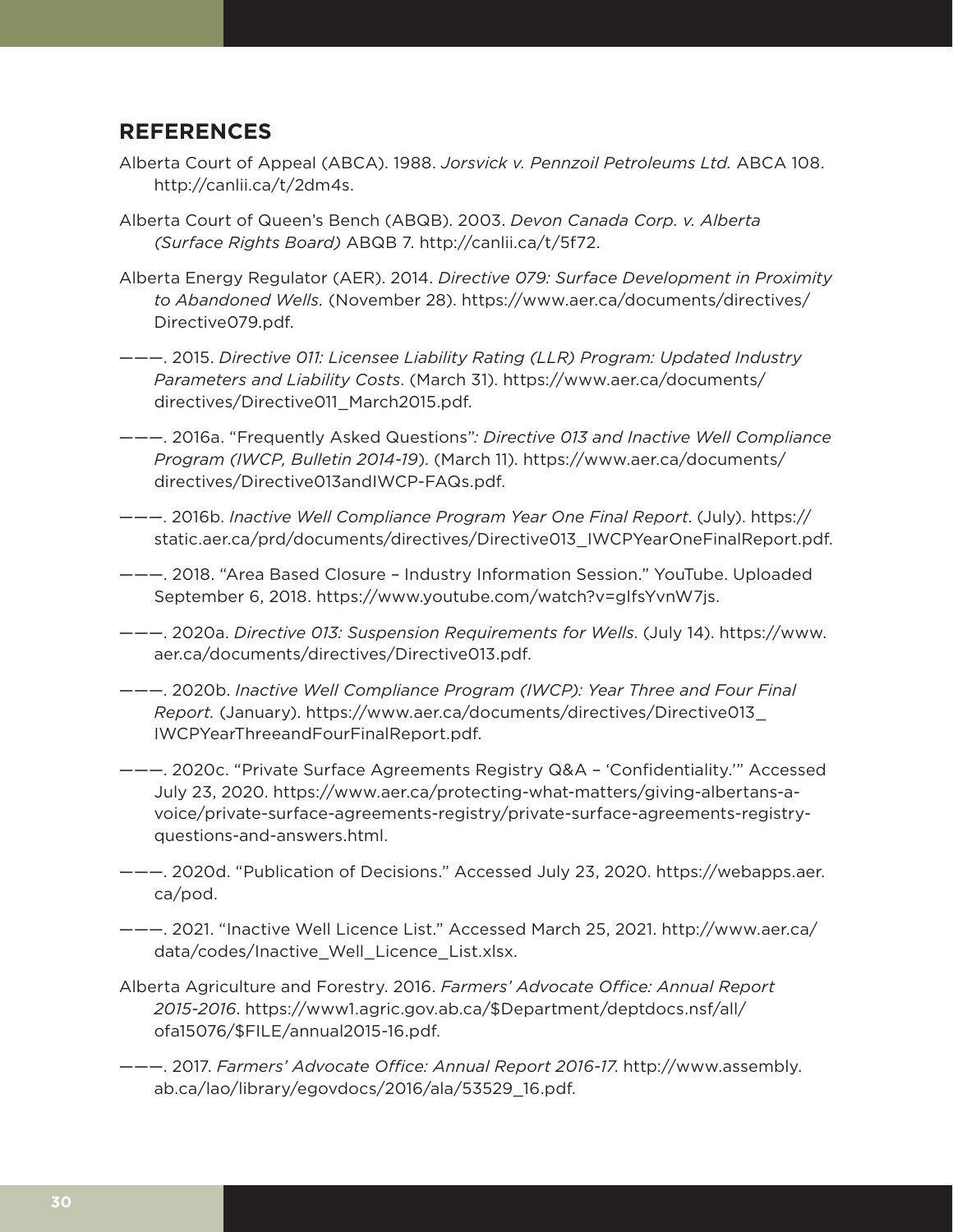- Alberta Government. 2007. *Land-use Framework: Understanding Land Use in Alberta*. (April). [https://landuse.alberta.ca/LandUse%20Documents/Understanding%20](https://landuse.alberta.ca/LandUse%20Documents/Understanding%20Land%20Use%20in%20Alberta%20-%202007-04.pdf) [Land%20Use%20in%20Alberta%20-%202007-04.pdf.](https://landuse.alberta.ca/LandUse%20Documents/Understanding%20Land%20Use%20in%20Alberta%20-%202007-04.pdf)
- ———. 2012. *Weed Management on Industrial Sites.* (July 1). https://open.alberta.ca/ dataset/4f56c8ed-e0de-4378-90d7-887c927784b0/resource/71847f4b-f9d7-4822 aaba-6f680b366cf8/download/weedmanagementindustrialsites-fs-jul2012.pdf.
- ———. 2017a. *2016 Census of Canada Population and Dwelling Release*. (February 9). https://open.alberta.ca/dataset/7d02c106-a55a-4f88-8253-4b4c81168e9f/ resource/e435dd59-2dbd-4bf2-b5b6-3173d9bd6c39/download/2016-censuspopulation-and-dwelling-counts.pdf .
- ———. 2017b. *Public Lands Administration Regulation (PLAR) Table A2*. (November 3). [https://open.alberta.ca/dataset/6f05d13d-78da-49a9-8224-562d31ddcecb/](https://open.alberta.ca/dataset/6f05d13d-78da-49a9-8224-562d31ddcecb/resource/5bd53ba7-dc28-4268-af4c-a215b1734819/download/plar-tablea2-nov03-2017.pdf) [resource/5bd53ba7-dc28-4268-af4c-a215b1734819/download/plar-tablea2](https://open.alberta.ca/dataset/6f05d13d-78da-49a9-8224-562d31ddcecb/resource/5bd53ba7-dc28-4268-af4c-a215b1734819/download/plar-tablea2-nov03-2017.pdf) [nov03-2017.pdf](https://open.alberta.ca/dataset/6f05d13d-78da-49a9-8224-562d31ddcecb/resource/5bd53ba7-dc28-4268-af4c-a215b1734819/download/plar-tablea2-nov03-2017.pdf).
- ———. 2019a. "FAO Cautions Landowners about the Surface Rights Board (SRB) Use of a 'Condition of Leased Area Form.'" Advisory. (January 17). [https://www1.agric.](https://www1.agric.gov.ab.ca/$Department/deptdocs.nsf/all/ofa11058/$FILE/Advisory%20-%20Condition%20of%20Leased%20Area%20Form.pdf) [gov.ab.ca/\\$Department/deptdocs.nsf/all/ofa11058/\\$FILE/Advisory%20-%20](https://www1.agric.gov.ab.ca/$Department/deptdocs.nsf/all/ofa11058/$FILE/Advisory%20-%20Condition%20of%20Leased%20Area%20Form.pdf) [Condition%20of%20Leased%20Area%20Form.pdf](https://www1.agric.gov.ab.ca/$Department/deptdocs.nsf/all/ofa11058/$FILE/Advisory%20-%20Condition%20of%20Leased%20Area%20Form.pdf).
- ———. 2019b. "Still an Issue in 2019!! Landowner Rights for Annual Rental Payment Reductions and the *Surface Rights Act*." Advisory. (May 1). [https://www.alberta.ca/](https://www.alberta.ca/assets/documents/fao-advisory-surface-rights-act-payment-reduction.pdf) [assets/documents/fao-advisory-surface-rights-act-payment-reduction.pdf](https://www.alberta.ca/assets/documents/fao-advisory-surface-rights-act-payment-reduction.pdf).
- ———. 2019c. "General Revenue Fund: Details of Supplies, Services, Tangible Capital Assets and Other Payments (Data Files)." Accessed August 28, 2019. [https://open.](https://open.alberta.ca/opendata/general-revenue-fund-details-of-supplies-services-tangible-capital-assets-and-other-payments) [alberta.ca/opendata/general-revenue-fund-details-of-supplies-services-tangible](https://open.alberta.ca/opendata/general-revenue-fund-details-of-supplies-services-tangible-capital-assets-and-other-payments)[capital-assets-and-other-payments.](https://open.alberta.ca/opendata/general-revenue-fund-details-of-supplies-services-tangible-capital-assets-and-other-payments)
- ———. 2019d. "Weed Awareness for Reclamation." Info Sheet. (June). [https://www.alberta.ca/assets/documents/aep-weed-awareness.pdf.](https://www.alberta.ca/assets/documents/aep-weed-awareness.pdf)
- ———. 2020a. "About the Farmers' Advocate Office." Accessed July 23, 2020. [https://www.alberta.ca/about-the-farmers-advocate-office.aspx.](https://www.alberta.ca/about-the-farmers-advocate-office.aspx)
- ———. 2020b. "Farmers' Advocate Office Provides Landowners Clarity on Various Energy Companies' Proposed 'Annual Compensation Review.'" Advisory 2020-4. (March 17). [https://www.alberta.ca/assets/documents/af-fao-advisory-2020-4](https://www.alberta.ca/assets/documents/af-fao-advisory-2020-4-rentalreductions-energy.pdf) [rentalreductions-energy.pdf](https://www.alberta.ca/assets/documents/af-fao-advisory-2020-4-rentalreductions-energy.pdf).
- ———. 2020c. "Mineral Ownership." Accessed July 23, 2020. [https://www.alberta.ca/](https://www.alberta.ca/mineral-ownership.aspx) [mineral-ownership.aspx.](https://www.alberta.ca/mineral-ownership.aspx)
- ———. 2020d. "Selling Surface Leases Advisory." Farmers' Advocate Office. Accessed July 23, 2020. [https://www.alberta.ca/selling-surface-leases-advisory.aspx.](https://www.alberta.ca/selling-surface-leases-advisory.aspx)
- ———. 2020e. *Site Rehabilitation Program: Application Information and Guidelines (Version 3.0)*. (July 17). [https://www.alberta.ca/assets/documents/energy-site](https://www.alberta.ca/assets/documents/energy-site-rehabilitation-program-guidelines.pdf)[rehabilitation-program-guidelines.pdf](https://www.alberta.ca/assets/documents/energy-site-rehabilitation-program-guidelines.pdf).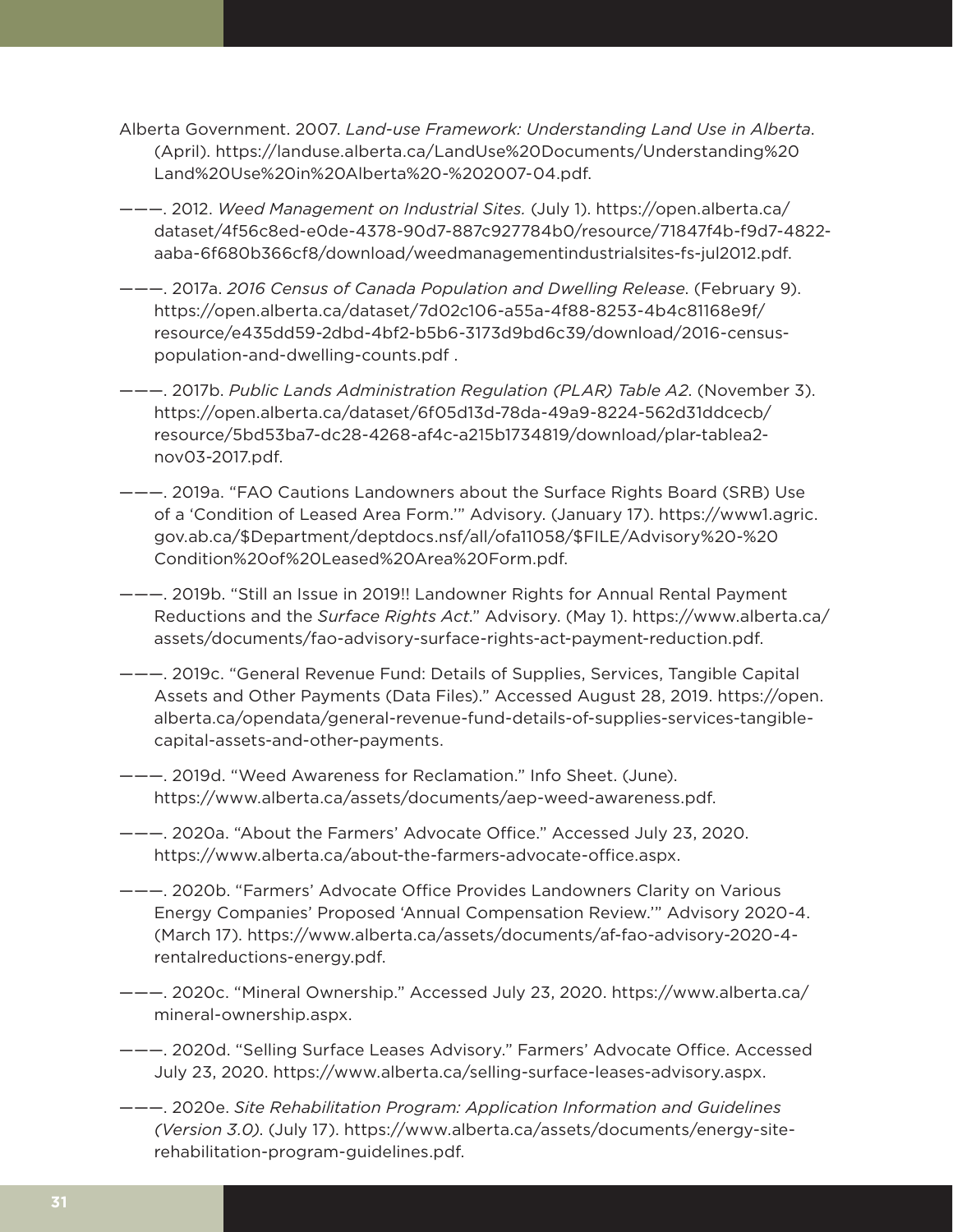- ———. 2021. "Upstream Oil and Gas Liability and Orphan Well Inventory." Accessed March 25, 2021. [https://www.alberta.ca/upstream-oil-and-gas-liability-and-orphan](https://www.alberta.ca/upstream-oil-and-gas-liability-and-orphan-well-inventory.aspx)[well-inventory.aspx.](https://www.alberta.ca/upstream-oil-and-gas-liability-and-orphan-well-inventory.aspx)
- Alberta Oil and Gas Orphan Abandonment and Reclamation Association (OWA). 2016. *Orphan Well Association 2015/16 Annual Report.* (June). [http://www.orphanwell.](http://www.orphanwell.ca/wp-content/uploads/2018/01/OWA-2015-16-Ann-Rpt-Final.pdf) [ca/wp-content/uploads/2018/01/OWA-2015-16-Ann-Rpt-Final.pdf.](http://www.orphanwell.ca/wp-content/uploads/2018/01/OWA-2015-16-Ann-Rpt-Final.pdf)
- ———. 2018. *Orphan Well Association 2016/17 Annual Report*. (June). [https://www.](https://www.orphanwell.ca/wp-content/uploads/2018/01/OWA-2016-17-Ann-Rpt-Final.pdf) [orphanwell.ca/wp-content/uploads/2018/01/OWA-2016-17-Ann-Rpt-Final.pdf](https://www.orphanwell.ca/wp-content/uploads/2018/01/OWA-2016-17-Ann-Rpt-Final.pdf).
- ———. 2019. *Orphan Well Association Annual Report 2018*. (June). [http://www.](http://www.orphanwell.ca/wp-content/uploads/2019/07/OWA-2018-19-Ann-Rpt-Final.pdf) [orphanwell.ca/wp-content/uploads/2019/07/OWA-2018-19-Ann-Rpt-Final.pdf.](http://www.orphanwell.ca/wp-content/uploads/2019/07/OWA-2018-19-Ann-Rpt-Final.pdf)
- ———. 2020. *Orphan Well Association Annual Report 2019*. (June). [http://www.](http://www.orphanwell.ca/wp-content/uploads/2020/06/OWA-Annual_2019.pdf) [orphanwell.ca/wp-content/uploads/2020/06/OWA-Annual\\_2019.pdf](http://www.orphanwell.ca/wp-content/uploads/2020/06/OWA-Annual_2019.pdf).
- ———. 2021a. "Orphan Sites for Reclamation." (March 1). [https://www.orphanwell.ca/](https://www.orphanwell.ca/wp-content/uploads/2021/03/Orphan-Sites-for-Reclamation-2021-03-01-07.16.49.pdf) [wp-content/uploads/2021/03/Orphan-Sites-for-Reclamation-2021-03-01-07.16.49.](https://www.orphanwell.ca/wp-content/uploads/2021/03/Orphan-Sites-for-Reclamation-2021-03-01-07.16.49.pdf) [pdf.](https://www.orphanwell.ca/wp-content/uploads/2021/03/Orphan-Sites-for-Reclamation-2021-03-01-07.16.49.pdf)
- ———. 2021b. "Orphan Wellbores for Decommissioning." (March 1). [https://www.](https://www.orphanwell.ca/wp-content/uploads/2021/03/Orphan-Sites-for-Decommissioning-2021-03-01-07.22.51.pdf) [orphanwell.ca/wp-content/uploads/2021/03/Orphan-Sites-for-Decommissioni](https://www.orphanwell.ca/wp-content/uploads/2021/03/Orphan-Sites-for-Decommissioning-2021-03-01-07.22.51.pdf) [ng-2021-03-01-07.22.51.pdf](https://www.orphanwell.ca/wp-content/uploads/2021/03/Orphan-Sites-for-Decommissioning-2021-03-01-07.22.51.pdf).
- Alberta Surface Rights Board (ABSRB). 2001. *Quarry Capital Corp. v. 534920 Alberta Ltd*. ABSRB 106. [http://canlii.ca/t/ftgph.](http://canlii.ca/t/ftgph)
- ———. 2006. *Canadian Natural Resources Ltd. v. Bennett & Bennett Holdings Ltd.*  ABSRB 9. http://canlii.ca/t/ftd2k.
- ———. 2007. *Burlington Resources Canada Ltd. v. Whitelock* ABSRB 81388. <http://canlii.ca/t/ftcsf>.
- ———. 2014. *Waldron Energy Corporation v. Campbell* ABSRB 486. <http://canlii.ca/t/g8st8>
- ———. 2015. *Portas v. PetroGlobe Inc.* ABSRB 708. [http://canlii.ca/t/gl7wk.](http://canlii.ca/t/gl7wk)
- ———. 2016. *Duel Energy Inc. v. Gallagher* ABSRB 688. [http://canlii.ca/t/gt1k9.](http://canlii.ca/t/gt1k9)
- ———. 2017. *385417 Alberta Ltd. v. Irene E. Schafer et al.* ABSRB 941. [http://canlii.ca/t/hnvcr.](http://canlii.ca/t/hnvcr)
- ———. 2018. *Golden Coast Energy Corp. v. Dake* ABSRB 614. [http://canlii.ca/t/hwg6m.](http://canlii.ca/t/hwg6m)
- ———. 2019a*. 385417 Alberta Ltd. v. Wurz* ABSRB 363. [http://canlii.ca/t/j19m2.](http://canlii.ca/t/j19m2)
- ———. 2019b. *Manitok Energy Inc. v. Stefanetz* ABSRB 837. <http://canlii.ca/t/j3c9s>.
- ———. 2019c. *Sequoia v. Stefanetz* ABSRB 832. [http://canlii.ca/t/j3c9r.](http://canlii.ca/t/j3c9r)
- ———. 2019d. *Sino-Western Petroleum Inc. v. Hi-way 39 Industrial Park Inc.* ABSRB 239. [https://www.canlii.org/en/ab/absrb/doc/2019/2019absrb239/2019absrb239.html.](https://www.canlii.org/en/ab/absrb/doc/2019/2019absrb239/2019absrb239.html)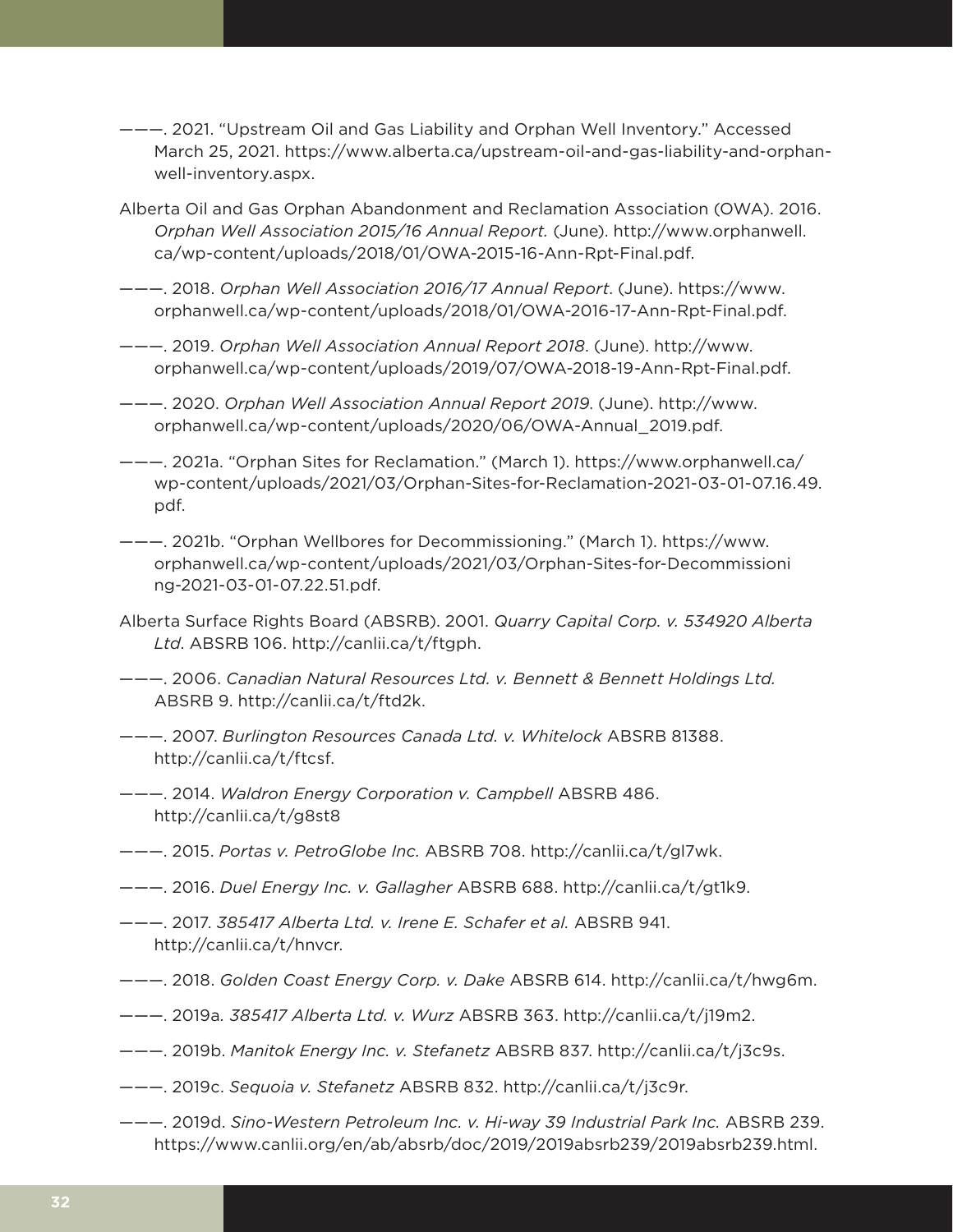- ———. 2020. *Praskach Farms Ltd. v. Lexin Resources Ltd.* ABSRB 85. [http://canlii.ca/t/j57m8.](http://canlii.ca/t/j57m8)
- Baen, John S. 1996. "The Impact of Mineral Rights and Oil and Gas Activities on Agricultural Land Values." *The Appraisal Journal* 64, no. 1: 67. http://ezproxy.lib.ucalgary.ca/login?url=https://search.proquest.com/ docview/199973692?accountid=9838.
- Bakx, Kyle. 2019. "Alberta Has Paid Landowners \$20M Since 2010 as Oilpatch Defaults on Payments." CBC News. (May 12). [https://www.cbc.ca/news/business/alberta](https://www.cbc.ca/news/business/alberta-asrb-surface-rental-payments-1.5127900)[asrb-surface-rental-payments-1.5127900.](https://www.cbc.ca/news/business/alberta-asrb-surface-rental-payments-1.5127900)
- Boxall, Peter C., Wing H. Chan, and Melville L. McMillan. 2005. "The Impact of Oil and Natural Gas Facilities on Rural Residential Property Values: A Spatial Hedonic Analysis." *Resource and Energy Economics* 27, no. 3: 248–269. [https://doi.](https://doi.org/10.1016/j.reseneeco.2004.11.003) [org/10.1016/j.reseneeco.2004.11.003](https://doi.org/10.1016/j.reseneeco.2004.11.003).
- Boyer, G. 2016. "In-situ Well Integrity Seminar/Workshop." Presentation at Alberta Energy Regulator. (June 30).
- Canadian Natural Resources Limited (CNRL). 2013. "Schedule Effective January 1st, 2013 to December 31st, 2015." (January 8). [https://actionsurfacerights.ca/wp](https://actionsurfacerights.ca/wp-content/uploads/2013/09/CNRL-Agreement.pdf)[content/uploads/2013/09/CNRL-Agreement.pdf.](https://actionsurfacerights.ca/wp-content/uploads/2013/09/CNRL-Agreement.pdf)
- Canadian Radio-television and Telecommunications Commission (CRTC). 2016. *Communications Monitoring Report 2016.* Ottawa: CRTC. [https://crtc.gc.ca/eng/](https://crtc.gc.ca/eng/publications/reports/policymonitoring/2016/cmr.htm) [publications/reports/policymonitoring/2016/cmr.htm](https://crtc.gc.ca/eng/publications/reports/policymonitoring/2016/cmr.htm).
- Carter, J. Darryl, Colin Carter, and Roy Carter. 1985. "Compensation for Surface Rights in Alberta." *Alberta Law Review* 23, no. 3: 435–452. [http://albertalawreview.com/](http://albertalawreview.com/index.php/ALR/article/viewFile/1720/1709) [index.php/ALR/article/viewFile/1720/1709.](http://albertalawreview.com/index.php/ALR/article/viewFile/1720/1709)
- CBC Radio. 2018. "Who Should Pay to Clean Up Abandoned Oil Wells? Farmers Say They're Left with Someone Else's Mess." (February 16). [https://www.cbc.ca/radio/](https://www.cbc.ca/radio/thecurrent/the-current-for-friday-february-16-2018-1.4538481/who-should-pay-to-clean-up-abandoned-oil-wells-farmers-say-they-re-left-with-someone-else-s-mess-1.4538504) [thecurrent/the-current-for-friday-february-16-2018-1.4538481/who-should-pay](https://www.cbc.ca/radio/thecurrent/the-current-for-friday-february-16-2018-1.4538481/who-should-pay-to-clean-up-abandoned-oil-wells-farmers-say-they-re-left-with-someone-else-s-mess-1.4538504)[to-clean-up-abandoned-oil-wells-farmers-say-they-re-left-with-someone-else-s](https://www.cbc.ca/radio/thecurrent/the-current-for-friday-february-16-2018-1.4538481/who-should-pay-to-clean-up-abandoned-oil-wells-farmers-say-they-re-left-with-someone-else-s-mess-1.4538504)[mess-1.4538504.](https://www.cbc.ca/radio/thecurrent/the-current-for-friday-february-16-2018-1.4538481/who-should-pay-to-clean-up-abandoned-oil-wells-farmers-say-they-re-left-with-someone-else-s-mess-1.4538504)
- Cohen, David F. W., Clifton Prophet, and Thomas Gertner. 2019. "Restructuring and Insolvency in Canada: Overview." *Thomas Reuters Practical Law*. (December 1). [https://ca.practicallaw.thomsonreuters.com/3-502-1736?transitionType=Default&co](https://ca.practicallaw.thomsonreuters.com/3-502-1736?transitionType=Default&contextData=(sc.Default)&firstPage=true&bhcp=1) [ntextData=\(sc.Default\)&firstPage=true&bhcp=1](https://ca.practicallaw.thomsonreuters.com/3-502-1736?transitionType=Default&contextData=(sc.Default)&firstPage=true&bhcp=1).
- Dachis, Benjamin, Blake Shaffer, and Vincent Thivierge. 2017. "All's Well that Ends Well: Addressing End-of-Life Liabilities for Oil and Gas Wells." C.D. Howe Commentary no. 492: 1–24. [https://www.cdhowe.org/public-policy-research/all%E2%80%99s](https://www.cdhowe.org/public-policy-research/all%E2%80%99s-well-ends-well-addressing-end-life-liabilities-oil-and-gas-wells)[well-ends-well-addressing-end-life-liabilities-oil-and-gas-wells](https://www.cdhowe.org/public-policy-research/all%E2%80%99s-well-ends-well-addressing-end-life-liabilities-oil-and-gas-wells).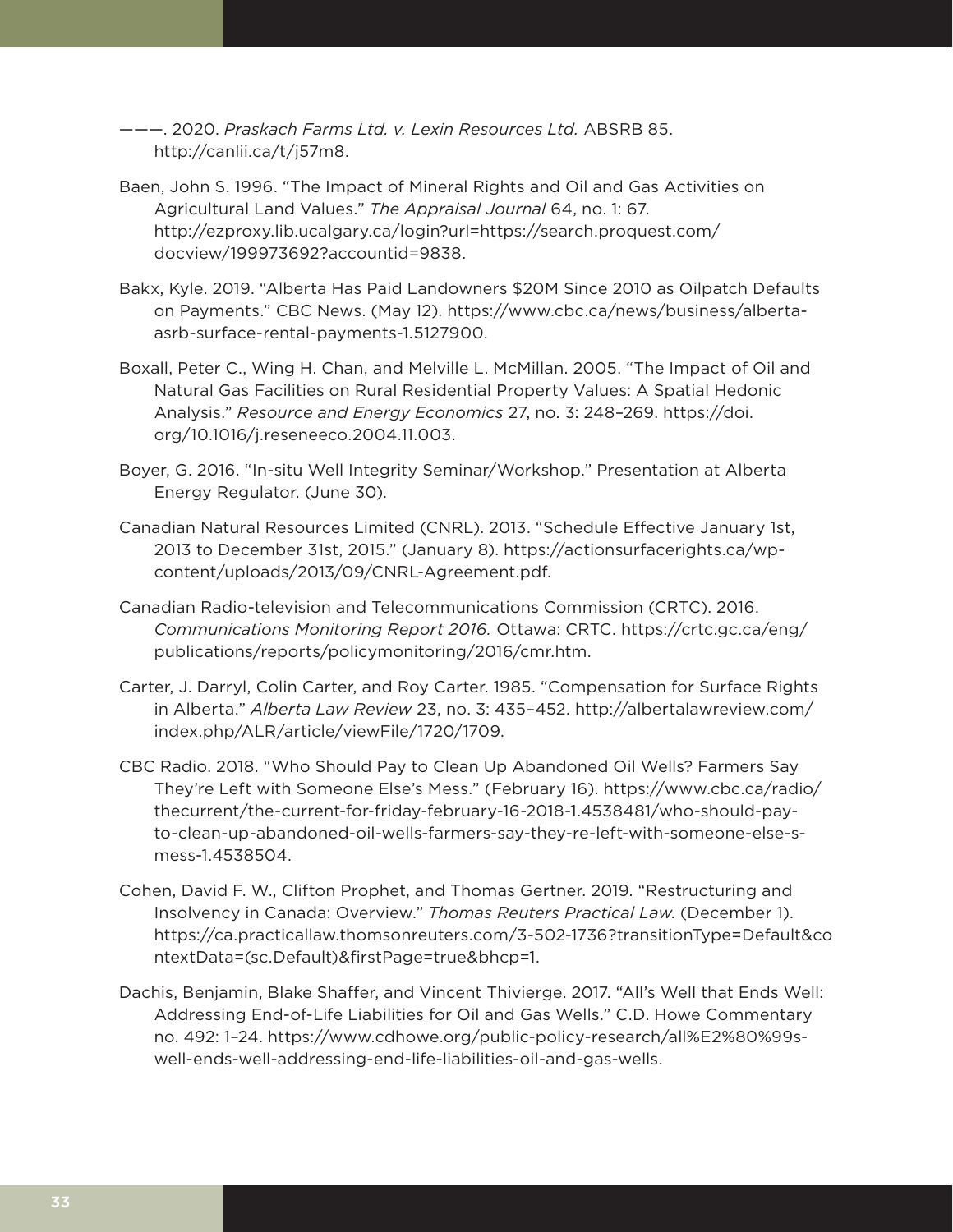- Dusseault, Maurice B., Malcolm N. Gray, and Pawel A. Nawrocki. 2000. "Why Oilwells Leak: Cement Behavior and Long-Term Consequences." Presentation at the SPE International Oil and Gas Conference and Exhibition, Beijing, China. (November 7–10). [https://www.researchgate.net/publication/254510798\\_Why\\_Oilwells\\_Leak\\_](https://www.researchgate.net/publication/254510798_Why_Oilwells_Leak_Cement_Behavior_and_Long-Term_Consequences) [Cement\\_Behavior\\_and\\_Long-Term\\_Consequences](https://www.researchgate.net/publication/254510798_Why_Oilwells_Leak_Cement_Behavior_and_Long-Term_Consequences).
- FIERA Biological Consulting. 2018. *An Evaluation of Alberta's Land Reclamation Program: Draft Report Prepared for Alberta Environment and Parks*. (August). [https://www.scribd.com/document/443631534/Draft-Report-An-Evaluation-of-](https://www.scribd.com/document/443631534/Draft-Report-An-Evaluation-of-Alberta-s-Land-Reclamation-Program)[Alberta-s-Land-Reclamation-Program.](https://www.scribd.com/document/443631534/Draft-Report-An-Evaluation-of-Alberta-s-Land-Reclamation-Program)
- Foss, Matthew. 2000. "Operating Costs at the Well Level for Natural Gas Wells in Alberta." Master's Thesis. [https://prism.ucalgary.ca/handle/1880/40773.](https://prism.ucalgary.ca/handle/1880/40773)
- Goodday, Victoria, and Braeden Larson. 2020. "Owed Landowners: The Status of Orphan Well Rental Recovery in Alberta." *School of Public Policy Publications Energy & Environmental Policy Trends*. (April 8). [https://www.policyschool.ca/](https://www.policyschool.ca/wp-content/uploads/2020/04/Energy-Trends-Orphan-Wells-Goodday-Larson-version-2.pdf) [wp-content/uploads/2020/04/Energy-Trends-Orphan-Wells-Goodday-Larson](https://www.policyschool.ca/wp-content/uploads/2020/04/Energy-Trends-Orphan-Wells-Goodday-Larson-version-2.pdf)[version-2.pdf.](https://www.policyschool.ca/wp-content/uploads/2020/04/Energy-Trends-Orphan-Wells-Goodday-Larson-version-2.pdf)
- Government of Alberta. 2009. *Negotiating Surface Rights*. [https://open.alberta.ca/](https://open.alberta.ca/dataset/f5b028c8-c5c3-410d-a2ec-b5936ef53881/resource/5adf7a28-8949-4187-beb4-0dfd0d703538/download/2009-878-1.pdf) [dataset/f5b028c8-c5c3-410d-a2ec-b5936ef53881/resource/5adf7a28-8949-4187](https://open.alberta.ca/dataset/f5b028c8-c5c3-410d-a2ec-b5936ef53881/resource/5adf7a28-8949-4187-beb4-0dfd0d703538/download/2009-878-1.pdf) [beb4-0dfd0d703538/download/2009-878-1.pdf](https://open.alberta.ca/dataset/f5b028c8-c5c3-410d-a2ec-b5936ef53881/resource/5adf7a28-8949-4187-beb4-0dfd0d703538/download/2009-878-1.pdf).
- Government of Canada. 2020. "Canada's COVID-19 Economic Response Plan: New Support to Protect Canadian Jobs." Department of Finance Canada. Accessed July 23, 2020. [https://www.canada.ca/en/department-finance/news/2020/04/canadas](https://www.canada.ca/en/department-finance/news/2020/04/canadas-covid-19-economic-response-plan-new-support-to-protect-canadian-jobs.html)[covid-19-economic-response-plan-new-support-to-protect-canadian-jobs.html](https://www.canada.ca/en/department-finance/news/2020/04/canadas-covid-19-economic-response-plan-new-support-to-protect-canadian-jobs.html).
- Harleman, Max, Jeremy Weber, and Daniel Berkowitz. 2020. "Environmental Hazards and Local Investment: A Half-Century of Evidence from Abandoned Oil and Gas Wells." *USAEE Working Paper No. 20-470*. (September 14). http://dx.doi. org/10.2139/ssrn.3692098.
- Haynes and Boone. 2020. "Oil Patch Bankruptcy Monitor." (June 30). https://www.haynesboone.com/-/media/files/energy\_bankruptcy\_reports/oil\_ patch\_bankruptcy\_monitor.ashx?la=en&hash=D2114D98614039A2D2D5A43A611 46B13387AA3AE.
- Ho, Jacqueline, Alan Krupnick, Katrina McLaughlin, Clayton Munnings, and Jhih-Shyang Shih. 2016. *RFF Report: Plugging the Gaps in Inactive Well Policy.* Resources for the Future. (May). <https://media.rff.org/documents/RFF-Rpt-PluggingInactiveWells.pdf>.
- Johnston, Michael. 2006. *Good Governance: Rule of Law, Transparency, and Accountability.* [https://www.researchgate.net/profile/Michael\\_Johnston26/](https://www.researchgate.net/profile/Michael_Johnston26/publication/267974525_Good_Governance_Rule_of_Law_Transparency_and_Accountability/links/570d0b1908aed31341cf00c6/Good-Governance-Rule-of-Law-Transparency-and-Accountability.pdf) [publication/267974525\\_Good\\_Governance\\_Rule\\_of\\_Law\\_Transparency\\_and\\_](https://www.researchgate.net/profile/Michael_Johnston26/publication/267974525_Good_Governance_Rule_of_Law_Transparency_and_Accountability/links/570d0b1908aed31341cf00c6/Good-Governance-Rule-of-Law-Transparency-and-Accountability.pdf) [Accountability/links/570d0b1908aed31341cf00c6/Good-Governance-Rule-of-Law-](https://www.researchgate.net/profile/Michael_Johnston26/publication/267974525_Good_Governance_Rule_of_Law_Transparency_and_Accountability/links/570d0b1908aed31341cf00c6/Good-Governance-Rule-of-Law-Transparency-and-Accountability.pdf)[Transparency-and-Accountability.pdf](https://www.researchgate.net/profile/Michael_Johnston26/publication/267974525_Good_Governance_Rule_of_Law_Transparency_and_Accountability/links/570d0b1908aed31341cf00c6/Good-Governance-Rule-of-Law-Transparency-and-Accountability.pdf).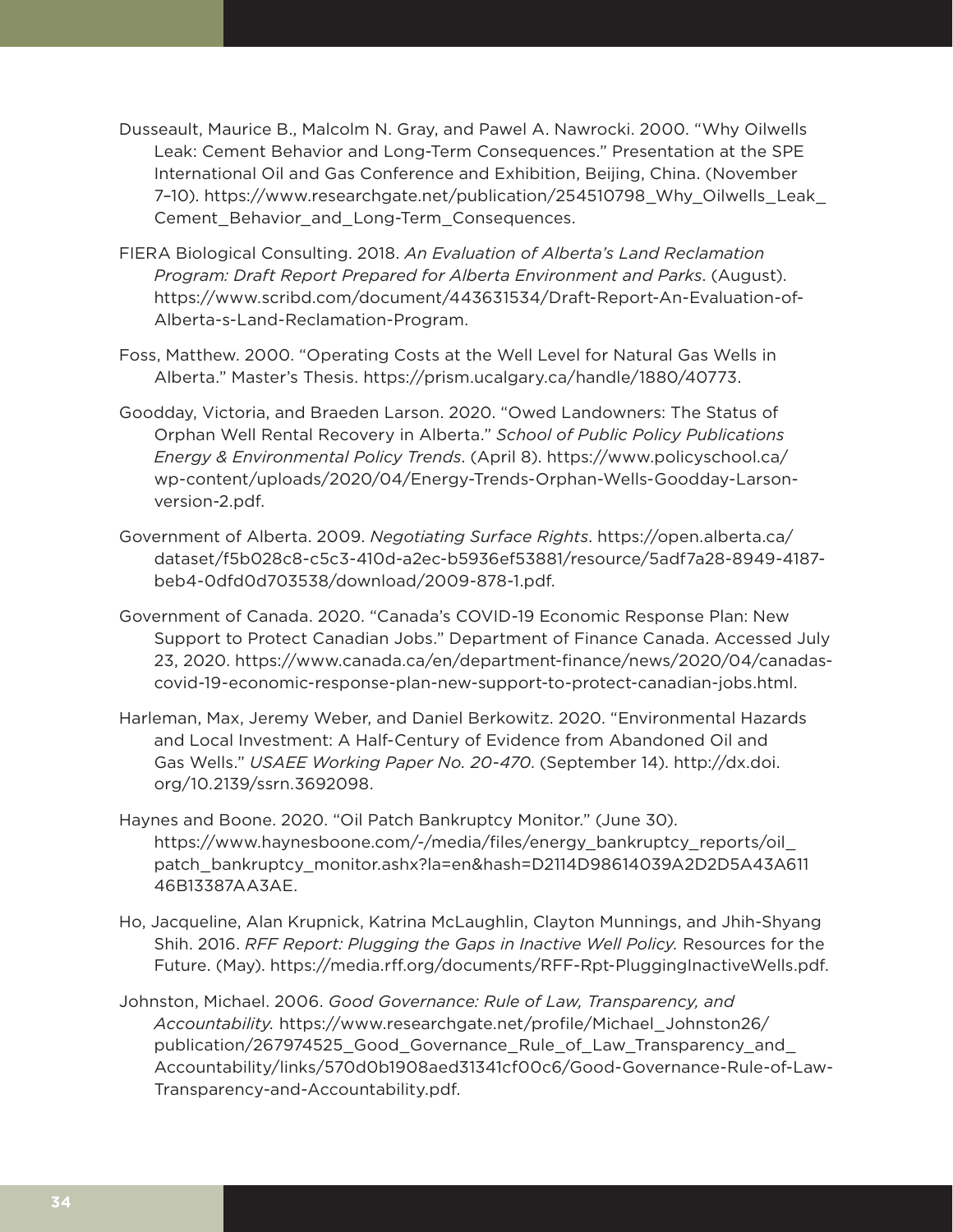- Kang, Mary, Cynthia M. Kanno, Matthew C. Reid, Xin Zhang, Denise L. Mauzerall, Michael A. Celia, Yuheng Chen, and Tullis C. Onstott. 2014. "Direct Measurements of Methane Emissions from Abandoned Oil and Gas Wells in Pennsylvania." *Proceedings of the National Academy of Sciences of the United States of America*  11, no. 51: 18173–18177. [https://www.pnas.org/content/pnas/111/51/18173.full.pdf.](https://www.pnas.org/content/pnas/111/51/18173.full.pdf)
- Kang, Mary, Ejeong Baik, Alana R. Miller, Karl W. Bandilla, and Michael A. Celia. 2015. "Effective Permeabilities of Abandoned Oil and Gas Wells: Analysis of Data from Pennsylvania." *Environmental Science & Technology* 49, no. 7: 4757–4764. [https://doi.org/10.1021/acs.est.5b00132.](https://doi.org/10.1021/acs.est.5b00132)
- King, George E., and Daniel E. King. 2013. "Environmental Risk arising from Well-Construction Failure – Differences between Barrier and Well Failure, and Estimates of Failure Frequency across Common Well Types, Locations, and Well Age." *Society of Petroleum Engineers Production & Operations* 28, no. 4: (PG numbers). <https://doi.org/10.2118/166142-PA>.
- Legislative Assembly of Alberta. 2020a. Bill 12: *Liabilities Management Statutes Amendment Act*. 2d sess. 30th Legislature. SA 2020 c. 4. [https://docs.assembly.](https://docs.assembly.ab.ca/LADDAR_files/docs/bills/bill/legislature_30/session_2/20200225_bill-012.pdf) [ab.ca/LADDAR\\_files/docs/bills/bill/legislature\\_30/session\\_2/20200225\\_bill-012.pdf.](https://docs.assembly.ab.ca/LADDAR_files/docs/bills/bill/legislature_30/session_2/20200225_bill-012.pdf)
- ———. 2020b. Bill 22: *Red Tape Reduction Implementation Act*. 2d sess. 30th Legislature. [https://docs.assembly.ab.ca/LADDAR\\_files/docs/bills/bill/](https://docs.assembly.ab.ca/LADDAR_files/docs/bills/bill/legislature_30/session_2/20200225_bill-022.pdf) [legislature\\_30/session\\_2/20200225\\_bill-022.pdf](https://docs.assembly.ab.ca/LADDAR_files/docs/bills/bill/legislature_30/session_2/20200225_bill-022.pdf).
- McHangama, Jacob. 2011. "The Right to Property in Global Human Rights Law." *CATO Policy Report* 33, no. 3: 1, 6–8, 19. [https://www.cato.org/policy-report/](https://www.cato.org/policy-report/mayjune-2011/right-property-global-human-rights-law) [mayjune-2011/right-property-global-human-rights-law](https://www.cato.org/policy-report/mayjune-2011/right-property-global-human-rights-law).
- Muehlenbachs, Lucija. 2015. "A Dynamic Model of Cleanup: Estimating Sunk Costs in Oil and Gas Production." *International Economic Review* 56, no. 1: 155–185. <https://doi.org/10.1111/iere.12098>.
- Oil & Gas Accountability Project. 2005. *Oil and Gas at Your Door: A Landowner's Guide to Oil and Gas Development* (Second Edition). (July). [http://municipalcapacity.](http://municipalcapacity.ca/+pub/document/resource-materials/landownerguideoilgasdev.pdf) [ca/+pub/document/resource-materials/landownerguideoilgasdev.pdf](http://municipalcapacity.ca/+pub/document/resource-materials/landownerguideoilgasdev.pdf).
- Pembina Institute. 2019. *Landowners' Primer: What You Need to Know about Unreclaimed Oil and Gas Wells*. [https://www.pembina.org/reports/landowners](https://www.pembina.org/reports/landowners-primer-on-unreclaimed-og-wells.pdf)[primer-on-unreclaimed-og-wells.pdf.](https://www.pembina.org/reports/landowners-primer-on-unreclaimed-og-wells.pdf)
- Peterson, Kristy. 2017. "Urban Drilling: Best Practices for Urban Oil and Gas Wells in Alberta." Master's Thesis, University of Calgary. [https://prism.ucalgary.ca/](https://prism.ucalgary.ca/handle/1880/106817) [handle/1880/106817.](https://prism.ucalgary.ca/handle/1880/106817)
- Province of Alberta. 2000a. *Environmental Protection and Enhancement Act*. Revised Statutes of Alberta 2000, Chapter E-12: Alberta Queen's Printer. [http://www.](http://www.qp.alberta.ca/documents/acts/e12.pdf) [qp.alberta.ca/documents/acts/e12.pdf](http://www.qp.alberta.ca/documents/acts/e12.pdf).
- ———. 2000b. *Surface Rights Act*. Revised Statutes of Alberta 2000 Chapter S-24: Alberta Queen's Printer. <https://www.qp.alberta.ca/documents/Acts/S24.pdf>.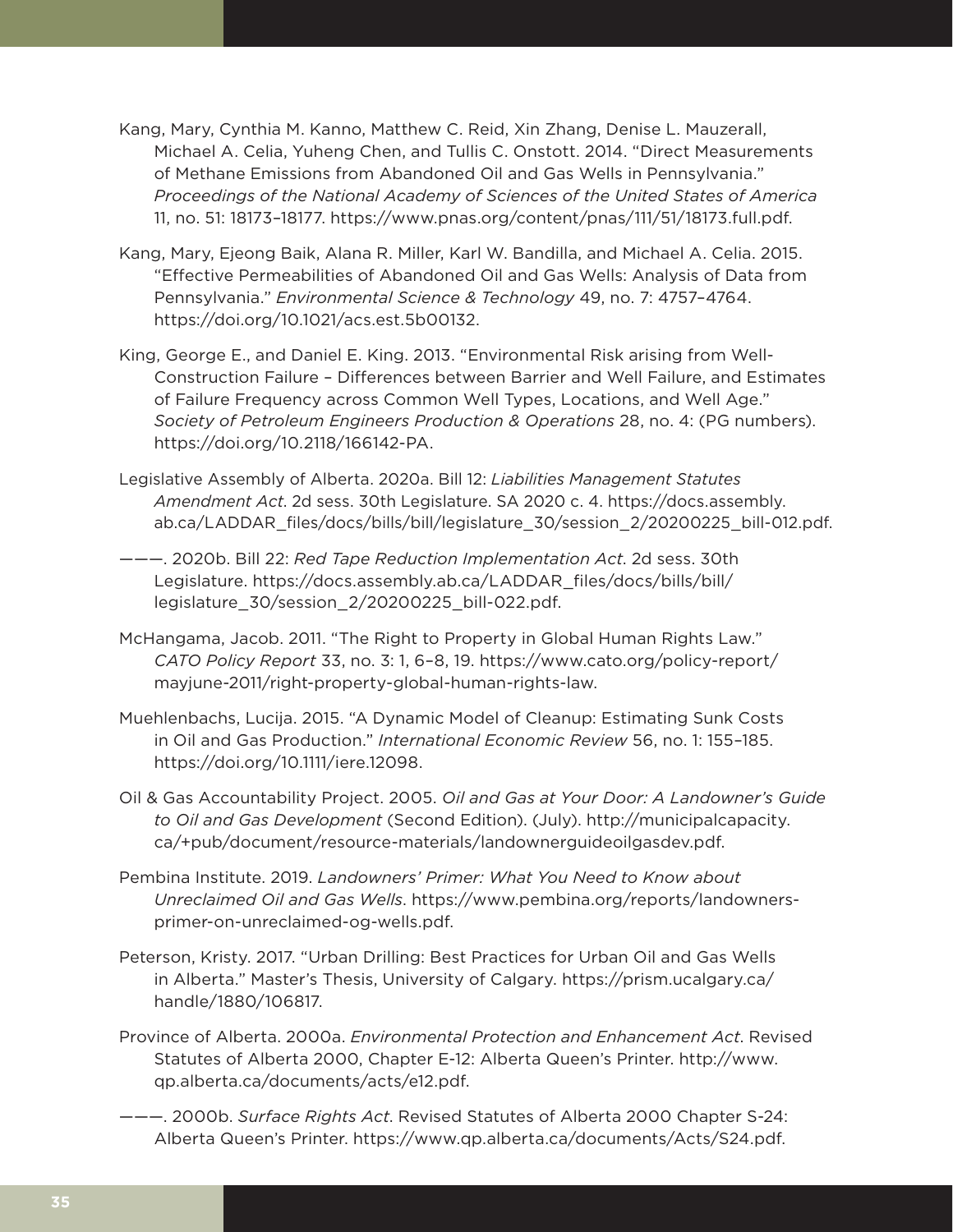- ———. 2000c. *Oil and Gas Conservation Act.* Revised Statutes of Alberta 2000, Chapter O-6: Alberta Queen's Printer.<https://www.qp.alberta.ca/documents/Acts/O06.pdf>.
- ———. 2001. *Orphan Fund Delegated Administration Regulation*. Alberta Regulation 45/2001: Alberta Queen's Printer. (June 15). [https://www.qp.alberta.ca/](https://www.qp.alberta.ca/documents/Regs/2001_045.pdf) [documents/Regs/2001\\_045.pdf](https://www.qp.alberta.ca/documents/Regs/2001_045.pdf).
- ———. 2002. *Subdivision and Development Regulation*. Alberta Regulation 43/2002: Alberta Queen's Printer. (November 1). [https://www.qp.alberta.ca/documents/](https://www.qp.alberta.ca/documents/Regs/2002_043.pdf) [Regs/2002\\_043.pdf.](https://www.qp.alberta.ca/documents/Regs/2002_043.pdf)
- ———. 2008. *Weed Control Act*. Statutes of Alberta 2008, Chapter W-5.1: Alberta Queen's Printer. <https://www.qp.alberta.ca/documents/Acts/W05P1.pdf>.
- ———. 2013. *Enforcement of Private Surface Agreement Rules*. Alberta Regulation 204/2013: Alberta Queen's Printer. [https://www.qp.alberta.ca/documents/](https://www.qp.alberta.ca/documents/Regs/2013_204.pdf) [Regs/2013\\_204.pdf](https://www.qp.alberta.ca/documents/Regs/2013_204.pdf).
- ———. 2020. *Oil and Gas Conservation Rules*. Alberta Regulation 151/1971: Alberta Queen's Printer. (July 14). [https://www.qp.alberta.ca/documents/Regs/1971\\_151.pdf](https://www.qp.alberta.ca/documents/Regs/1971_151.pdf).
- Riley, Sharon J. 2019. "Alberta Issues 97% of Reclamation Certificates without Ever Visiting Oil and Gas Sites." *The Narwhal*. (March 29). [https://thenarwhal.ca/alberta](https://thenarwhal.ca/alberta-issues-97-of-reclamation-certificates-without-ever-visiting-oil-and-gas-sites/)[issues-97-of-reclamation-certificates-without-ever-visiting-oil-and-gas-sites/](https://thenarwhal.ca/alberta-issues-97-of-reclamation-certificates-without-ever-visiting-oil-and-gas-sites/).
- Robinson, Barry. 2014. "The Inactive Well Compliance Program: Alberta's Latest Attempt to Bring the Inactive Well Problem Under Control." Ecojustice. [https://](https://ecojustice.ca/wp-content/uploads/2014/12/IWCP-Paper-FINAL-20-Nov-2014.pdf) [ecojustice.ca/wp-content/uploads/2014/12/IWCP-Paper-FINAL-20-Nov-2014.pdf](https://ecojustice.ca/wp-content/uploads/2014/12/IWCP-Paper-FINAL-20-Nov-2014.pdf).
- Saskatchewan Government. 2018. "Chapter 17: Energy and Resources Managing Future Cleanup of Oil and Gas Wells." In *2018 Report – Volume 1*, Judy Ferguson, editor. 219–232. Regina: Provincial Auditor of Saskatchewan. [https://auditor.sk.ca/pub/](https://auditor.sk.ca/pub/publications/public_reports/2018/17_Energy%20and%20Resources%E2%80%94Managing%20Future%20Cleanup%20of%20Oil%20and%20Gas%20Wells.pdf) [publications/public\\_reports/2018/17\\_Energy%20and%20Resources%E2%80%9](https://auditor.sk.ca/pub/publications/public_reports/2018/17_Energy%20and%20Resources%E2%80%94Managing%20Future%20Cleanup%20of%20Oil%20and%20Gas%20Wells.pdf) [4Managing%20Future%20Cleanup%20of%20Oil%20and%20Gas%20Wells.pdf.](https://auditor.sk.ca/pub/publications/public_reports/2018/17_Energy%20and%20Resources%E2%80%94Managing%20Future%20Cleanup%20of%20Oil%20and%20Gas%20Wells.pdf)
- ———. 2020. "Accelerated Site Closure Program." *Agriculture, Natural Resources and Industry*. Accessed July 23, 2020. [https://www.saskatchewan.ca/business/](https://www.saskatchewan.ca/business/agriculture-natural-resources-and-industry/oil-and-gas/accelerated-site-closure-program) [agriculture-natural-resources-and-industry/oil-and-gas/accelerated-site-closure](https://www.saskatchewan.ca/business/agriculture-natural-resources-and-industry/oil-and-gas/accelerated-site-closure-program)[program.](https://www.saskatchewan.ca/business/agriculture-natural-resources-and-industry/oil-and-gas/accelerated-site-closure-program)
- Statistics Canada. 2016. "Number of Persons in the Total Population and the Farm Population, for Rural Areas and Population Centres Classified by Sex and Age." <https://www150.statcan.gc.ca/t1/tbl1/en/tv.action?pid=3210001201>.
- Stewart, Fenner. 2015. "Section 27 of the *Surface Rights Act* and the Potential Fallout of Non-Compliance." ABLawg. (May 22). https://ablawg.ca/2015/05/22/ section-27-of-the-surface-rights-act-and-the-potential-fallout-of-noncompliance/#:~:text=Alberta's%20Surface%20Rights%20Act%20helps,leases%20 between%20landowners%20and%20operators.&text=By%20offering%20an%20 alternative%20to,resulting%20in%20expedited%20energy%20projects.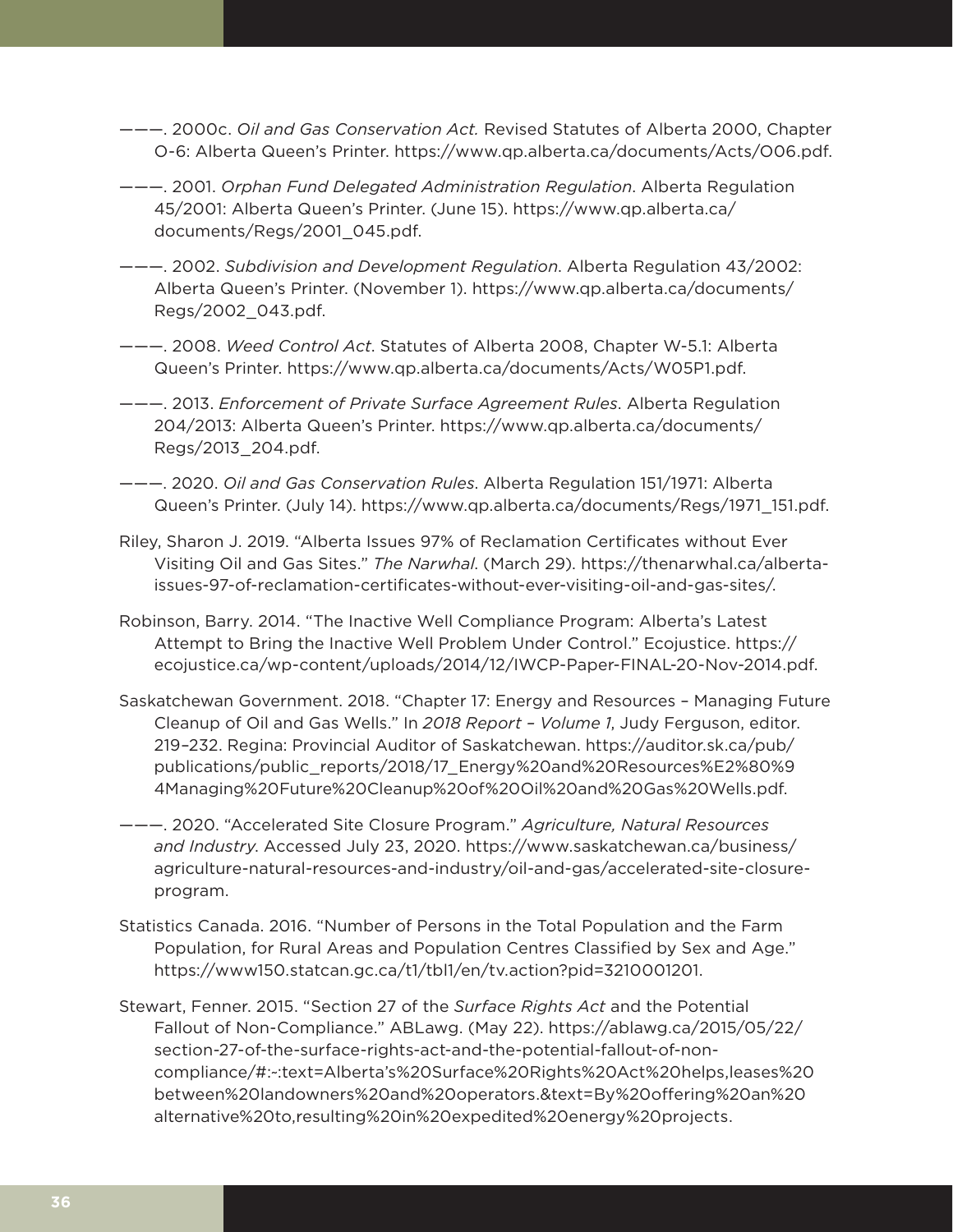- Surface Rights Board/Land Compensation Board (SRB). 2015. *2015 Annual Report*. <https://surfacerights.alberta.ca/Portals/0/Documents/Annual%20Reports/2015A.pdf>.
- ———. 2016. *2016 Annual Report*. [https://surfacerights.alberta.ca/Portals/0/](https://surfacerights.alberta.ca/Portals/0/Documents/Annual%20Reports/2016%20Annual%20Report.pdf) [Documents/Annual%20Reports/2016%20Annual%20Report.pdf.](https://surfacerights.alberta.ca/Portals/0/Documents/Annual%20Reports/2016%20Annual%20Report.pdf)
- ———. 2017. *2017 Annual Report*. [https://surfacerights.alberta.ca/Portals/0/Documents/](https://surfacerights.alberta.ca/Portals/0/Documents/Annual%20Reports/2017%20Annual%20Report.pdf) [Annual%20Reports/2017%20Annual%20Report.pdf.](https://surfacerights.alberta.ca/Portals/0/Documents/Annual%20Reports/2017%20Annual%20Report.pdf)
- ———. 2020a. "Annual Reports: 2006-2017." Accessed July 23, 2020. [https://surfacerights.alberta.ca/AboutUs/AnnualReports.html.](https://surfacerights.alberta.ca/AboutUs/AnnualReports.html)
- ———. 2020b. "Application Types: Recovery of Rentals." Accessed July 23, 2020. <https://surfacerights.alberta.ca/ApplicationTypes/RecoveryofRentals.html>.
- ———. 2020c. "Recovery of Rentals: Frequently Asked Questions." Accessed July 23, 2020. [https://surfacerights.alberta.ca/ApplicationTypes/RecoveryofRentals/](https://surfacerights.alberta.ca/ApplicationTypes/RecoveryofRentals/FrequentlyAskedQuestions.html) [FrequentlyAskedQuestions.html](https://surfacerights.alberta.ca/ApplicationTypes/RecoveryofRentals/FrequentlyAskedQuestions.html).
- ———. 2020d. "Recovery of Rentals: New Applications." Accessed July 23, 2020. [https://surfacerights.alberta.ca/ApplicationTypes/RecoveryofRentals/](https://surfacerights.alberta.ca/ApplicationTypes/RecoveryofRentals/NewApplications.html) [NewApplications.html](https://surfacerights.alberta.ca/ApplicationTypes/RecoveryofRentals/NewApplications.html).
- Thiessen, Ron J., and Gopal Achari. 2015. "A Well Site Reclamation Prioritisation Model Framework." *Journal of Environmental Engineering and Science* 10, no. 3: 62–72. doi:10.1680/jees.15.00007.
- ———. 2017. "Abandoned Oil and Gas Well Site Environmental Risk Estimation." *Toxicological & Environmental Chemistry* 99, no. 7–8: 1170–1192. [https://doi.org/10.1](https://doi.org/10.1080/02772248.2016.1260132) [080/02772248.2016.1260132](https://doi.org/10.1080/02772248.2016.1260132).
- Weber, Bob. 2018. "Alberta Farmers to Address Supreme Court in Fight against Abandoned Oil Wells." CBC News. (January 18). [https://www.cbc.ca/news/canada/](https://www.cbc.ca/news/canada/calgary/abandoned-wells-alberta-1.4494483) [calgary/abandoned-wells-alberta-1.4494483](https://www.cbc.ca/news/canada/calgary/abandoned-wells-alberta-1.4494483).
- Williams, Robert R. G. 2002. "The Conflict Between the Oil and Gas Industry and Agricultural Landowners – the Major Issues and Some Legal Recommendations to Resolve it." *Environmental Law Centre News Brief* 17, no. 2:6–9. [https://elc.ab.ca/](https://elc.ab.ca/Content_Files/Files/NewsBriefs/ConflictBetweenOiL-V17-2.pdf) [Content\\_Files/Files/NewsBriefs/ConflictBetweenOiL-V17-2.pdf.](https://elc.ab.ca/Content_Files/Files/NewsBriefs/ConflictBetweenOiL-V17-2.pdf)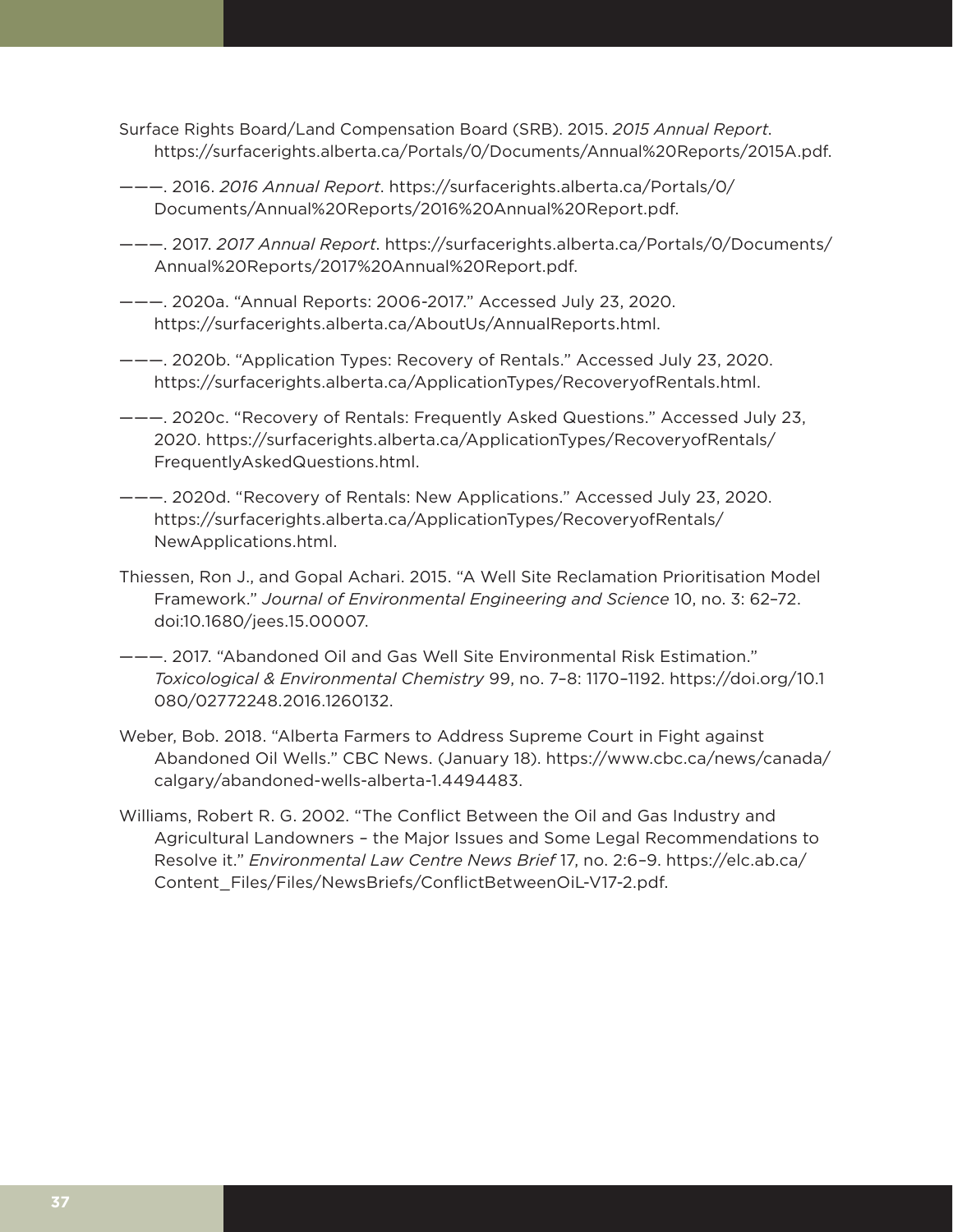### **About the Authors**

**Victoria Goodday** is a specialist in natural resources law and policy with a focus on legal frameworks for integrated water resources management. She holds a Master of Laws in Water Law from the Centre for Energy, Petroleum and Mineral Law and Policy at the University of Dundee. Prior to joining The School of Public Policy, Victoria spent 10 years working in the non-profit sector in Canada and the Middle East, focusing on cross-border cooperation on environmental issues and fulfilment of the human rights to water and sanitation.

**Braeden Larson** is a Research Coordinator with the Extractive Resource Governance Program (ERGP) and the Urban Policy Program at the School of Public Policy. Braeden holds a Master's of Public Policy from the University of Calgary. He authored a Capstone comparing BC's natural gas and natural gas liquids royalty regimes to the Alberta Modern Royalty Framework to determine how competitive BC's royalty regimes are at attracting investment in different market conditions. From Acadia University, Braeden holds a Bachelor of Arts with Honours in Politics. Within the ERGP, Braeden's research focuses on the "Where in the World are Canadian Oil & Gas Companies?" project. Currently he is working on data collection for the 2015 fiscal year, which will be imported into the project's interactive map and be used for the corresponding research paper. Within the Urban Policy Program, his research is centred on evaluating the economic impact of implementing a land transfer tax in Alberta by measuring the effects of the tax on the provincial real estate market as well as on government revenues.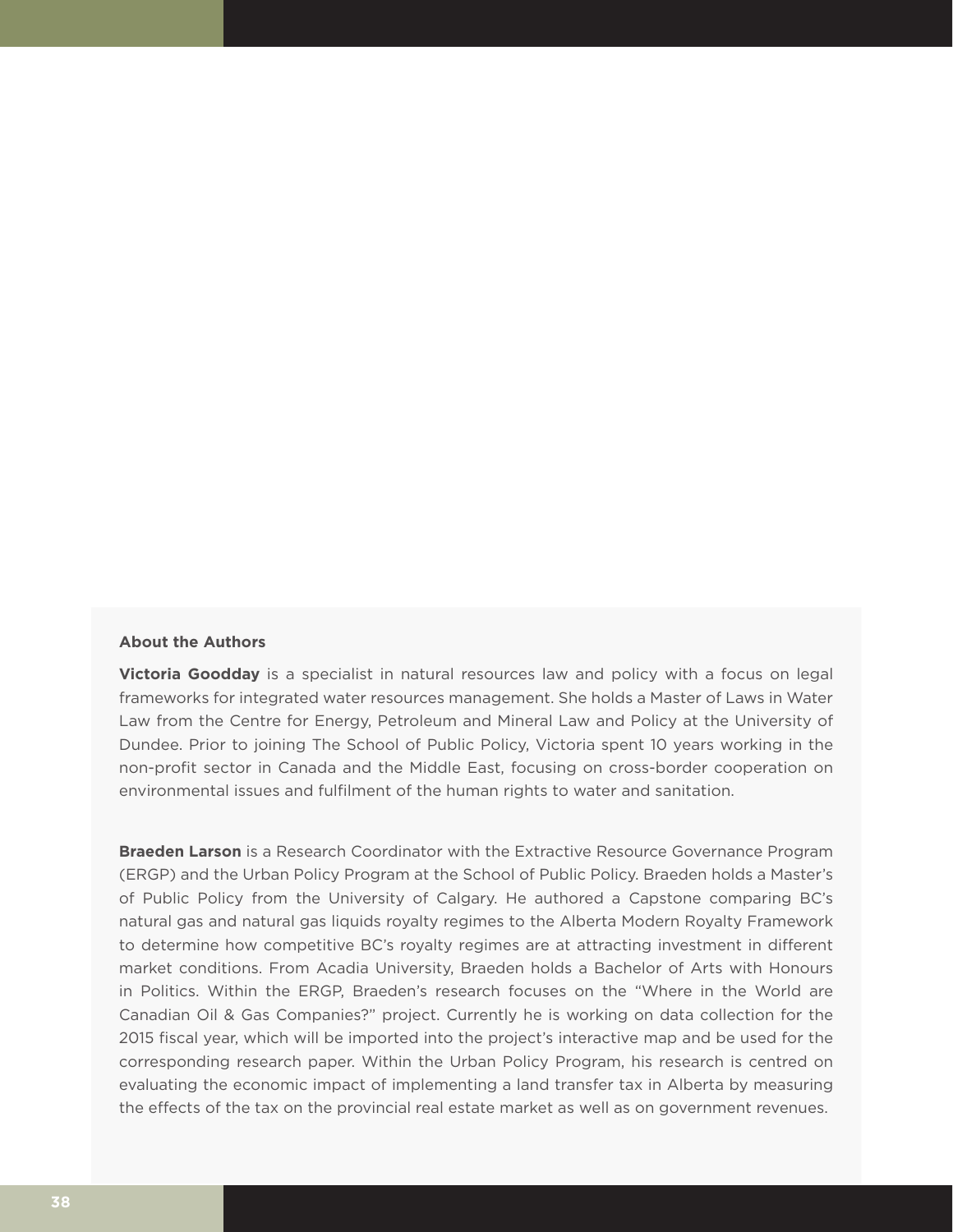### **ABOUT THE SCHOOL OF PUBLIC POLICY**

The School of Public Policy has become the flagship school of its kind in Canada by providing a practical, global and focused perspective on public policy analysis and practice in areas of energy and environmental policy, international policy and economic and social policy that is unique in Canada.

The mission of The School of Public Policy is to strengthen Canada's public service, institutions and economic performance for the betterment of our families, communities and country. We do this by:

- *Building capacity in Government* through the formal training of public servants in degree and non-degree programs, giving the people charged with making public policy work for Canada the hands-on expertise to represent our vital interests both here and abroad;
- *Improving Public Policy Discourse outside Government* through executive and strategic assessment programs, building a stronger understanding of what makes public policy work for those outside of the public sector and helps everyday Canadians make informed decisions on the politics that will shape their futures;
- *Providing a Global Perspective on Public Policy Research* through international collaborations, education, and community outreach programs, bringing global best practices to bear on Canadian public policy, resulting in decisions that benefit all people for the long term, not a few people for the short term.

The School of Public Policy relies on industry experts and practitioners, as well as academics, to conduct research in their areas of expertise. Using experts and practitioners is what makes our research especially relevant and applicable. Authors may produce research in an area which they have a personal or professional stake. That is why The School subjects all Research Papers to a double anonymous peer review. Then, once reviewers comments have been reflected, the work is reviewed again by one of our Scientific Directors to ensure the accuracy and validity of analysis and data.

#### **The School of Public Policy**

University of Calgary, Downtown Campus 906 8th Avenue S.W., 5th Floor Calgary, Alberta T2P 1H9 Phone: 403 210 3802

#### **DISTRIBUTION**

Our publications are available online at www.policyschool.ca.

#### **DISCLAIMER**

The opinions expressed in these publications are the authors' alone and therefore do not necessarily reflect the opinions of the supporters, staff, or boards of The School of Public Policy.

#### **COPYRIGHT**

Copyright © Goodday and Larson 2021. This is an open-access paper distributed under the terms of the Creative Commons license [CC BY-NC 4.0](https://creativecommons.org/licenses/by-nc/4.0/), which allows non-commercial sharing and redistribution so long as the original author and publisher are credited.

#### **ISSN**

ISSN 2560-8312 The School of Public Policy Publications (Print) ISSN 2560-8320 The School of Public Policy Publications (Online) **DATE OF ISSUE** May 2021

#### **MEDIA INQUIRIES AND INFORMATION**

For media inquiries, please contact Morten Paulsen at 403-220-2540. Our web site, www.policyschool.ca, contains more information about The School's events, publications, and staff.

### **DEVELOPMENT**

For information about contributing to The School of Public Policy, please contact Catherine Scheers by telephone at 403-210-6213 or by e-mail at catherine.scheers@ucalgary.ca.